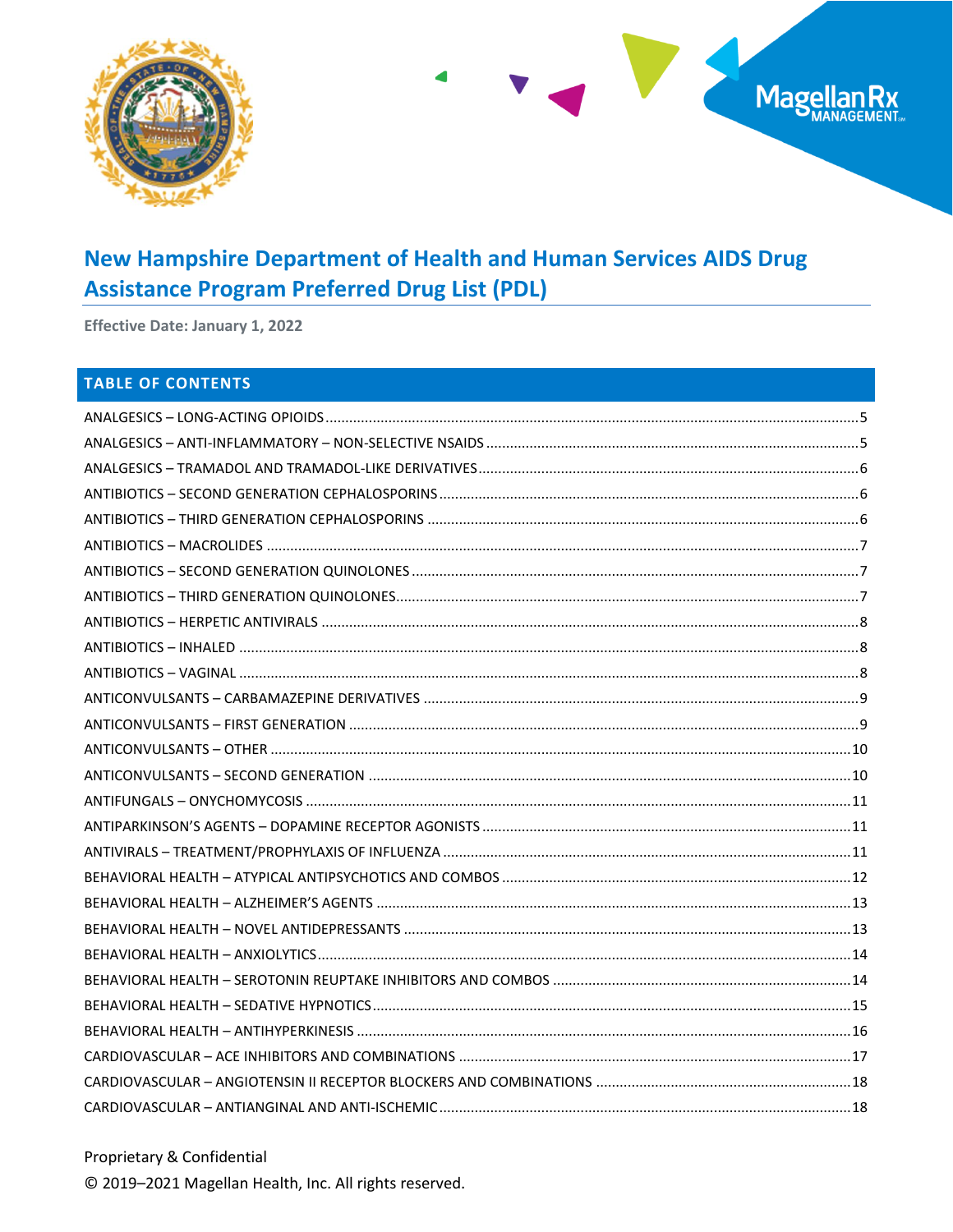| CENTRAL NERVOUS SYSTEM - CALCITONIN GENE-RELATED PEPTIDE INHIBITORS - MIGRAINE AND CLUSTER HEADACHE |  |
|-----------------------------------------------------------------------------------------------------|--|
| CENTRAL NERVOUS SYSTEM - CALCITONIN GENE-RELATED PEPTIDE INHIBITORS - MIGRAINE AND CLUSTER HEADACHE |  |
|                                                                                                     |  |
|                                                                                                     |  |
|                                                                                                     |  |
|                                                                                                     |  |
|                                                                                                     |  |
|                                                                                                     |  |
|                                                                                                     |  |
|                                                                                                     |  |
|                                                                                                     |  |
|                                                                                                     |  |
|                                                                                                     |  |
|                                                                                                     |  |
|                                                                                                     |  |
|                                                                                                     |  |
|                                                                                                     |  |
|                                                                                                     |  |
|                                                                                                     |  |
|                                                                                                     |  |
|                                                                                                     |  |
|                                                                                                     |  |
|                                                                                                     |  |
|                                                                                                     |  |
|                                                                                                     |  |
|                                                                                                     |  |
|                                                                                                     |  |
|                                                                                                     |  |

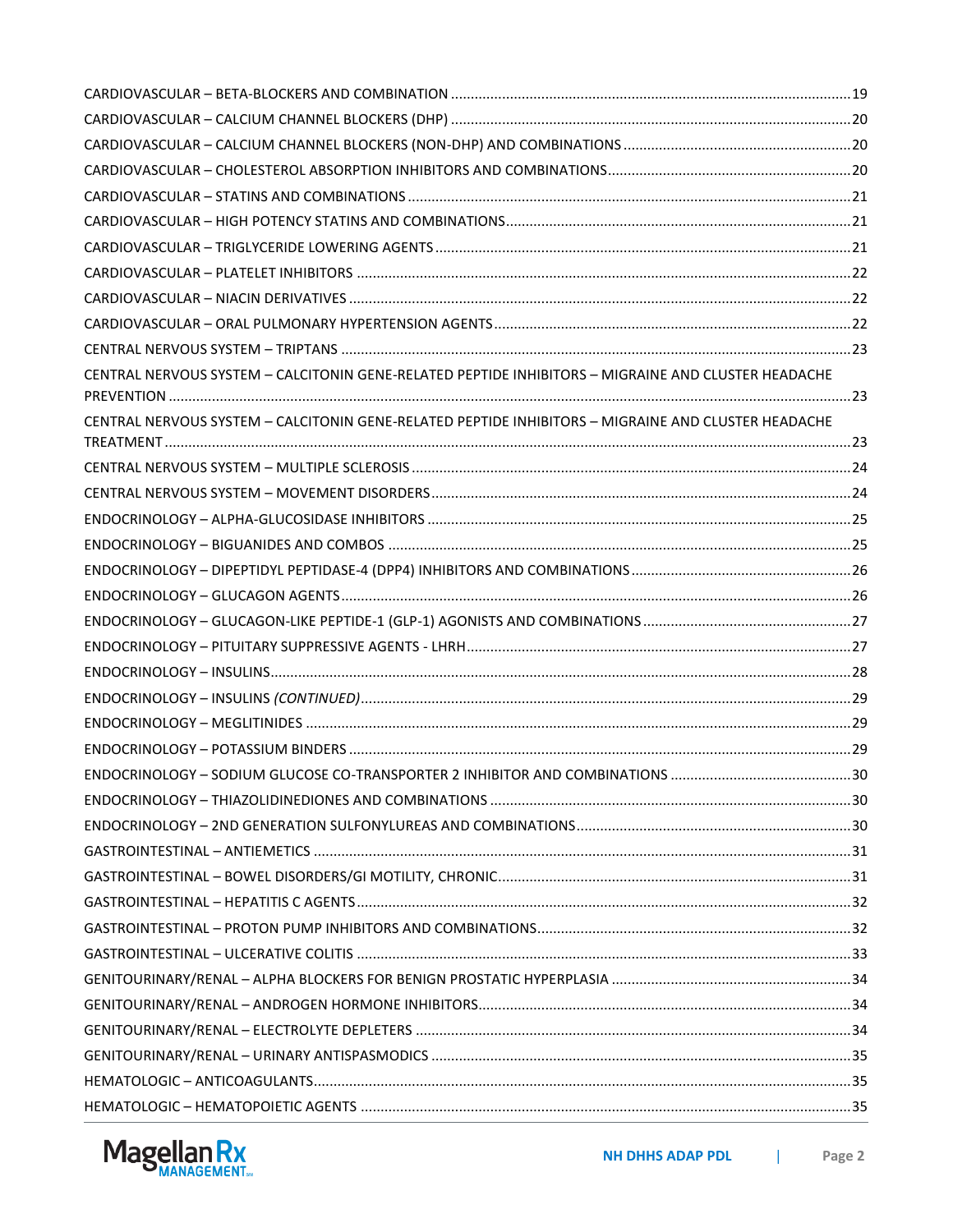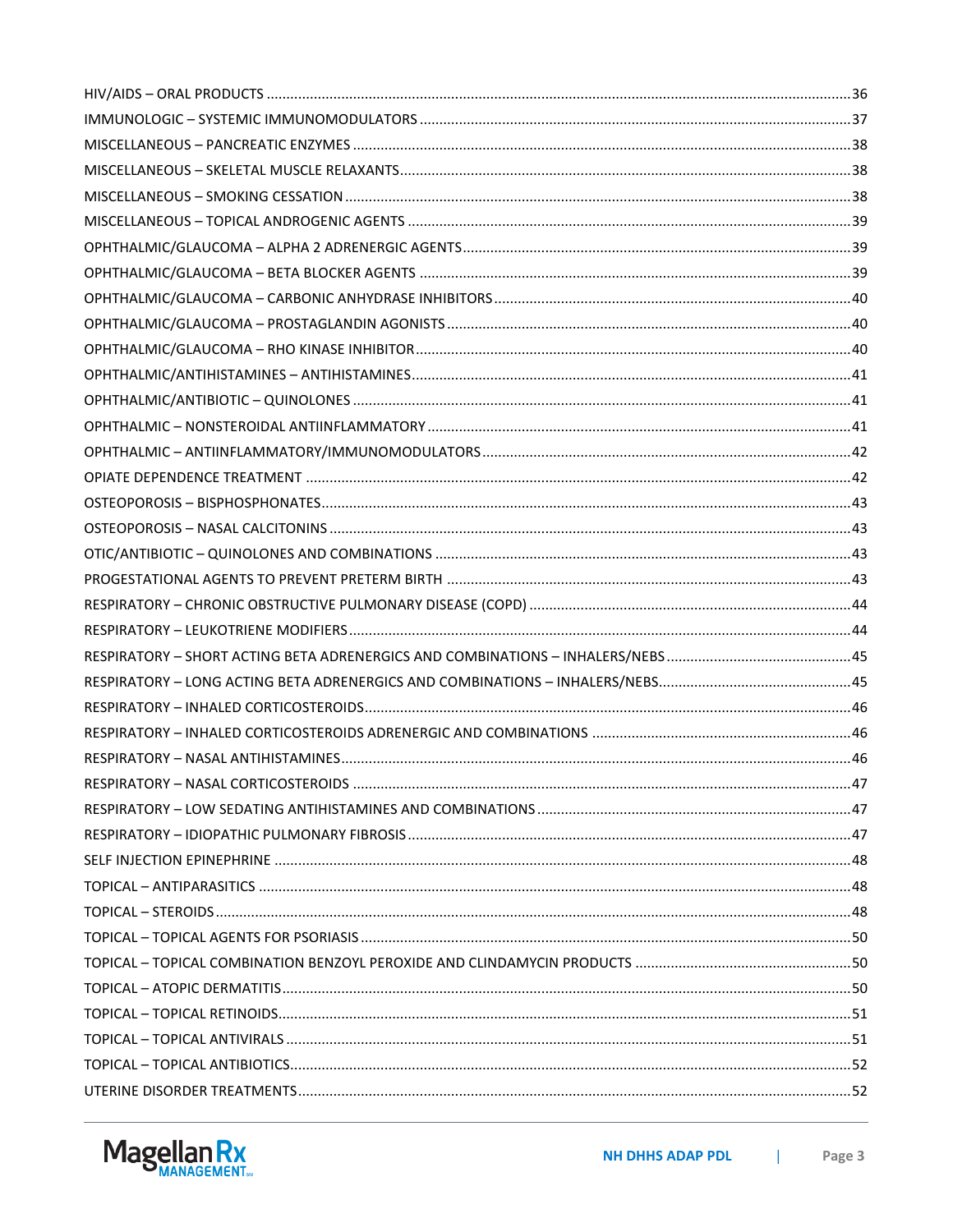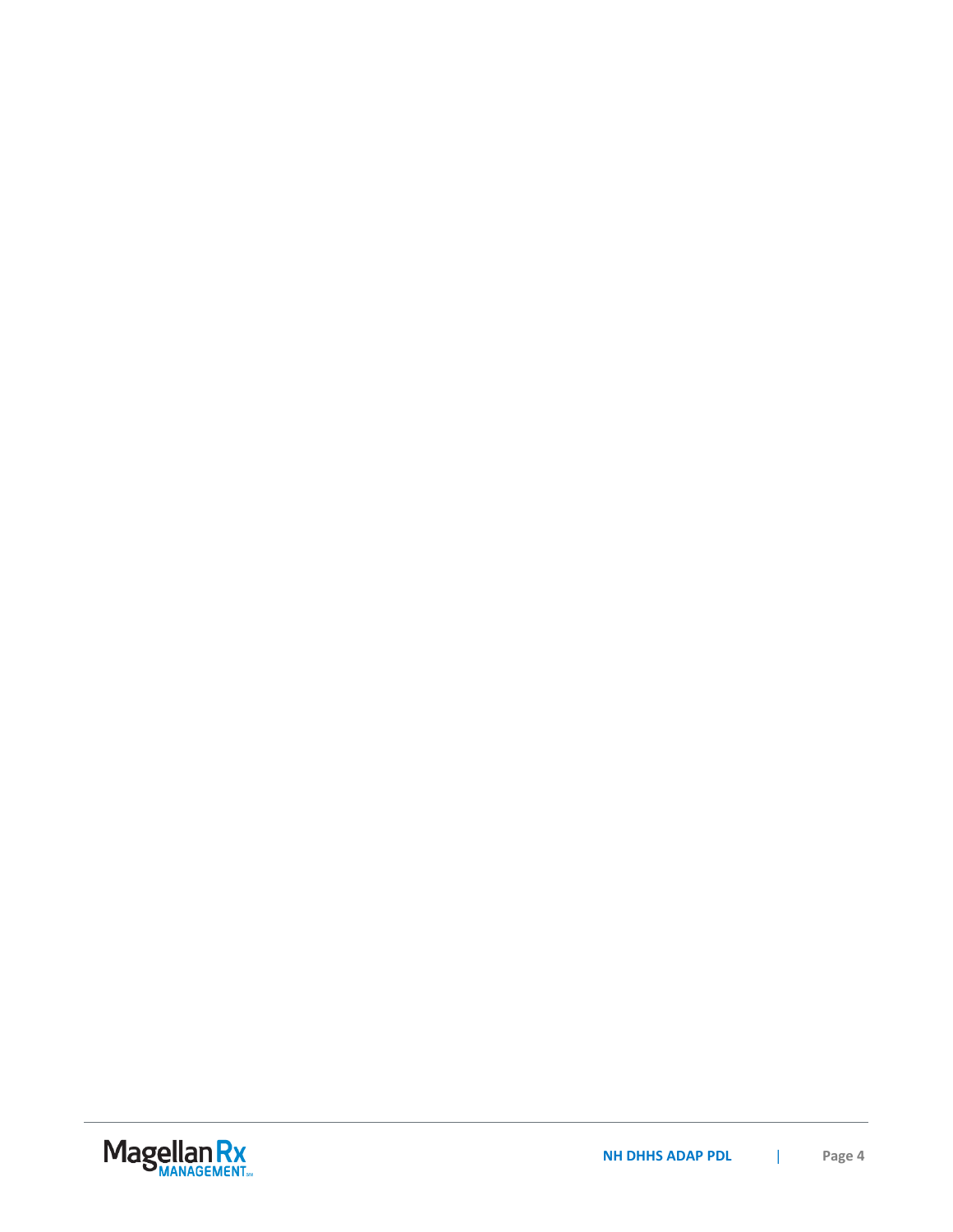- \* Indicates a generic is available without PA.
- \*\* Indicates when additional Prior Approval is required for the **therapeutic class**, even when using a preferred product.
- \*\*\* Indicates when quantity limits apply.

<span id="page-4-0"></span>

| ANALGESICS - LONG-ACTING OPIOIDS ***                   |                                                                                        |  |
|--------------------------------------------------------|----------------------------------------------------------------------------------------|--|
| <b>PREFERRED**</b>                                     | NON-PREFERRED**                                                                        |  |
| buprenorphine patch (generic for Butrans®)             | Belbuca <sup>®</sup>                                                                   |  |
| Butrans <sup>®</sup>                                   | Duragesic <sup>®</sup>                                                                 |  |
| fentanyl patch (generic for Duragesic <sup>®</sup> )   | Hysingla ER®                                                                           |  |
| hydrocodone bitartrate ER (generic for Hysingla®)      | Kadian <sup>®</sup>                                                                    |  |
| hydrocodone bitartrate ER (generic for Zohydro ER®)    | Morphabond ER <sup>™</sup>                                                             |  |
| hydromorphone ER (generic for Exalgo®)                 | MS Contin <sup>®</sup>                                                                 |  |
| morphine ER (generic for Avinza®, Kadian®, MS Contin®) | Oxycontin <sup>®***</sup>                                                              |  |
| oxycodone ER (generic for Oxycontin <sup>®</sup> )     | Xtampza ER <sup>®</sup>                                                                |  |
| oxymorphone ER (generic for Opana ER®)                 | Zohydro ER®                                                                            |  |
|                                                        | Trial and failure of 2 Preferred products required prior to<br>Non-Preferred products. |  |

## <span id="page-4-1"></span>**ANALGESICS – ANTI-INFLAMMATORY – NON-SELECTIVE NSAIDS**

|     | <b>PREFERRED**</b>                                 | NON-PREFERRED**                                             |
|-----|----------------------------------------------------|-------------------------------------------------------------|
|     | celecoxib (generic for Celebrex <sup>®</sup> )     | Celebrex <sup>®</sup>                                       |
| ا ( | meloxicam cap (generic for Vivlodex <sup>®</sup> ) | Mobic Tab                                                   |
| ı c | meloxicam tab (generic for Mobic <sup>®</sup> )    | Vimovo <sup>®</sup>                                         |
| ı c | naproxen-esomeprazole tab (generic for Vimovo®)    | Vivlodex <sup>®</sup>                                       |
|     |                                                    | Trial and failure of 2 Preferred products required prior to |
|     |                                                    | Non-Preferred products.                                     |

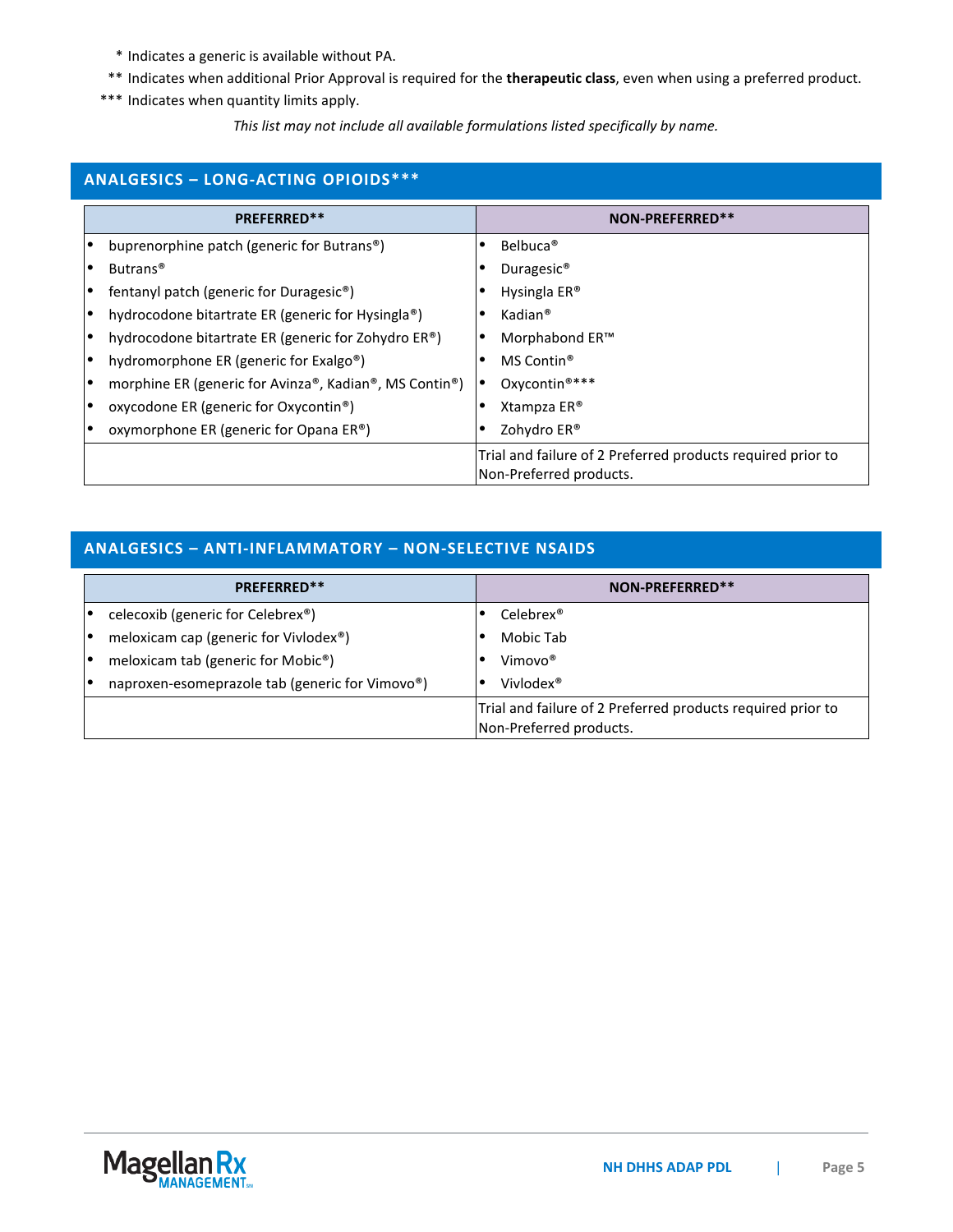- \* Indicates a generic is available without PA.
- \*\* Indicates when additional Prior Approval is required for the **therapeutic class**, even when using a preferred product.
- \*\*\* Indicates when quantity limits apply.

## <span id="page-5-0"></span>**ANALGESICS – TRAMADOL AND TRAMADOL-LIKE DERIVATIVES**

|     | <b>PREFERRED</b>                                            | <b>NON-PREFERRED</b>                                                                  |
|-----|-------------------------------------------------------------|---------------------------------------------------------------------------------------|
| I C | tramadol (generic for Ultram®)                              | ConZip <sup>®</sup>                                                                   |
| ه ا | tramadol/acetaminophen (generic for Ultracet <sup>®</sup> ) | Nucynta <sup>®</sup>                                                                  |
| ∣ ● | tramadol ER (generic for Conzip®, Ryzolt ER®, Ultram        | Nucynta ER®**                                                                         |
|     | $ER^{\circledast})$ **                                      | Qdolo™                                                                                |
|     |                                                             | Ultracet <sup>®*</sup>                                                                |
|     |                                                             | Ultram <sup>®*</sup>                                                                  |
|     |                                                             | Trial and failure of 1 Preferred product required prior to<br>Non-Preferred products. |

# <span id="page-5-1"></span>**ANTIBIOTICS – SECOND GENERATION CEPHALOSPORINS PREFERRED NON-PREFERRED** cefaclor caps, ER tabs, susp (generic for Ceclor®) cefprozil susp/tabs (generic for Cefzil Susp/Tabs®) cefuroxime (generic for Ceftin®)

## <span id="page-5-2"></span>**ANTIBIOTICS – THIRD GENERATION CEPHALOSPORINS**

| <b>PREFERRED</b>                                               | <b>NON-PREFERRED</b>                                                                   |
|----------------------------------------------------------------|----------------------------------------------------------------------------------------|
| cefdinir cap/susp (generic for Omnicef cap/susp <sup>®</sup> ) | Suprax cap*/chew $^{\circ}$                                                            |
| cefixime cap/susp (generic for Suprax®)                        | Suprax susp <sup>®*</sup>                                                              |
| cefpodoxime tabs, susp (generic for Vantin®)                   |                                                                                        |
|                                                                | Trial and failure of 2 Preferred products required prior to<br>Non-Preferred products. |

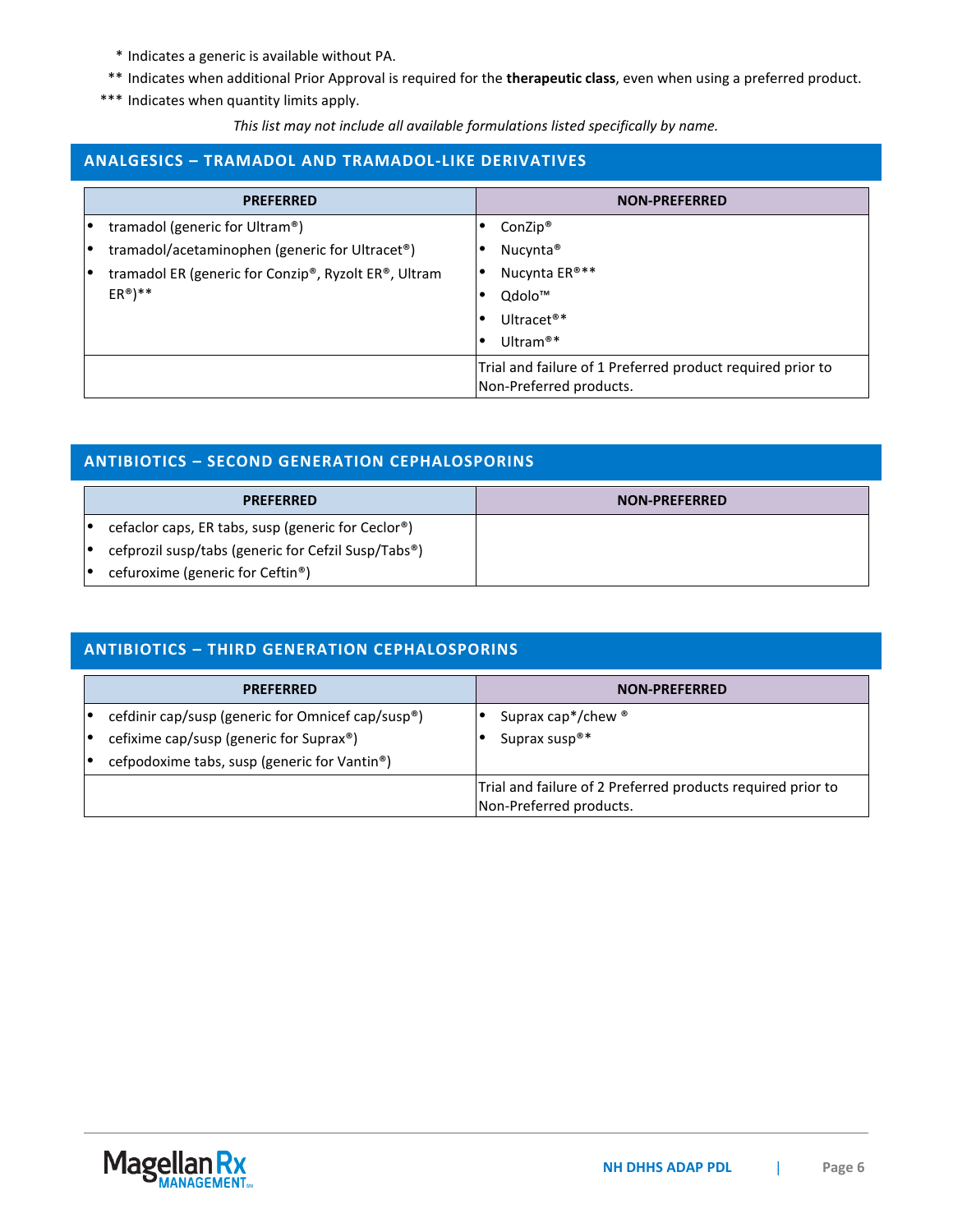- \* Indicates a generic is available without PA.
- \*\* Indicates when additional Prior Approval is required for the **therapeutic class**, even when using a preferred product.
- \*\*\* Indicates when quantity limits apply.

## <span id="page-6-0"></span>**ANTIBIOTICS – MACROLIDES**

|           | <b>PREFERRED</b>                                        | <b>NON-PREFERRED</b>                                        |
|-----------|---------------------------------------------------------|-------------------------------------------------------------|
|           | azithromycin (generic for Zithromax®)***                | Eryped 400 susp <sup>®</sup>                                |
|           | clarithromycin/ER/susp (generic for Biaxin®/XL/susp)*** | Ery-Tab <sup>®</sup>                                        |
|           | E.E.S. <sup>®</sup>                                     | Erythrocin <sup>®</sup>                                     |
|           | Eryped 200 susp <sup>®</sup>                            | Zithromax <sup>®*</sup>                                     |
|           | erythromycin base cap                                   |                                                             |
| $\bullet$ | erythromycin base tab (generic for E-Mycin®)            |                                                             |
|           | erythromycin ethylsuccinate (generic for E.E.S.®)       |                                                             |
|           |                                                         | Trial and failure of 2 Preferred products required prior to |
|           |                                                         | Non-Preferred products.                                     |

## <span id="page-6-1"></span>**ANTIBIOTICS – SECOND GENERATION QUINOLONES**

|     | PREFERRED***                       | NON-PREFERRED***                                            |
|-----|------------------------------------|-------------------------------------------------------------|
| ∣ ● | ciprofloxacin (generic for Cipro®) | Cipro <sup>®*</sup>                                         |
| ∣ ● | Cipro susp <sup>®</sup>            |                                                             |
| ∣ ● | ofloxacin (generic for Floxin®)    |                                                             |
|     | <b>Qty limits apply</b>            | Trial and failure of 2 Preferred products required prior to |
|     |                                    | Non-Preferred products.                                     |

## <span id="page-6-2"></span>**ANTIBIOTICS – THIRD GENERATION QUINOLONES**

| PREFERRED***                               | NON-PREFERRED***                                                                      |
|--------------------------------------------|---------------------------------------------------------------------------------------|
| levofloxacin (generic for Levaquin®)<br>١c | Baxdela <sup>®</sup>                                                                  |
| moxifloxacin (generic for Avelox®)<br>، ا  |                                                                                       |
| <b>Qty limits apply</b>                    | Trial and failure of 1 Preferred product required prior to<br>Non-Preferred products. |

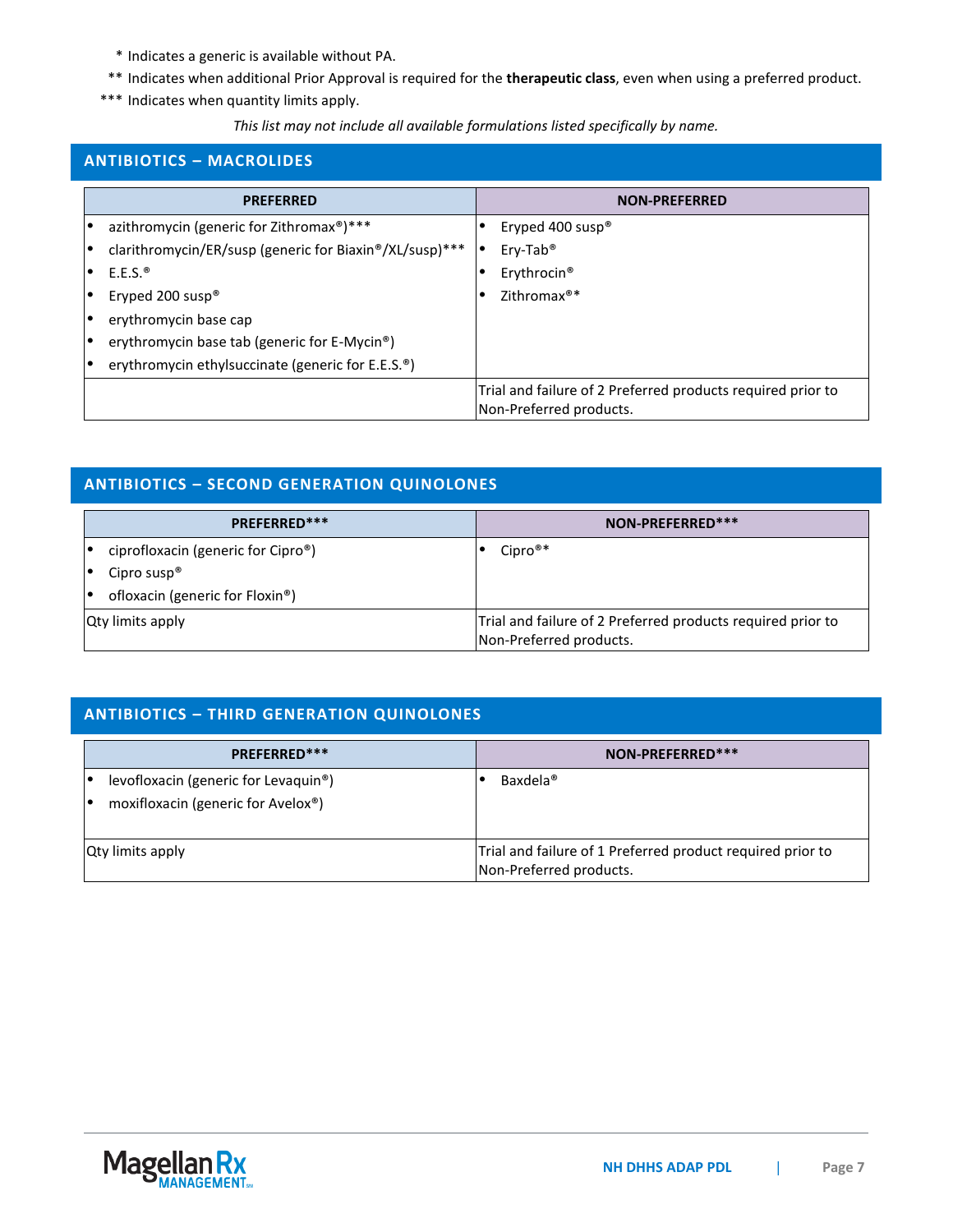- \* Indicates a generic is available without PA.
- \*\* Indicates when additional Prior Approval is required for the **therapeutic class**, even when using a preferred product.
- \*\*\* Indicates when quantity limits apply.

<span id="page-7-0"></span>

| <b>PREFERRED</b>                               | <b>NON-PREFERRED</b>                                        |
|------------------------------------------------|-------------------------------------------------------------|
| acyclovir (generic for Zovirax®)               | Sitavig <sup>®</sup>                                        |
| famciclovir (generic for Famvir <sup>®</sup> ) | Valtrex <sup>®*</sup>                                       |
| valacyclovir (generic for Valtrex®)            | Zovirax®susp*                                               |
|                                                | Trial and failure of 2 Preferred products required prior to |
|                                                | Non-Preferred products.                                     |

## <span id="page-7-1"></span>**ANTIBIOTICS – INHALED**

|     | <b>PREFERRED</b>                                       | <b>NON-PREFERRED</b>                                                                   |
|-----|--------------------------------------------------------|----------------------------------------------------------------------------------------|
| ، ا | Bethkis <sup>®</sup>                                   | Arikayce®                                                                              |
| ∣•  | Kitabis <sup>®</sup> Pak                               | Cayston <sup>®</sup>                                                                   |
| ∣ ● | Tobi Podhaler <sup>®</sup>                             | Tobi <sup>®</sup>                                                                      |
| ∣ ● | tobramycin (generic for Bethkis®)                      |                                                                                        |
| ه ا | tobramycin pak/ solution (generic for Kitabis®, Tobi®) |                                                                                        |
|     |                                                        | Trial and failure of 2 Preferred products required prior to<br>Non-Preferred products. |

## <span id="page-7-2"></span>**ANTIBIOTICS – VAGINAL**

|     | <b>PREFERRED</b>       | <b>NON-PREFERRED</b>                                                                   |
|-----|------------------------|----------------------------------------------------------------------------------------|
| l C | clindamycin            | Cleocin <sup>®</sup> Cream*/Ovules                                                     |
| ه ا | $C$ lindesse®          | Metrogel <sup>®*</sup>                                                                 |
| ∣ ● | metronidazole          |                                                                                        |
| ه ا | Nuvessa™               |                                                                                        |
| ∣●  | Vandazole <sup>®</sup> |                                                                                        |
|     |                        | Trial and failure of 2 Preferred products required prior to<br>Non-Preferred products. |

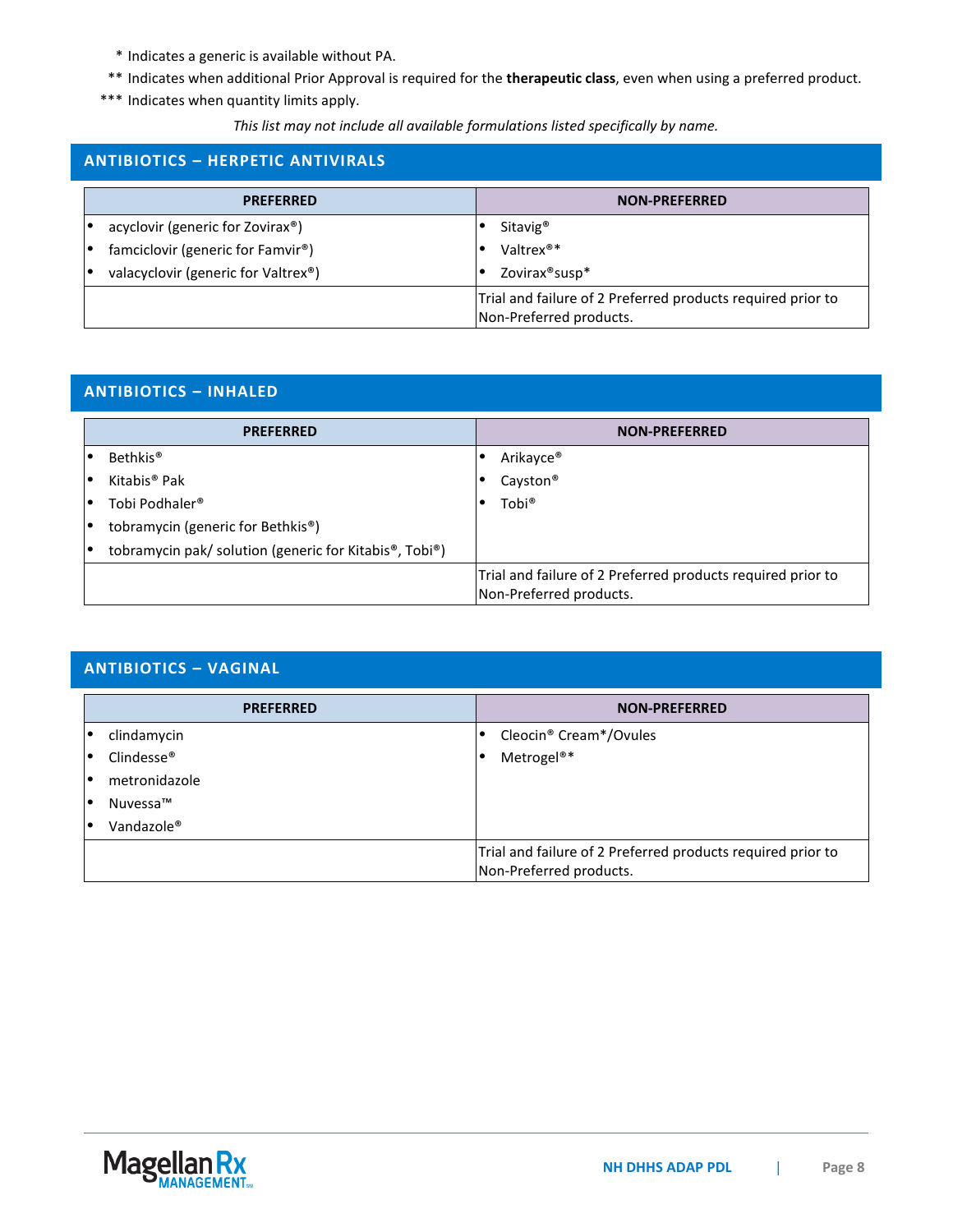- \* Indicates a generic is available without PA.
- \*\* Indicates when additional Prior Approval is required for the **therapeutic class**, even when using a preferred product.
- \*\*\* Indicates when quantity limits apply.

## <span id="page-8-0"></span>**ANTICONVULSANTS – CARBAMAZEPINE DERIVATIVES**

|           | <b>PREFERRED</b>                                 | <b>NON-PREFERRED</b>                                       |
|-----------|--------------------------------------------------|------------------------------------------------------------|
| $\bullet$ | carbamazepine chew/susp/tab/XR (generic for      | Equetro <sup>®</sup>                                       |
|           | Tegretol <sup>®</sup> /XR)                       | Oxtellar XR <sup>®</sup>                                   |
| l C       | carbamazepine ER (generic for Carbatrol®)        | Tegretol susp/tab*                                         |
|           | Carbatrol <sup>®</sup>                           | Trileptal <sup>®</sup> tab*                                |
| ∙         | Epitol®                                          |                                                            |
| O         | oxcarbazepine susp (generic for Trileptal® Susp) |                                                            |
| і е       | oxcarbazepine tab (generic for Trileptal®)       |                                                            |
| ∙         | Tegretol XR <sup>®</sup>                         |                                                            |
| і е       | Trileptal <sup>®</sup> suspension                |                                                            |
|           |                                                  | Trial and failure of 1 Preferred product required prior to |
|           |                                                  | Non-Preferred products                                     |

### <span id="page-8-1"></span>**ANTICONVULSANTS – FIRST GENERATION**

|           | <b>PREFERRED</b>                                                              | <b>NON-PREFERRED</b>                                                                  |
|-----------|-------------------------------------------------------------------------------|---------------------------------------------------------------------------------------|
| ∣∙        | Celontin <sup>®</sup>                                                         | Depakote <sup>®*</sup>                                                                |
| $\bullet$ | Depakote Sprinkle <sup>®</sup>                                                | Depakote ER <sup>®*</sup>                                                             |
| ∣∙        | Dilantin Infatab/Chew tab <sup>®</sup>                                        | Dilantin cap/susp <sup>®*</sup>                                                       |
| ∣ ●       | divalproex/ER/sprinkle (generic for                                           | Felbatol <sup>®*</sup>                                                                |
|           | Depakote®/ER/Sprinkle)                                                        | Mysoline <sup>®*</sup>                                                                |
| I۰        | ethosuximide cap/syrup (generic for Zarontin®)                                | Peganone <sup>®</sup>                                                                 |
| l•        | felbamate (generic for Felbatol®)                                             | Phenytek <sup>®*</sup>                                                                |
| lo        | phenytoin cap/susp/chew (generic for<br>Dilantin <sup>®</sup> /cap/susp/chew) | Zarontin cap/syrup <sup>®*</sup>                                                      |
| I۰        | phenytoin (generic for Phenytek <sup>®</sup> )                                |                                                                                       |
| l•        | primidone (generic for Mysoline <sup>®</sup> )                                |                                                                                       |
| l•        | valproic acid cap/syrup (generic for Depakene <sup>®</sup> )                  |                                                                                       |
|           |                                                                               | Trial and failure of 2 Preferred products required prior to<br>Non-Preferred products |

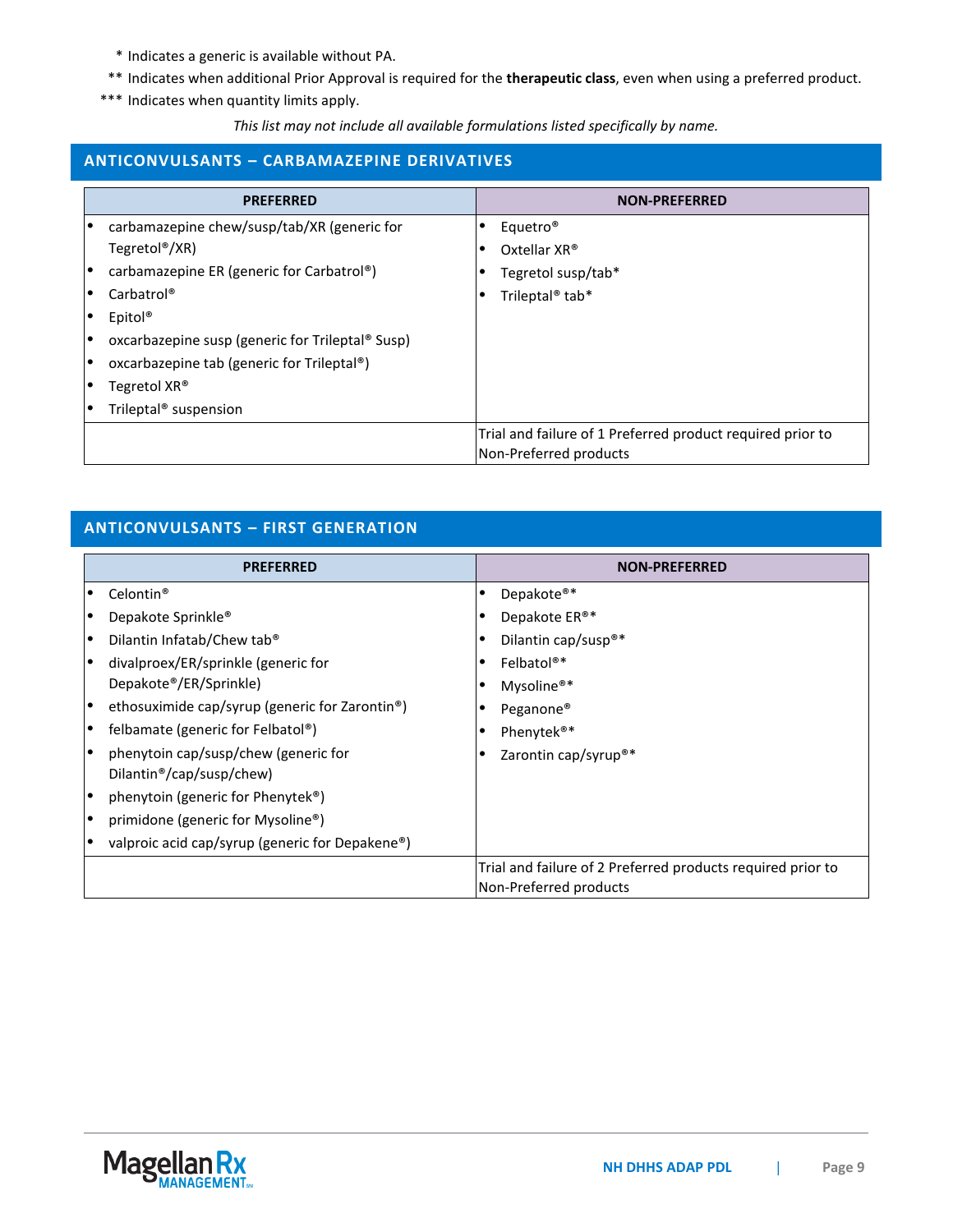- \* Indicates a generic is available without PA.
- \*\* Indicates when additional Prior Approval is required for the **therapeutic class**, even when using a preferred product.
- \*\*\* Indicates when quantity limits apply.

## <span id="page-9-0"></span>**ANTICONVULSANTS – OTHER**

#### NASAL

| <b>PREFERRED</b>     | <b>NON-PREFERRED</b>                                                                |
|----------------------|-------------------------------------------------------------------------------------|
| Valtoco <sup>®</sup> | Navzilam®                                                                           |
|                      | Trial and failure of 1 Preferred product required prior to<br>Non-Preferred product |

#### RECTAL

|    | <b>PREFERRED</b>                | <b>NON-PREFERRED</b> |
|----|---------------------------------|----------------------|
| ∣• | Diastat®/Acudial™               |                      |
| ∣• | diazepam (generic for Diastat®) |                      |

## <span id="page-9-1"></span>**ANTICONVULSANTS – SECOND GENERATION**

|           | <b>PREFERRED</b>                                      |   | <b>NON-PREFERRED</b>                                        |
|-----------|-------------------------------------------------------|---|-------------------------------------------------------------|
| $\bullet$ | clobazam (generic for Onfi <sup>®</sup> )             |   | Aptiom®                                                     |
| $\bullet$ | Epidiolex <sup>®</sup>                                |   | Banzel <sup>®*</sup>                                        |
| $\bullet$ | gabapentin (generic for Neurontin <sup>®</sup> )      |   | Briviact <sup>®</sup>                                       |
| $\bullet$ | Gabitril®                                             |   | Diacomit <sup>®</sup>                                       |
| $\bullet$ | lamotrigine/ODT/XR (generic for Lamictal®/ODT/XR)     | ٠ | Fintepla <sup>®</sup>                                       |
| $\bullet$ | levetiracetam/ER (generic for Keppra/XR®)             |   | Fycompa <sup>®</sup>                                        |
| I۰        | pregabalin (generic for Lyrica®) (requires additional | ٠ | Keppra tab/sol <sup>®*</sup>                                |
|           | clinical PA)                                          |   | Keppra XR <sup>®*</sup>                                     |
| $\bullet$ | rufinamide susp/tab (generic for Banzel®)             |   | Lamictal tab <sup>®*</sup>                                  |
| $\bullet$ | Sabril <sup>®</sup>                                   |   | Lamictal ODT®*                                              |
| $\bullet$ | tiagabine (generic for Gabitril®)                     |   | Lamictal XR <sup>®*</sup>                                   |
| $\bullet$ | Topamax <sup>®</sup> sprinkle                         |   | Lyrica <sup>®</sup> (requires additional clinical PA)/CR    |
| $\bullet$ | topiramate (generic for Topamax®)                     |   | Neurontin <sup>®*</sup>                                     |
| $\bullet$ | topiramate ER (generic for Qudexy XR®)                |   | Onfi <sup>®*</sup>                                          |
| $\bullet$ | vigabatrin (generic for Sabril®)                      |   | Qudexy XR <sup>®*</sup>                                     |
| $\bullet$ | zonisamide (generic for Zonegran®)                    |   | Spritam®                                                    |
|           |                                                       |   | Sympazan <sup>®</sup>                                       |
|           |                                                       |   | Topamax <sup>®*</sup>                                       |
|           |                                                       |   | Trokendi XR®                                                |
|           |                                                       |   | Vimpat <sup>®</sup>                                         |
|           |                                                       |   | Xcopri <sup>®</sup>                                         |
|           |                                                       |   | Trial and failure of 2 Preferred products required prior to |
|           |                                                       |   | Non-Preferred products                                      |

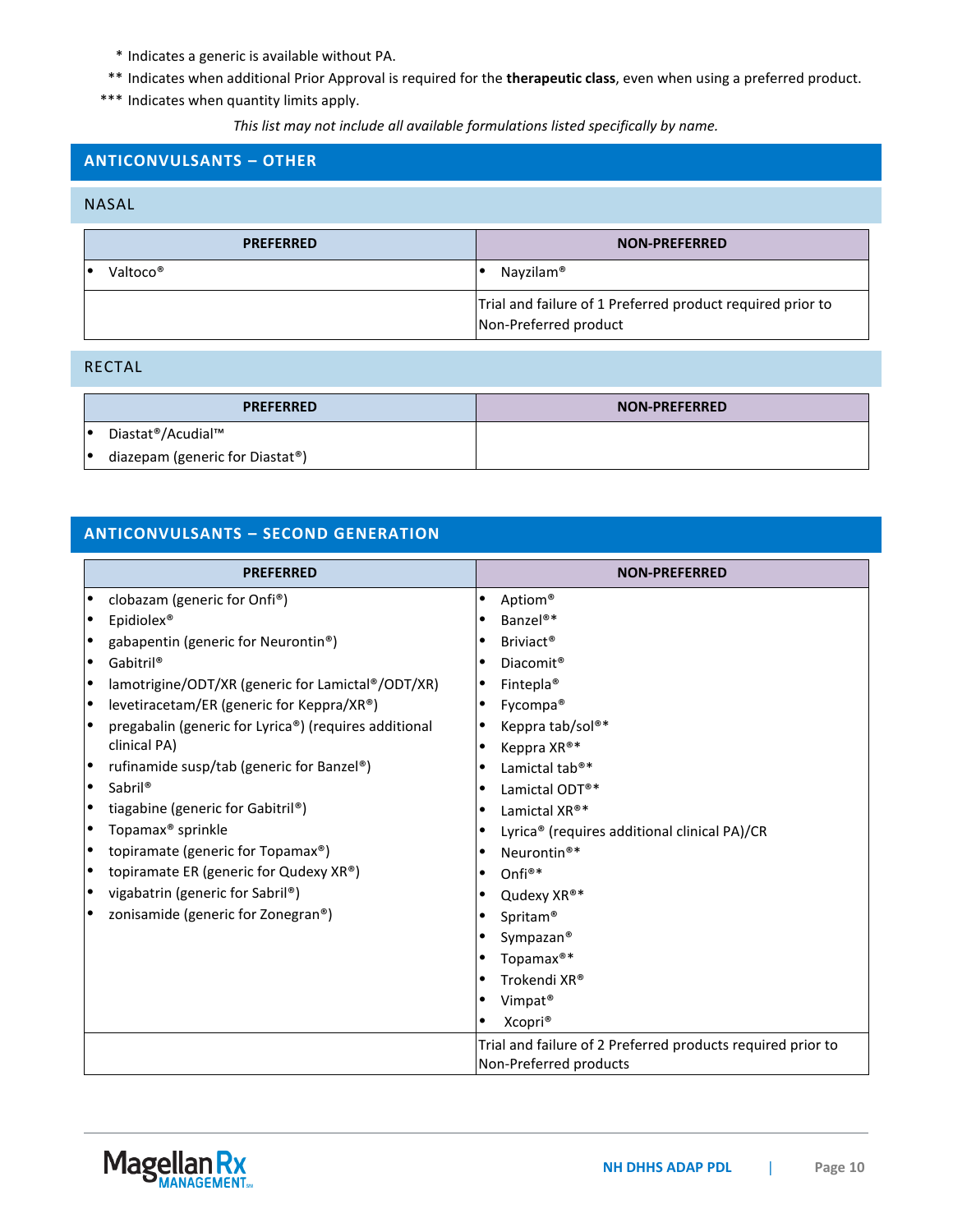- \* Indicates a generic is available without PA.
- \*\* Indicates when additional Prior Approval is required for the **therapeutic class**, even when using a preferred product.
- \*\*\* Indicates when quantity limits apply.

### <span id="page-10-0"></span>**ANTIFUNGALS – ONYCHOMYCOSIS**

|     | PREFERRED**                                     | NON-PREFERRED**                                                                        |
|-----|-------------------------------------------------|----------------------------------------------------------------------------------------|
| ه ا | ciclopirox (generic for Penlac <sup>®</sup> )   | Jublia <sup>®</sup>                                                                    |
| ه ا | itraconazole                                    | Kerydin <sup>®</sup> (tavaborole)                                                      |
| ه ا | oxiconazole (generic for Oxistat <sup>®</sup> ) | Lamisil <sup>®</sup>                                                                   |
| ∣•  | tavaborole (generic for Kerydin®)               | $Luzu^{\circledR}$                                                                     |
| ∣ ● | terbinafine (generic of Lamisil®)               | Oxistat <sup>®</sup>                                                                   |
|     |                                                 | Penlac <sup>®</sup>                                                                    |
|     |                                                 | Sporanox <sup>®</sup>                                                                  |
|     |                                                 | Trial and failure of 2 Preferred products required prior to<br>Non-Preferred products. |

#### <span id="page-10-1"></span>**ANTIPARKINSON'S AGENTS – DOPAMINE RECEPTOR AGONISTS**

|     | <b>PREFERRED</b>                         | <b>NON-PREFERRED</b>                                                                                     |
|-----|------------------------------------------|----------------------------------------------------------------------------------------------------------|
| I C | pramipexole/ER (generic for Mirapex®/ER) | Inbrija™                                                                                                 |
| ı c | ropinirole/ER (generic for Requip®/XL)   | Kynmobi™                                                                                                 |
|     |                                          | Mirapex*ER <sup>®*</sup>                                                                                 |
|     |                                          | Neupro <sup>®</sup>                                                                                      |
|     |                                          | Trial and failure of 1 Preferred products based on diagnosis<br>required prior to Non-Preferred products |

## <span id="page-10-2"></span>**ANTIVIRALS – TREATMENT/PROPHYLAXIS OF INFLUENZA**

|     | <b>PREFERRED</b>                     | <b>NON-PREFERRED</b>                                                                   |
|-----|--------------------------------------|----------------------------------------------------------------------------------------|
|     | amantadine (generic for Symmetrel®)  | Flumadine tablet <sup>®*</sup>                                                         |
| ١c  | oseltamivir (generic for Tamiflu®)   | Relenza <sup>®***</sup>                                                                |
| ı c | rimantadine (generic for Flumadine®) | Xofluza™                                                                               |
|     | Tamiflu <sup>®***</sup>              |                                                                                        |
|     |                                      | Trial and failure of 2 Preferred products required prior to<br>Non-Preferred products. |

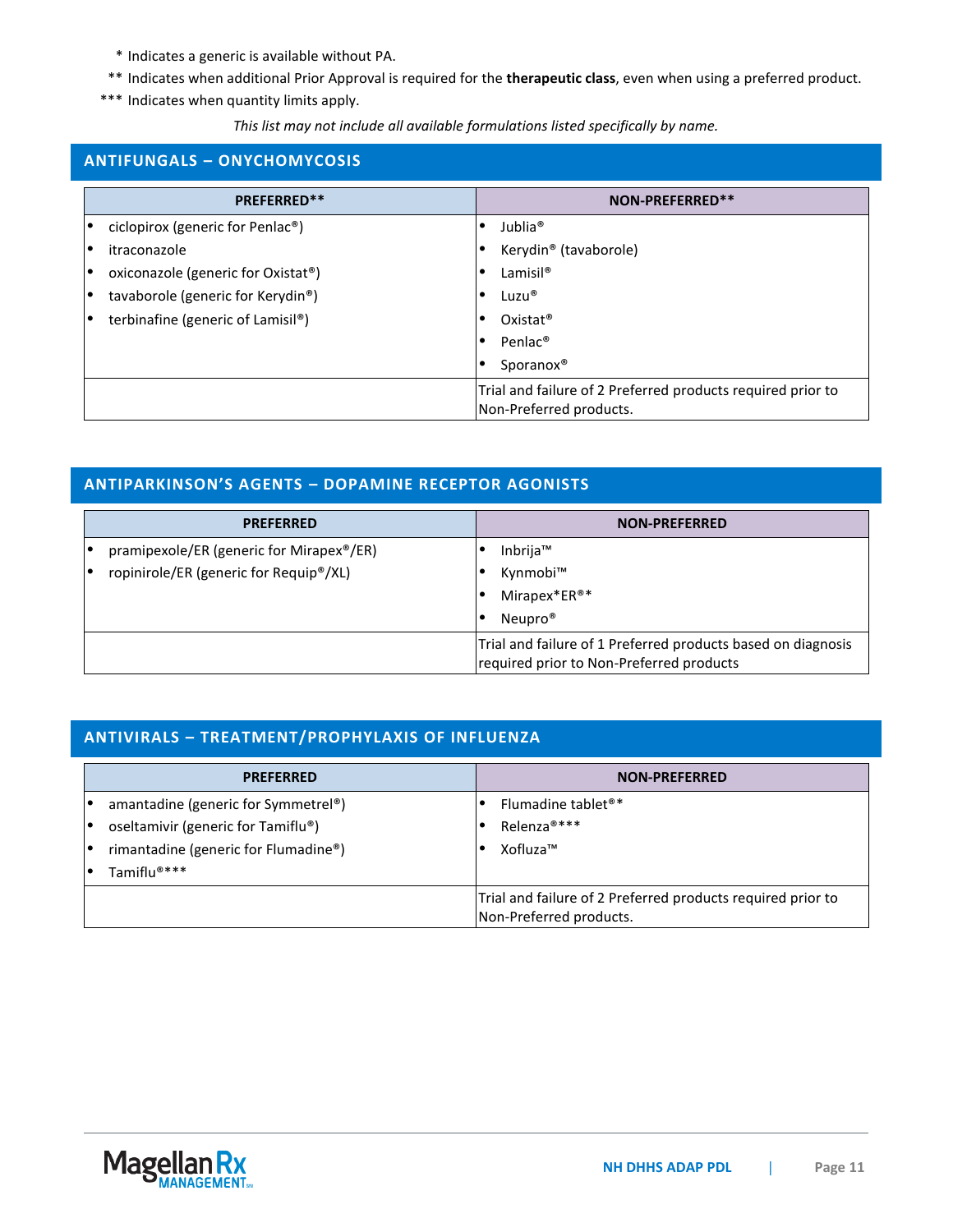- \* Indicates a generic is available without PA.
- \*\* Indicates when additional Prior Approval is required for the **therapeutic class**, even when using a preferred product.
- \*\*\* Indicates when quantity limits apply.

### <span id="page-11-0"></span>**BEHAVIORAL HEALTH – ATYPICAL ANTIPSYCHOTICS AND COMBOS**

|           | <b>PREFERRED</b>                                  | <b>NON-PREFERRED</b>                                                                 |
|-----------|---------------------------------------------------|--------------------------------------------------------------------------------------|
| $\bullet$ | Abilify Maintena <sup>®</sup>                     | Abilify <sup>®*</sup>                                                                |
| $\bullet$ | aripiprazole/ODT/solution (generic for            | Abilify MyCite®                                                                      |
|           | Abilify®/DiscMelt/oral solution)                  | Adasuve <sup>®</sup>                                                                 |
| lo        | Aristada <sup>®</sup>                             | Caplyta <sup>®</sup>                                                                 |
| $\bullet$ | Aristada Initio <sup>®</sup>                      | Clozaril <sup>®</sup>                                                                |
| $\bullet$ | asenapine (generic for Saphris ®)                 | Fanapt <sup>®</sup><br>٠                                                             |
| $\bullet$ | clozapine (generic for Clozaril®)                 | Fazaclo <sup>®*</sup><br>٠                                                           |
| $\bullet$ | clozapine ODT (generic for Fazaclo <sup>®</sup> ) | Geodon <sup>®</sup> /IM*<br>٠                                                        |
| $\bullet$ | Invega Sustenna/Trinza®                           | Invega <sup>®*</sup><br>٠                                                            |
| $\bullet$ | olanzapine/ODT (generic for Zyprexa®)             | Latuda <sup>®</sup><br>$\bullet$                                                     |
| $\bullet$ | olanzapine/fluoxetine (generic for Symbyax®)      | Nuplazid <sup>®</sup>                                                                |
| $\bullet$ | paliperidone (generic for Invega®)                | Perseris <sup>®</sup>                                                                |
| $\bullet$ | quetiapine/ER (generic for Seroquel/XR®)          | Rexulti <sup>®</sup>                                                                 |
| $\bullet$ | Risperdal Consta®***                              | Risperdal <sup>®*</sup>                                                              |
| l•        | risperidone/ODT (generic for Risperdal®/MT)       | Saphris <sup>®*</sup>                                                                |
|           | ziprasidone (generic for Geodon®)                 | Secuado <sup>®</sup> Transdermal System                                              |
|           |                                                   | Seroquel <sup>®</sup> /XR*                                                           |
|           |                                                   | Symbyax®*                                                                            |
|           |                                                   | Versacloz®                                                                           |
|           |                                                   | Vraylar <sup>®</sup>                                                                 |
|           |                                                   | Zyprexa <sup>®*</sup> /IM/Relprevv/Zydis                                             |
|           |                                                   | Trial and failure of 1 Preferred product required prior to<br>Non-Preferred products |

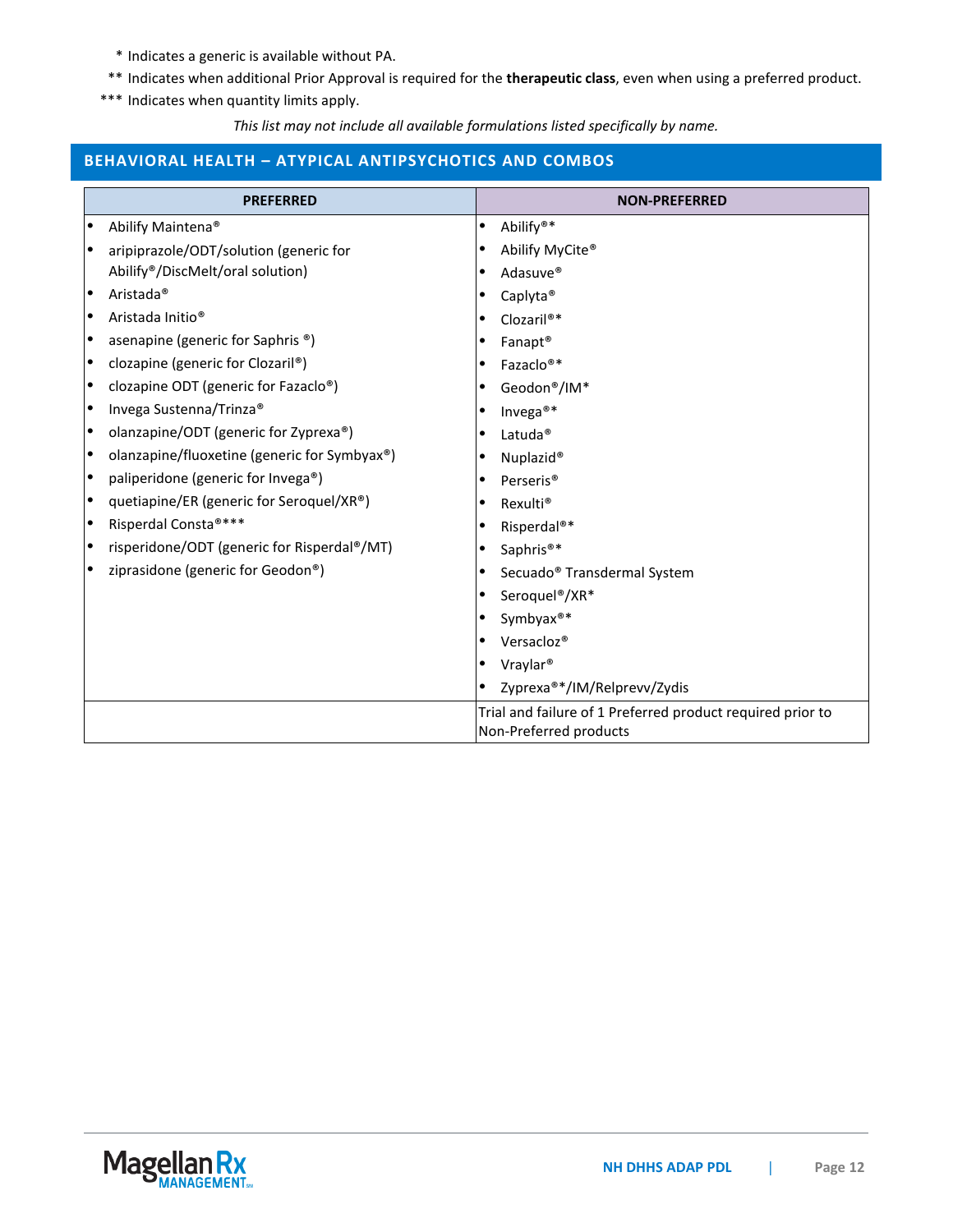- \* Indicates a generic is available without PA.
- \*\* Indicates when additional Prior Approval is required for the **therapeutic class**, even when using a preferred product.
- \*\*\* Indicates when quantity limits apply.

<span id="page-12-0"></span>

| <b>BEHAVIORAL HEALTH - ALZHEIMER'S AGENTS</b>        |                                                             |  |  |
|------------------------------------------------------|-------------------------------------------------------------|--|--|
| <b>PREFERRED</b>                                     | <b>NON-PREFERRED</b>                                        |  |  |
| donepezil/ODT/23 mg (generic for Aricept®/ODT/23 mg) | Aricept <sup>®*</sup>                                       |  |  |
| Exelon <sup>®</sup> patch                            | Aricept 23mg <sup>®*</sup>                                  |  |  |
| galantamine/ER (generic for Razadyne®)               | Namenda®/XR* (not a cholinesterase inhibitor)               |  |  |
| memantine tab/dose pack/soln (generic for Namenda®   | Namzaric <sup>®</sup><br>٠                                  |  |  |
| tab/dose pack/soln)                                  | Razadyne®ER* (formerly Reminyl®)                            |  |  |
| memantine ER (generic for Namenda XR®)               |                                                             |  |  |
| rivastigmine capsule/patch (generic for Exelon®      |                                                             |  |  |
| capsule/patch)                                       |                                                             |  |  |
|                                                      | Trial and failure of 2 Preferred products required prior to |  |  |
|                                                      | Non-Preferred products                                      |  |  |

## <span id="page-12-1"></span>**BEHAVIORAL HEALTH – NOVEL ANTIDEPRESSANTS**

|           | <b>PREFERRED</b>                                         | <b>NON-PREFERRED</b>                                                                  |  |
|-----------|----------------------------------------------------------|---------------------------------------------------------------------------------------|--|
| ٠         | bupropion (generic for Wellbutrin <sup>®</sup> )         | Aplenzin <sup>®</sup>                                                                 |  |
| ٠         | bupropion SR (generic for Wellbutrin SR®)                | Cymbalta®** (requires additional clinical PA)                                         |  |
| $\bullet$ | bupropion XL (generic for Forfivo XL <sup>®</sup> )      | Drizalma <sup>®</sup> Sprinkle** (requires additional clinical PA)                    |  |
| $\bullet$ | bupropion XL (generic for Wellbutrin XL®)                | Effexor $XR^{\circ*}$                                                                 |  |
| $\bullet$ | desvenlafaxine ER (generic for Pristiq®)                 | $Emsam^*$                                                                             |  |
| $\bullet$ | duloxetine** (generic for Cymbalta®, Irenka™) (requires  | Fetzima <sup>®</sup><br>$\bullet$                                                     |  |
|           | additional clinical PA)                                  | Forfivo XL <sup>®*</sup><br>٠                                                         |  |
| lo        | mirtazapine (generic for Remeron®)                       | Pristig <sup>®*</sup>                                                                 |  |
| ٠         | mirtazapine RapDis (generic for Remeron Sol-Tabs®)       | Remeron <sup>®*</sup><br>٠                                                            |  |
| ٠         | nefazodone (generic for Serzone®)                        | Remeron Sol-Tabs <sup>®*</sup>                                                        |  |
| ٠         | trazodone (generic for Desyrel®)                         | Spravato <sup>®</sup>                                                                 |  |
| ٠         | venlafaxine (generic for Effexor®)                       | Trintellix <sup>®</sup>                                                               |  |
| ٠         | venlafaxine ER (generic for Effexor XR®/Venlafaxine XR®) | Viibryd <sup>®</sup><br>٠                                                             |  |
|           |                                                          | Wellbutrin SR <sup>®*</sup>                                                           |  |
|           |                                                          | Wellbutrin XL <sup>®*</sup>                                                           |  |
|           |                                                          | Trial and failure of 2 Preferred products required prior to<br>Non-Preferred products |  |

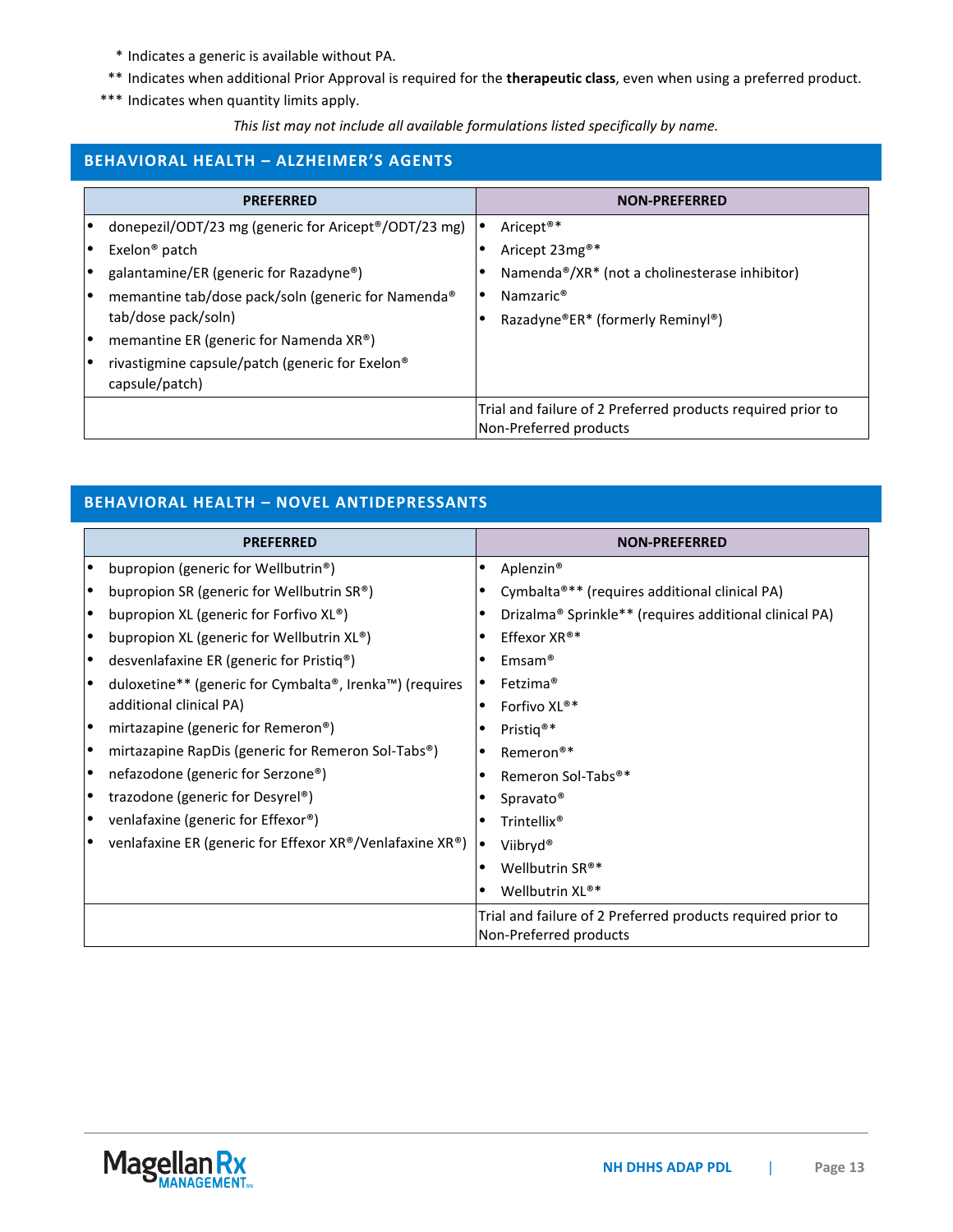- \* Indicates a generic is available without PA.
- \*\* Indicates when additional Prior Approval is required for the **therapeutic class**, even when using a preferred product.
- \*\*\* Indicates when quantity limits apply.

### <span id="page-13-0"></span>**BEHAVIORAL HEALTH – ANXIOLYTICS**

| <b>PREFERRED</b>                                        | <b>NON-PREFERRED</b>                                        |
|---------------------------------------------------------|-------------------------------------------------------------|
| alprazolam/XR (generic for Xanax®/XR)<br><b>10</b>      | Ativan <sup>®*</sup>                                        |
| buspirone (generic for Buspar <sup>®</sup> )<br>∣•      | Klonopin <sup>®*</sup>                                      |
| chlordiazepoxide (generic for Librium®)<br>∣•           | Tranxene <sup>®*</sup>                                      |
| clonazepam (generic for Klonopin <sup>®</sup> )<br>∣ ●  | $Xanax^{\circledast *}$                                     |
| clorazepate (generic for Tranxene <sup>®</sup> )<br>l e | Xanax XR <sup>®*</sup>                                      |
| diazepam (generic for Valium®)<br>∣ ●                   |                                                             |
| lorazepam (generic for Ativan <sup>®</sup> )<br>l C     |                                                             |
| oxazepam (generic for Serax®)<br>l C                    |                                                             |
|                                                         | Trial and failure of 3 Preferred products required prior to |
|                                                         | Non-Preferred products                                      |

## <span id="page-13-1"></span>**BEHAVIORAL HEALTH – SEROTONIN REUPTAKE INHIBITORS AND COMBOS**

|     | <b>PREFERRED</b>                                                           | <b>NON-PREFERRED</b>                                                                 |
|-----|----------------------------------------------------------------------------|--------------------------------------------------------------------------------------|
| ∙   | citalopram (generic for Celexa®)                                           | Brisdelle <sup>®*</sup>                                                              |
| ∣ ● | escitalopram/soln (generic for Lexapro®)                                   | Celexa <sup>®*</sup>                                                                 |
| ∣●  | fluoxetine/Weekly (generic for                                             | Lexapro tab <sup>®*</sup>                                                            |
|     | Prozac®/Weekly/Sarafem®)                                                   | Paxil <sup>®</sup> /CR*                                                              |
| ∣•  | fluvoxamine/ER (generic for Luvox® CR)                                     | Pexeva <sup>®</sup>                                                                  |
| ∙   | olanzapine/fluoxetine (generic for Symbyax <sup>®</sup> )                  | Prozac <sup>®*</sup>                                                                 |
| ∣ ● | paroxetine/ER (generic for Paxil <sup>®</sup> /Brisdelle <sup>®</sup> /CR) | Sarafem <sup>®*</sup>                                                                |
| ∣●  | sertraline (generic for Zoloft <sup>®</sup> )                              | Symbyax <sup>®*</sup>                                                                |
|     |                                                                            | Zoloft <sup>®*</sup>                                                                 |
|     |                                                                            | Trial and failure of 1 Preferred product required prior to<br>Non-Preferred products |

**Note**: Recipients < 12 years of age exempt from PDL in SSRI category.

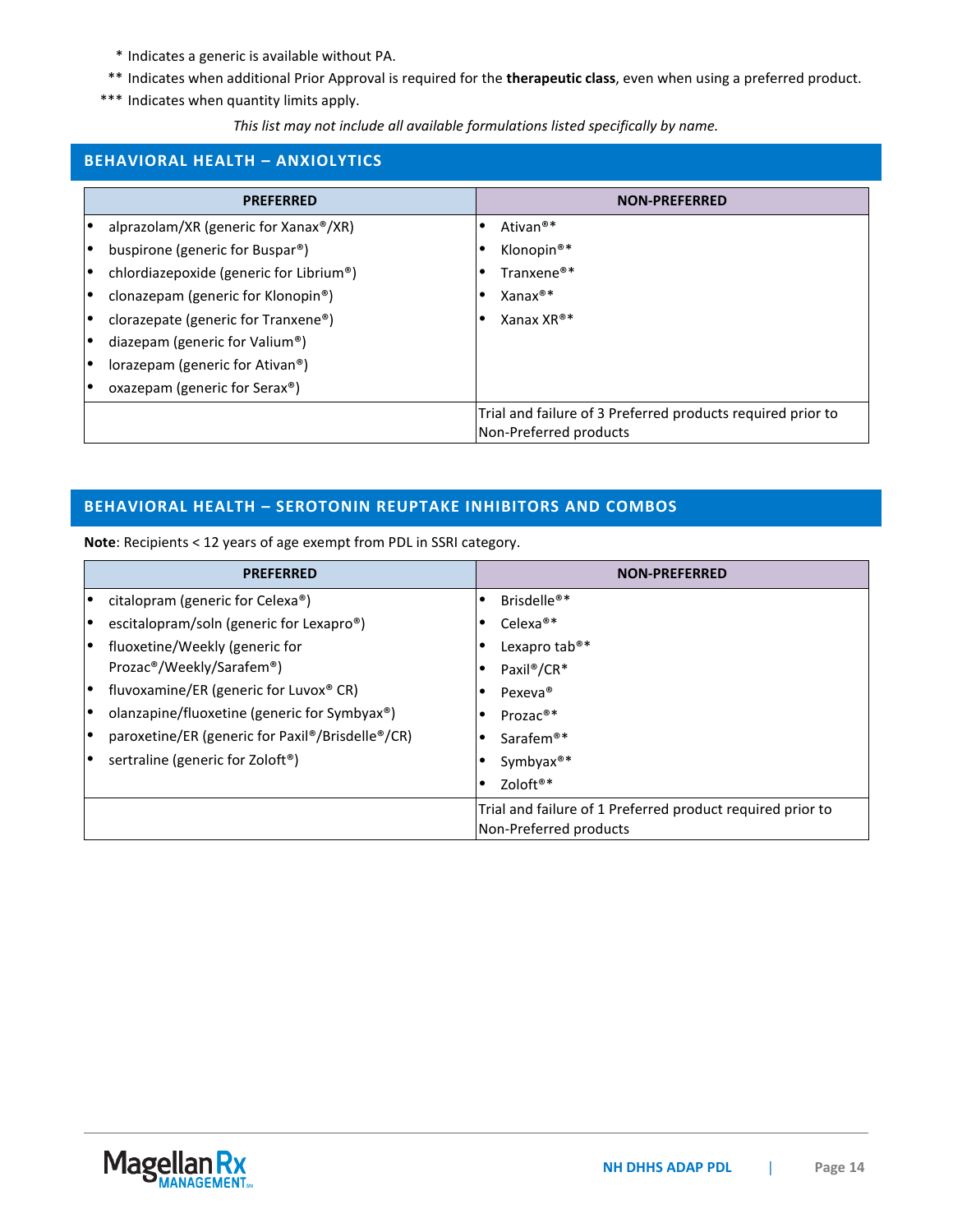- \* Indicates a generic is available without PA.
- \*\* Indicates when additional Prior Approval is required for the **therapeutic class**, even when using a preferred product.
- \*\*\* Indicates when quantity limits apply.

<span id="page-14-0"></span>

|           | <b>BEHAVIORAL HEALTH - SEDATIVE HYPNOTICS</b>      |  |                                                             |  |  |
|-----------|----------------------------------------------------|--|-------------------------------------------------------------|--|--|
|           | <b>PREFERRED</b>                                   |  | <b>NON-PREFERRED</b>                                        |  |  |
|           | doxepin (generic for Silenor <sup>®</sup> )        |  | Ambien <sup>®</sup> /CR*                                    |  |  |
| $\bullet$ | estazolam (generic for Prosom®)                    |  | Belsomra <sup>®</sup>                                       |  |  |
|           | eszopiclone (generic for Lunesta®)                 |  | Dayvigo <sup>®</sup>                                        |  |  |
|           | flurazepam (generic for Dalmane®)                  |  | $Edluar^{\circledR}$                                        |  |  |
|           | ramelteon (generic for Rozerem <sup>®</sup> )      |  | Halcion <sup>®*</sup>                                       |  |  |
|           | temazepam (generic for Restoril®)                  |  | Lunesta <sup>®*</sup>                                       |  |  |
| $\bullet$ | triazolam (generic for Halcion®)                   |  | Restoril <sup>®*</sup>                                      |  |  |
| ٠         | zaleplon (generic for Sonata®)                     |  | Rozerem <sup>®</sup>                                        |  |  |
| $\bullet$ | zolpidem/ER (generic for Ambien®/CR)               |  | Silenor <sup>®*</sup>                                       |  |  |
| ٠         | zolpidem SL (generic for Intermezzo <sup>®</sup> ) |  |                                                             |  |  |
|           |                                                    |  | Trial and failure of 2 Preferred products required prior to |  |  |
|           |                                                    |  | Non-Preferred products                                      |  |  |

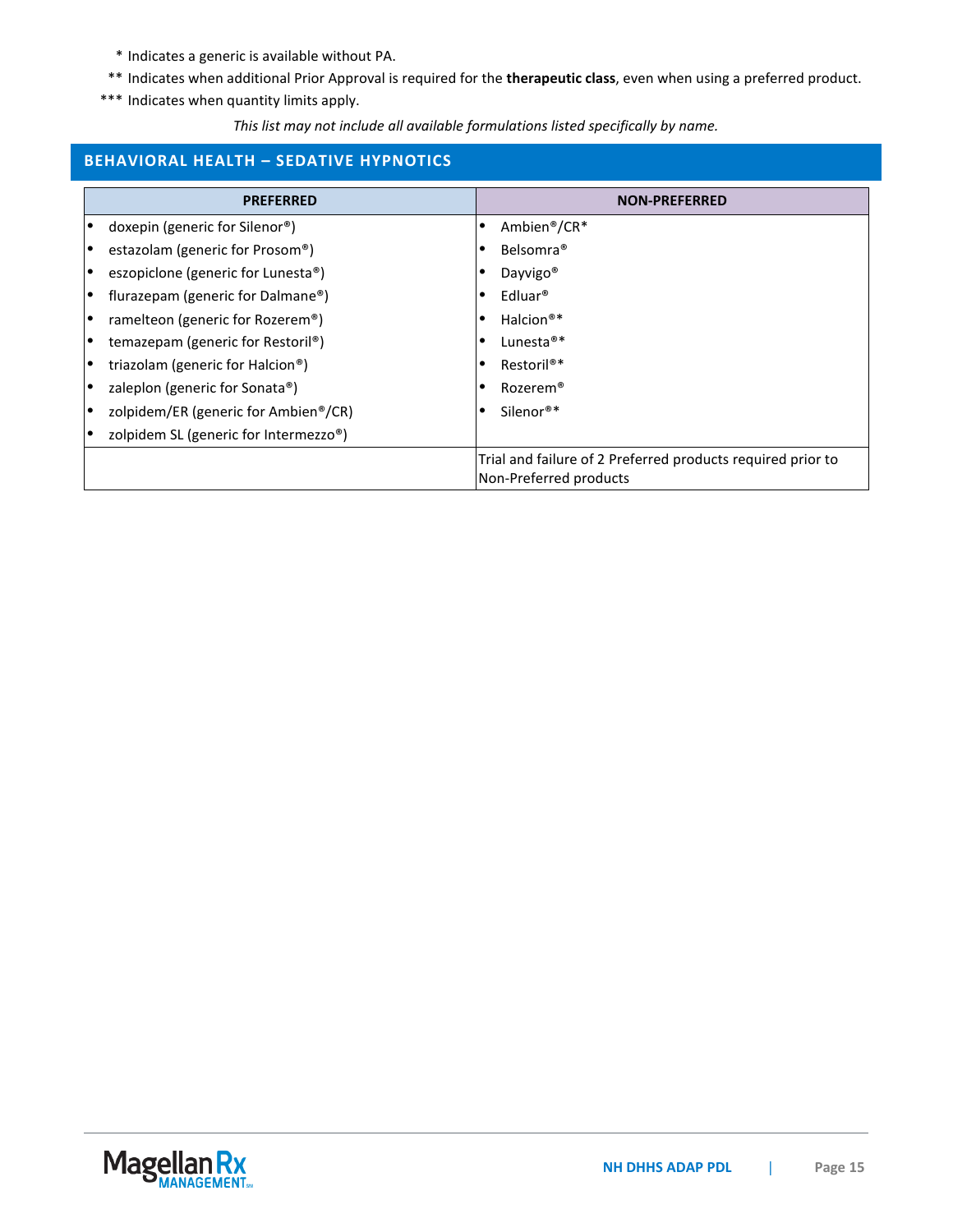- \* Indicates a generic is available without PA.
- \*\* Indicates when additional Prior Approval is required for the **therapeutic class**, even when using a preferred product.
- \*\*\* Indicates when quantity limits apply.

## <span id="page-15-0"></span>**BEHAVIORAL HEALTH – ANTIHYPERKINESIS\*\*\***

**\*\*Criteria for approval**: < 21 years of age exempt from prior approval for preferred drugs.

|           | PREFERRED**                                                       | NON-PREFERRED**                                             |
|-----------|-------------------------------------------------------------------|-------------------------------------------------------------|
| $\bullet$ | Adderall® (generic)                                               | Adhansia XR™                                                |
| $\bullet$ | Adderall XR®                                                      | Adzenys XR-ODT <sup>®</sup>                                 |
| $\bullet$ | amphetamine salt combo/XR (generic for Adderall <sup>®</sup> /XR) | Adzenys ® ER susp                                           |
| ٠         | amphetamine sulfate (generic for Evekeo®)                         | Aptensio XR®                                                |
| ٠         | atomoxetine (generic for Strattera®)                              | Cotempla XR-ODT <sup>®</sup>                                |
| ٠         | clonidine ER (generic for Kapvay®)                                | Daytrana®                                                   |
| $\bullet$ | Concerta <sup>®</sup>                                             | Desoxyn®                                                    |
| ٠         | dexmethylphenidate/XR (generic for Focalin/XR®)                   | Dexedrine ER®                                               |
| ٠         | dextroamphetamine /ER (generic for Dexedrine®/ER)                 | Dyanavel XR®                                                |
| ٠         | dextroamphetamine soln (generic for ProCentra®)                   | Evekeo <sup>®</sup> /ODT                                    |
| ٠         | Focalin XR®                                                       | Focalin <sup>®</sup>                                        |
| ٠         | guanfacine ER (generic for Intuniv®)                              | Intuniv <sup>®</sup>                                        |
| $\bullet$ | methamphetamine (generic for Desoxyn®)                            | Jornay PM®                                                  |
| $\bullet$ | Methylin <sup>®</sup> soln                                        | Mydayis <sup>®</sup>                                        |
| $\bullet$ | methylphenidate CD (generic for Metadate CD®)                     | ProCentra <sup>®</sup>                                      |
| $\bullet$ | methylphenidate chewable (generic for Methylin® chew)             | Quillichew ER®<br>٠                                         |
| $\bullet$ | methylphenidate ER (generic for Aptensio XR®)                     | Quillivant XR®<br>$\bullet$                                 |
| $\bullet$ | methylphenidate ER (generic for Concerta®/Ritalin LA®)            | Ritalin <sup>®</sup><br>$\bullet$                           |
| $\bullet$ | methylphenidate soln (generic for Methylin® soln)                 | Ritalin LA®<br>$\bullet$                                    |
| $\bullet$ | methylphenidate/SR (generic for Ritalin/ SR®)                     | Strattera <sup>®</sup>                                      |
| $\bullet$ | Relexxii <sup>®</sup>                                             | Zenzedi <sup>®</sup>                                        |
| $\bullet$ | Vyvanse®                                                          |                                                             |
|           |                                                                   | Trial and failure of 2 Preferred products required prior to |
|           |                                                                   | Non-Preferred products                                      |

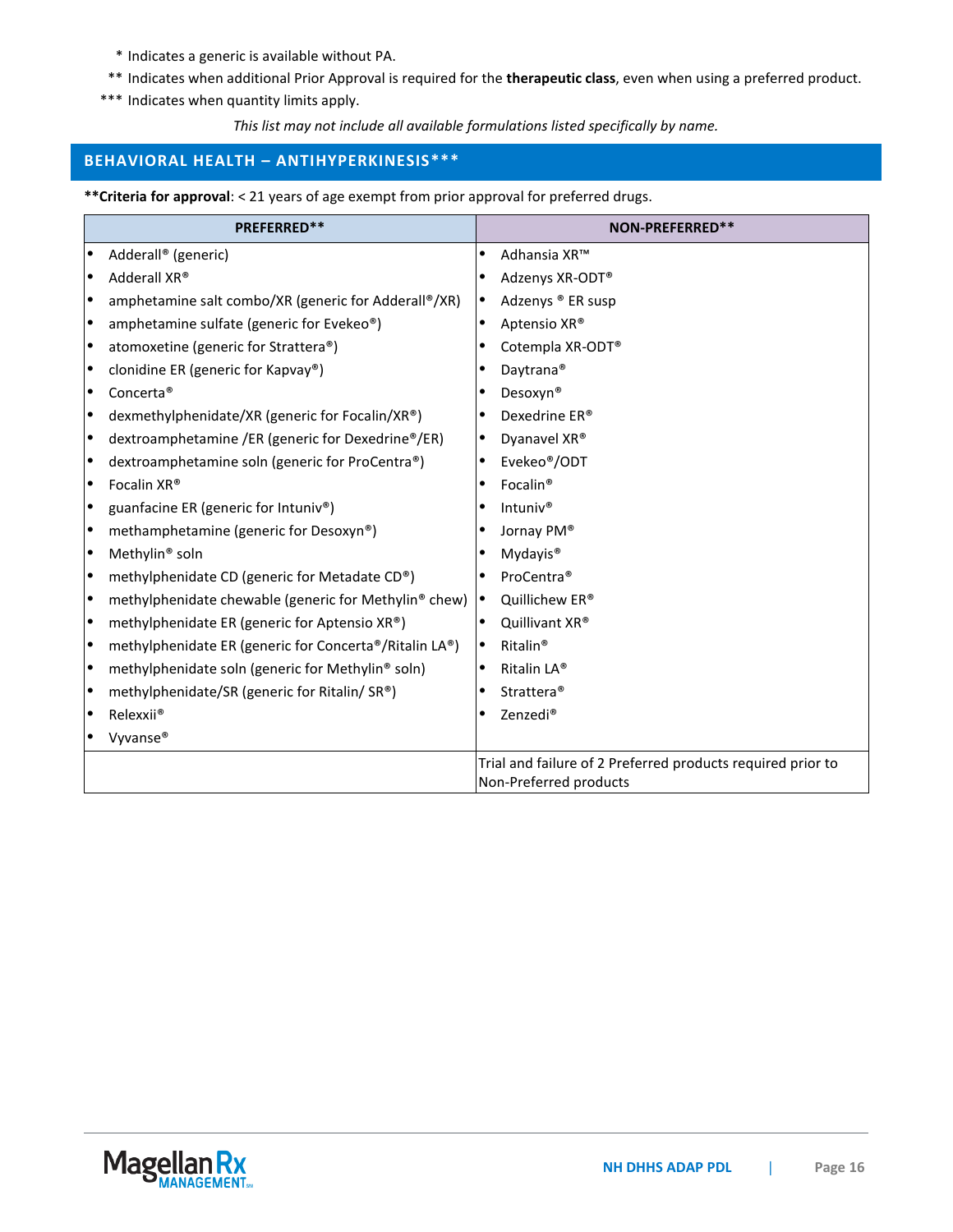- \* Indicates a generic is available without PA.
- \*\* Indicates when additional Prior Approval is required for the **therapeutic class**, even when using a preferred product.
- \*\*\* Indicates when quantity limits apply.

### <span id="page-16-0"></span>**CARDIOVASCULAR – ACE INHIBITORS AND COMBINATIONS**

|           | <b>PREFERRED</b>                                        | <b>NON-PREFERRED</b>                                                                   |
|-----------|---------------------------------------------------------|----------------------------------------------------------------------------------------|
| $\bullet$ | amlodipine/benazepril (generic for Lotrel®)             | Accupril®*                                                                             |
| $\bullet$ | benazepril (generic for Lotensin <sup>®</sup> )         | Accuretic®*                                                                            |
| ٠         | benazepril/HCTZ (generic for Lotensin HCT®)             | Altace <sup>®*</sup>                                                                   |
| $\bullet$ | captopril (generic for Capoten®)                        | Epaned® (non-preferred for adults only)                                                |
| $\bullet$ | captopril/HCTZ (generic for Capozide®)                  | Katerzia <sup>®</sup>                                                                  |
| $\bullet$ | enalapril (generic for Vasotec <sup>®</sup> )           | Lotensin <sup>®*</sup> /HCT                                                            |
| ٠         | enalapril/HCTZ (generic for Vaseretic®)                 | Lotrel <sup>®*</sup>                                                                   |
| ٠         | fosinopril                                              | Prestalia <sup>®</sup>                                                                 |
| $\bullet$ | fosinopril/HCTZ                                         | Prinivil <sup>®*</sup>                                                                 |
| $\bullet$ | lisinopril (generic for Prinivil® and Zestril®)         | Qbrelis <sup>®</sup>                                                                   |
| $\bullet$ | lisinopril/HCTZ (generic for Prinzide® and Zestoretic®) | Tarka <sup>®*</sup>                                                                    |
| $\bullet$ | moexipril                                               | Vaseretic <sup>®*</sup><br>٠                                                           |
| $\bullet$ | perindopril (generic for Aceon®)                        | Vasotec <sup>®*</sup><br>٠                                                             |
| $\bullet$ | quinapril (generic for Accupril®)                       | Zestoretic <sup>®*</sup>                                                               |
| $\bullet$ | quinapril/HCTZ (generic for Accuretic®)                 | Zestril <sup>®*</sup>                                                                  |
| $\bullet$ | ramipril (generic for Altace®)                          |                                                                                        |
| $\bullet$ | trandolapril (generic for Mavik®)                       |                                                                                        |
|           | trandolapril/verapamil (generic for Tarka®)             |                                                                                        |
|           |                                                         | Trial and failure of 3 Preferred products required prior to<br>Non-Preferred products. |

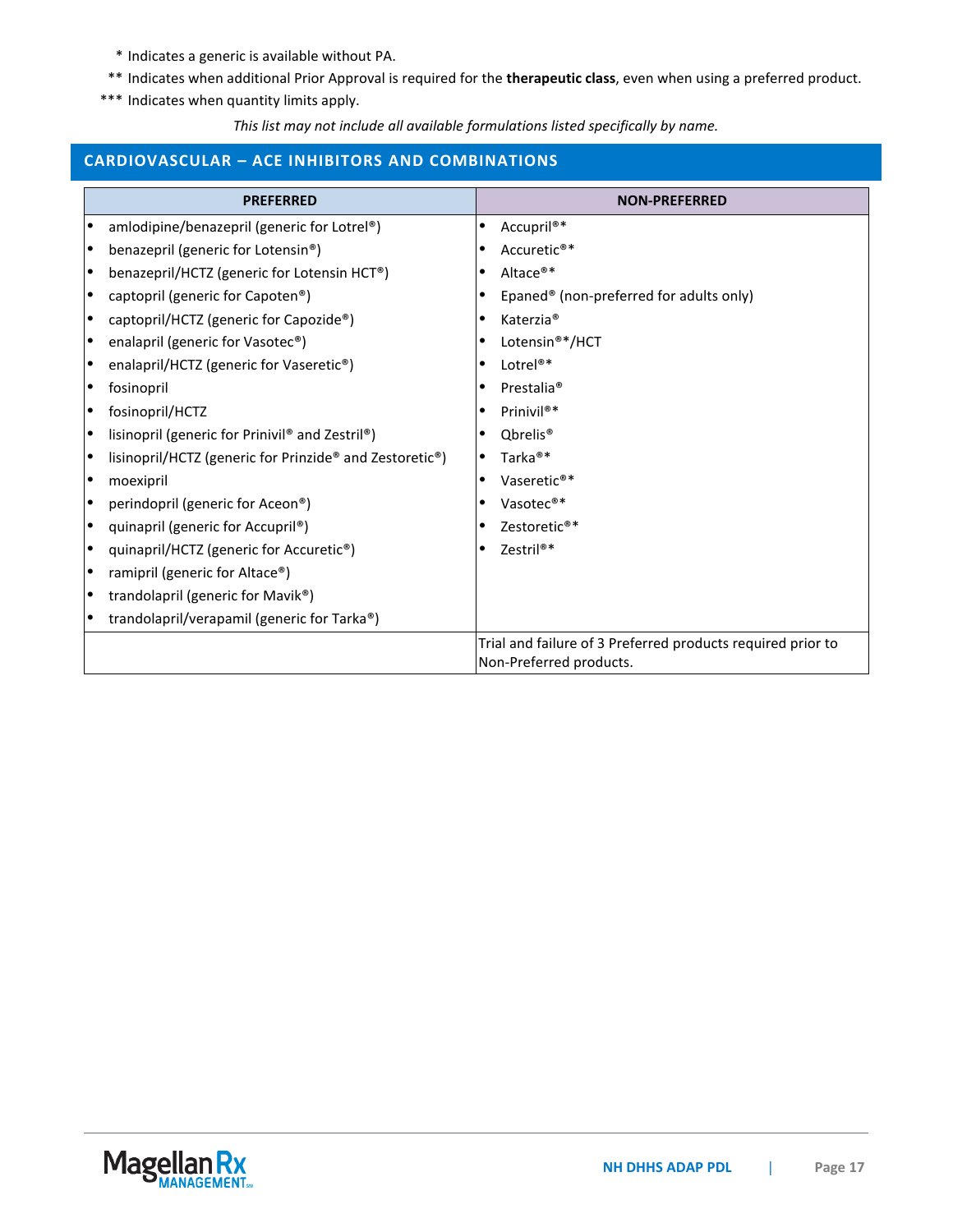- \* Indicates a generic is available without PA.
- \*\* Indicates when additional Prior Approval is required for the **therapeutic class**, even when using a preferred product.
- \*\*\* Indicates when quantity limits apply.

## <span id="page-17-0"></span>**CARDIOVASCULAR – ANGIOTENSIN II RECEPTOR BLOCKERS AND COMBINATIONS**

|           | <b>PREFERRED</b>                                         | <b>NON-PREFERRED</b>                                                                   |
|-----------|----------------------------------------------------------|----------------------------------------------------------------------------------------|
|           | amlodipine/olmesartan (generic for Azor®)                | Atacand <sup>®*</sup> /HCT                                                             |
| ٠         | amlodipine/olmesartan/HCTZ (generic for Tribenzor®)      | Avalide®*                                                                              |
| $\bullet$ | amlodipine/valsartan (generic for Exforge <sup>®</sup> ) | Avapro <sup>®*</sup><br>$\bullet$                                                      |
| $\bullet$ | amlodipine/valsartan/HCTZ                                | Azor®*<br>$\bullet$                                                                    |
| $\bullet$ | candesartan (generic for Atacand®)                       | Benicar <sup>®*</sup> /HCT*                                                            |
| ٠         | candesartan/HCTZ (generic for Atacand HCT®)              | Cozaar <sup>®</sup>                                                                    |
| ٠         | Diovan <sup>®</sup>                                      | Diovan HCT <sup>®*</sup>                                                               |
| ٠         | Entresto <sup>®</sup>                                    | Edarbi <sup>®</sup>                                                                    |
| ٠         | eprosartan (generic for Teveten®)                        | Edarbyclor <sup>®</sup>                                                                |
| ٠         | irbesartan (generic for Avapro®)                         | Exforge <sup>®</sup> /HCT*                                                             |
| $\bullet$ | irbesartan/HCTZ (generic for Avalide®)                   | Hyzaar <sup>®*</sup>                                                                   |
| $\bullet$ | losartan (generic for Cozaar®)                           | Micardis <sup>®</sup> /HCT*                                                            |
| ٠         | losartan/HCTZ (generic for Hyzaar <sup>®</sup> )         | Tribenzor®*                                                                            |
| ٠         | olmesartan (generic for Benicar®)                        |                                                                                        |
| ٠         | olmesartan/HCTZ (generic for Benicar HCT®)               |                                                                                        |
| ٠         | telmisartan (generic for Micardis <sup>®</sup> )         |                                                                                        |
| $\bullet$ | telmisartan/amlodipine (generic for Twynsta)             |                                                                                        |
| ٠         | telmisartan /HCTZ (generic for Micardis HCT®)            |                                                                                        |
| ٠         | valsartan (generic for Diovan®)                          |                                                                                        |
|           | valsartan/HCTZ (generic for Diovan HCT®)                 |                                                                                        |
|           |                                                          | Trial and failure of 2 Preferred products required prior to<br>Non-Preferred products. |

## <span id="page-17-1"></span>**CARDIOVASCULAR – ANTIANGINAL AND ANTI-ISCHEMIC**

| <b>PREFERRED</b> | <b>NON-PREFERRED</b>                                       |
|------------------|------------------------------------------------------------|
| ranolazine ER    | Ranexa <sup>®*</sup>                                       |
|                  | Trial and failure of 1 Preferred product required prior to |
|                  | Non-Preferred products.                                    |

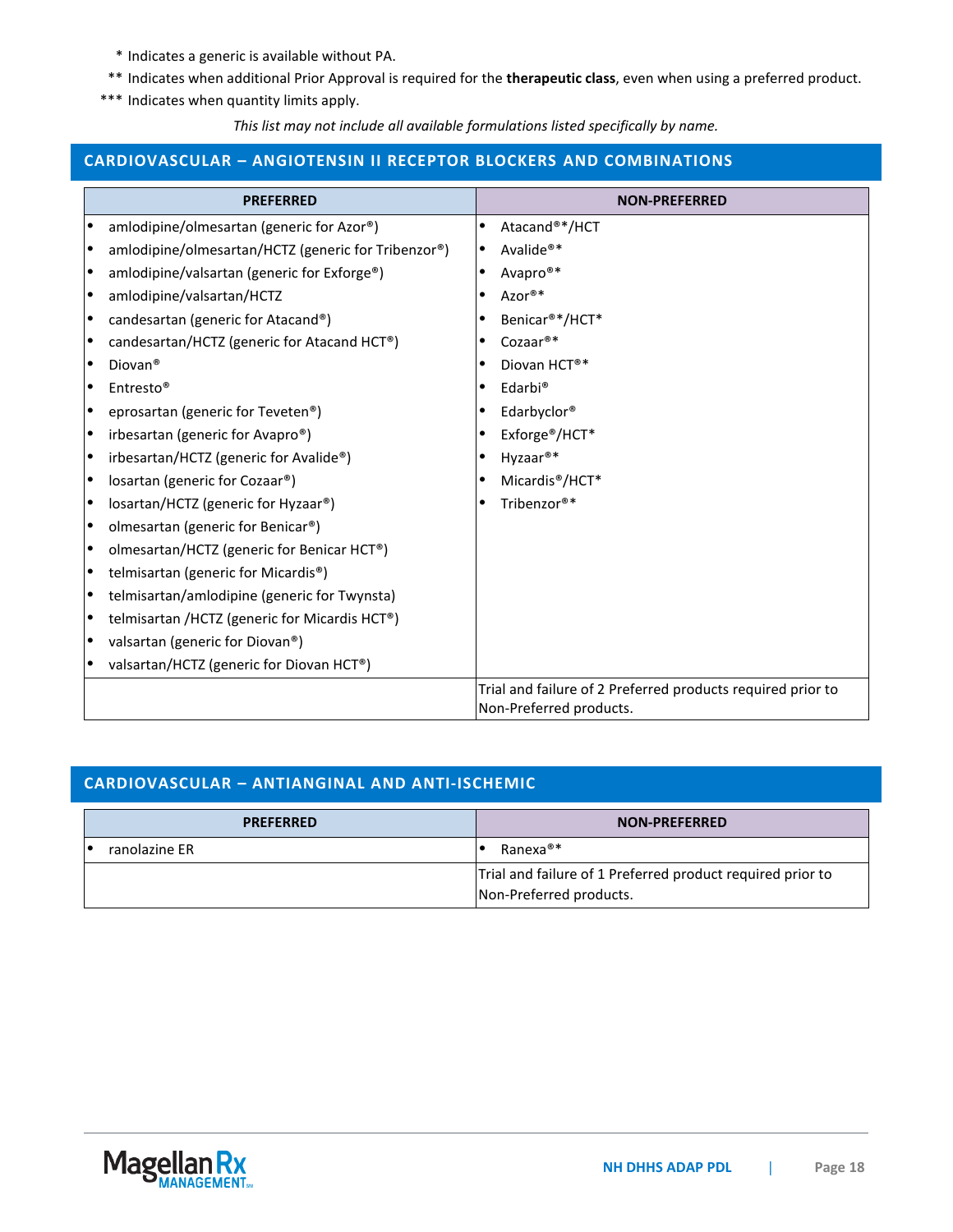- \* Indicates a generic is available without PA.
- \*\* Indicates when additional Prior Approval is required for the **therapeutic class**, even when using a preferred product.
- \*\*\* Indicates when quantity limits apply.

## <span id="page-18-0"></span>**CARDIOVASCULAR – BETA-BLOCKERS AND COMBINATION**

|           | <b>PREFERRED</b>                                   |           | <b>NON-PREFERRED</b>                                        |
|-----------|----------------------------------------------------|-----------|-------------------------------------------------------------|
|           | acebutolol (generic for Sectral®)                  | $\bullet$ | Betapace <sup>®*</sup>                                      |
| $\bullet$ | atenolol (generic for Tenormin <sup>®</sup> )      |           | Betapace AF <sup>®*</sup>                                   |
| ٠         | atenolol/chlorthalidone (generic for Tenoretic®)   |           | Bystolic <sup>®</sup>                                       |
| $\bullet$ | betaxolol (generic for Kerlone®)                   |           | Coreg <sup>®</sup> /CR*                                     |
| $\bullet$ | bisoprolol (generic for Zebeta®)                   | ٠         | Corgard <sup>®</sup>                                        |
| $\bullet$ | bisoprolol /HCTZ (generic for Ziac®)               |           | Hemangeol®                                                  |
|           | carvedilol/ER (generic for Coreg®/CR)              |           | Inderal LA®*                                                |
| $\bullet$ | labetalol (generic for Normodyne® and Trandate®)   |           | Inderal XL®                                                 |
|           | metoprolol (generic for Lopressor®)                |           | Innopran XL®                                                |
|           | metoprolol/HCTZ (generic for Lopressor HCT®)       |           | Kapspargo Sprinkle <sup>®</sup>                             |
|           | metoprolol succinate (generic for Toprol XL®)      |           | Lopressor <sup>®*</sup>                                     |
|           | nadolol (generic for Corgard®)                     |           | Sotylize®                                                   |
|           | nadolol/bendroflumethiazide (generic for Corzide®) |           | Tenoretic <sup>®*</sup>                                     |
|           | pindolol (generic for Visken®)                     |           | Tenormin <sup>®*</sup>                                      |
|           | propanolol (generic for Inderal®)                  |           | Toprol XL®*                                                 |
|           | propralolol ER (generic for Inderal LA®)           |           | Ziac®*                                                      |
| $\bullet$ | propranolol/HCTZ (generic for Inderide®)           |           |                                                             |
|           | sotalol (generic for Betapace®)                    |           |                                                             |
| ٠         | sotalol AF (generic for Betapace AF®)              |           |                                                             |
| ٠         | Sorine <sup>®</sup>                                |           |                                                             |
|           | timolol (generic for Blocadren <sup>®</sup> )      |           |                                                             |
|           |                                                    |           | Trial and failure of 3 Preferred products required prior to |
|           |                                                    |           | Non-Preferred products.                                     |

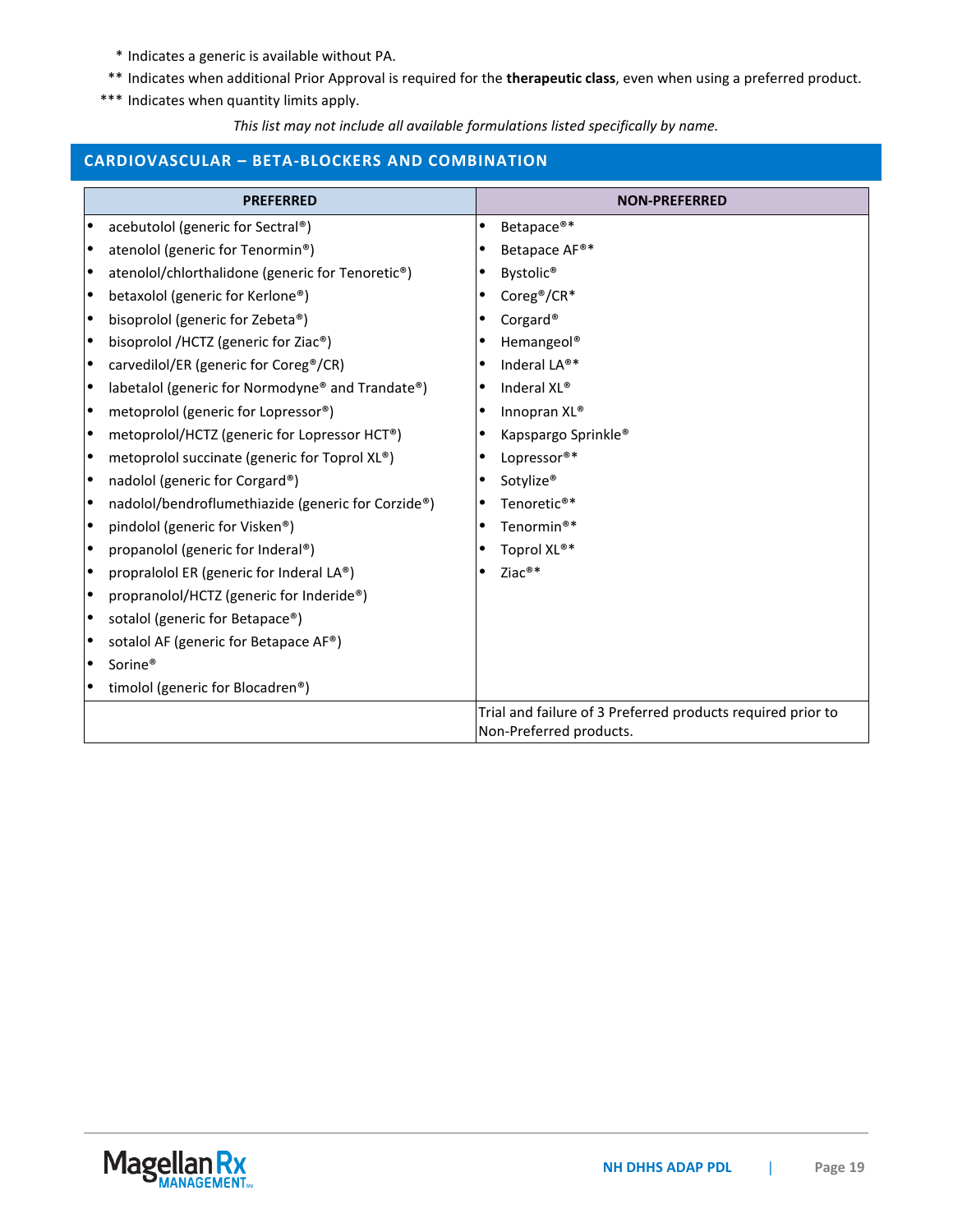- \* Indicates a generic is available without PA.
- \*\* Indicates when additional Prior Approval is required for the **therapeutic class**, even when using a preferred product.
- \*\*\* Indicates when quantity limits apply.

## <span id="page-19-0"></span>**CARDIOVASCULAR – CALCIUM CHANNEL BLOCKERS (DHP)**

| <b>PREFERRED</b>                                         | <b>NON-PREFERRED</b>                                        |
|----------------------------------------------------------|-------------------------------------------------------------|
| amlodipine (generic for Norvasc <sup>®</sup> )<br>l C    | Adalat CC®*                                                 |
| felodipine ER (generic for Plendil <sup>®</sup> )<br>∣ ● | Katerzia <sup>®</sup>                                       |
| isradipine (generic for Dynacirc <sup>®</sup> )<br>∣•    | Norvasc <sup>®*</sup>                                       |
| nicardipine (generic for Cardene <sup>®</sup> )<br>∣ ●   | Nymalize <sup>®</sup>                                       |
| nifedipine IR (generic for Procardia®)<br>ه ا            | Prestalia <sup>®</sup>                                      |
| nifedipine SA/ER/XL (generic for Procardia XL®)<br>ه ا   | Procardia <sup>®*</sup> /XL                                 |
| nimodipine (generic for Nimotop <sup>®</sup> )<br>l C    | Sular <sup>®</sup>                                          |
| nisoldipine<br>I C                                       |                                                             |
|                                                          | Trial and failure of 3 Preferred products required prior to |
|                                                          | Non-Preferred products.                                     |

## <span id="page-19-1"></span>**CARDIOVASCULAR – CALCIUM CHANNEL BLOCKERS (NON-DHP) AND COMBINATIONS**

|           | <b>PREFERRED</b>                                         | <b>NON-PREFERRED</b>                                                                   |
|-----------|----------------------------------------------------------|----------------------------------------------------------------------------------------|
| $\bullet$ | Cartia $XT^{\circledast}$                                | Calan SR <sup>®*</sup>                                                                 |
| ٠         | diltiazem ER (generic for Cardizem $CD^{\circledcirc}$ ) | Cardizem®*                                                                             |
| $\bullet$ | diltiazem HCL (generic for Cardizem®)                    | Cardizem CD <sup>®*</sup>                                                              |
|           | diltiazem SR (generic for Cardizem SR®)                  | Cardizem LA®                                                                           |
|           | diltiazem XR (generic for Dilacor $XR^{\circ}$ )         | Tarka <sup>®</sup>                                                                     |
|           | Taztia XT®                                               | Tiazac <sup>®</sup>                                                                    |
|           | verapamil (generic for Calan®, Isoptin® and Verelan®)    | Verelan <sup>®</sup> /PM <sup>*</sup>                                                  |
| $\bullet$ | verapamil ER (generic for Calan SR® and Isoptin SR®)     |                                                                                        |
| $\bullet$ | verapamil ER PM (generic for Verelan PM®)                |                                                                                        |
|           |                                                          | Trial and failure of 2 Preferred products required prior to<br>Non-Preferred products. |

## <span id="page-19-2"></span>**CARDIOVASCULAR – CHOLESTEROL ABSORPTION INHIBITORS AND COMBINATIONS**

|     | <b>PREFERRED</b>                             | <b>NON-PREFERRED</b>                                                                                        |
|-----|----------------------------------------------|-------------------------------------------------------------------------------------------------------------|
| ، ا | ezetimibe (generic for Zetia®)               | Vytorin <sup>®*</sup>                                                                                       |
| ، ا | ezetimibe/simvastatin (generic for Vytorin®) | $7$ etia <sup>®*</sup>                                                                                      |
|     |                                              | Trial and failure of 2 high potency statins Preferred products<br>required prior to Non-Preferred products. |

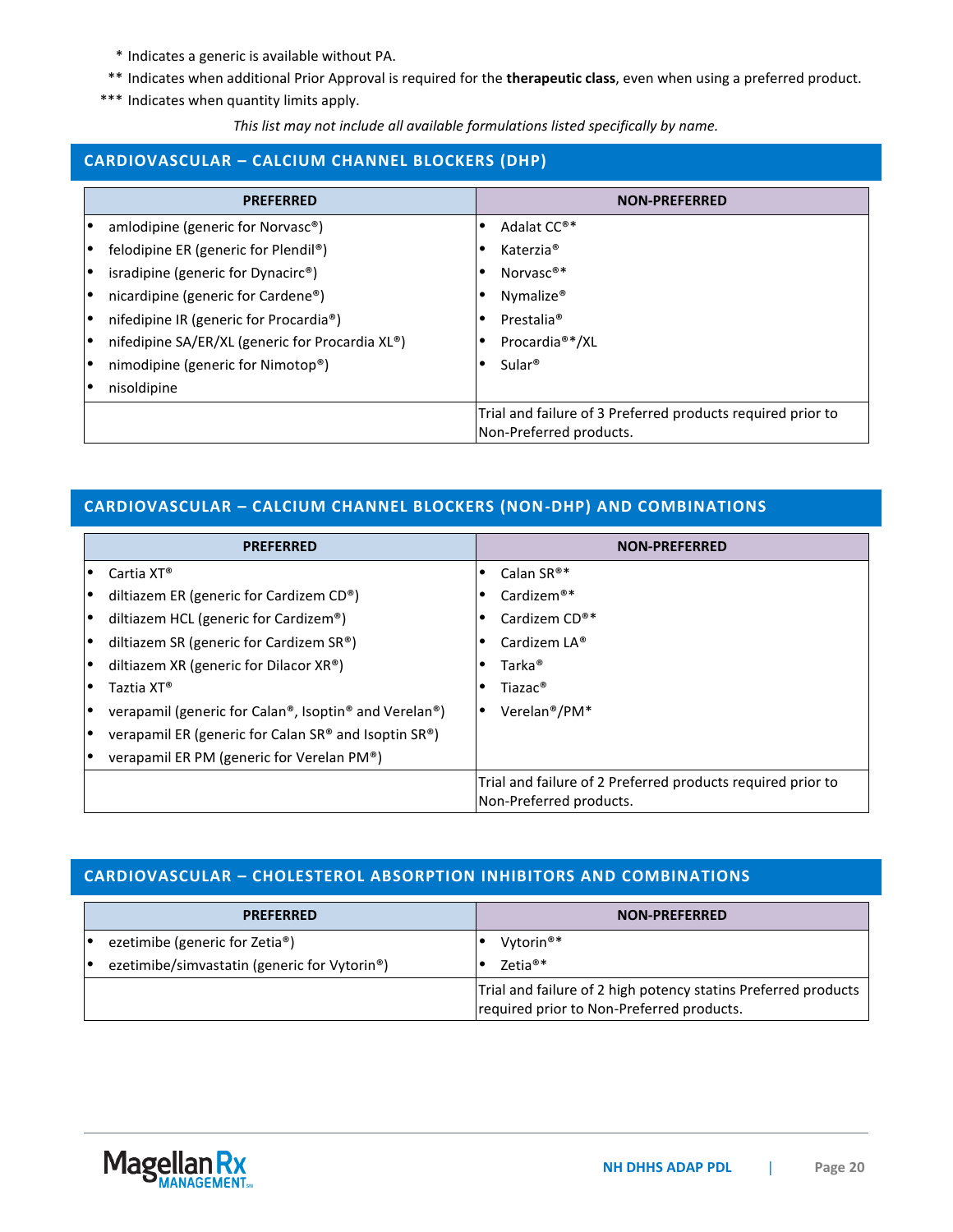- \* Indicates a generic is available without PA.
- \*\* Indicates when additional Prior Approval is required for the **therapeutic class**, even when using a preferred product.
- \*\*\* Indicates when quantity limits apply.

<span id="page-20-0"></span>

|                                          | <b>CARDIOVASCULAR - STATINS AND COMBINATIONS</b> |                                                             |  |  |
|------------------------------------------|--------------------------------------------------|-------------------------------------------------------------|--|--|
| <b>PREFERRED</b><br><b>NON-PREFERRED</b> |                                                  |                                                             |  |  |
|                                          | fluvastatin/ER (generic for Lescol®/XL)          | Altoprev® (formerly Altocor®)                               |  |  |
|                                          | lovastatin (generic for Mevacor®)                | Lescol XL®*                                                 |  |  |
|                                          | pravastatin (generic for Pravachol®)             | Pravachol®*                                                 |  |  |
|                                          |                                                  | Zypitamag*                                                  |  |  |
|                                          |                                                  | Trial and failure of 2 Preferred products required prior to |  |  |
|                                          |                                                  | Non-Preferred products.                                     |  |  |

## <span id="page-20-1"></span>**CARDIOVASCULAR – HIGH POTENCY STATINS AND COMBINATIONS**

|           | <b>PREFERRED</b>                                           | <b>NON-PREFERRED</b>                                                                   |  |
|-----------|------------------------------------------------------------|----------------------------------------------------------------------------------------|--|
|           | amlodipine/atorvastatin (generic for Caduet <sup>®</sup> ) | Caduet <sup>®*</sup>                                                                   |  |
| $\bullet$ | atorvastatin (generic for Lipitor®)                        | Crestor <sup>®*</sup>                                                                  |  |
| $\bullet$ | ezetimibe/simvastatin (generic for Vytorin®)               | Ezallor Sprinkle <sup>®</sup>                                                          |  |
| $\bullet$ | rosuvastatin (generic for Crestor®)                        | Lipitor <sup>®*</sup>                                                                  |  |
|           | simvastatin (generic for Zocor®)                           | Livalo <sup>®</sup>                                                                    |  |
|           |                                                            | Vytorin <sup>®*</sup>                                                                  |  |
|           |                                                            | Zocor® $*$                                                                             |  |
|           |                                                            | Trial and failure of 2 Preferred products required prior to<br>Non-Preferred products. |  |

## <span id="page-20-2"></span>**CARDIOVASCULAR – TRIGLYCERIDE LOWERING AGENTS**

|           | <b>PREFERRED</b>                                        | <b>NON-PREFERRED</b>                                                                     |
|-----------|---------------------------------------------------------|------------------------------------------------------------------------------------------|
|           | fenofibrate (generic for Antara®, Fenoglide®, Lofibra®, | Antara <sup>®*</sup>                                                                     |
|           | Lipofen®, Tricor®, Triglide®)                           | Fenoglide <sup>®*</sup>                                                                  |
| $\bullet$ | fenofibric acid (generic for Fibricor®, Trilipix®)      | Lipofen <sup>®*</sup>                                                                    |
| ٠         | gemfibrozil (generic for Lopid®)                        | Lopid <sup>®*</sup>                                                                      |
| lo        | icosapent ethyl (generic for Vascepa®)                  | Lovaza <sup>®*</sup>                                                                     |
| $\bullet$ | omega-3 ethyl ester (generic for Lovaza®)               | Tricor®*                                                                                 |
|           |                                                         | Trilipix <sup>®*</sup>                                                                   |
|           |                                                         | Vascepa <sup>®*</sup>                                                                    |
|           |                                                         | Trial and failure of 2 high potency statins required prior to<br>Non-Preferred products. |

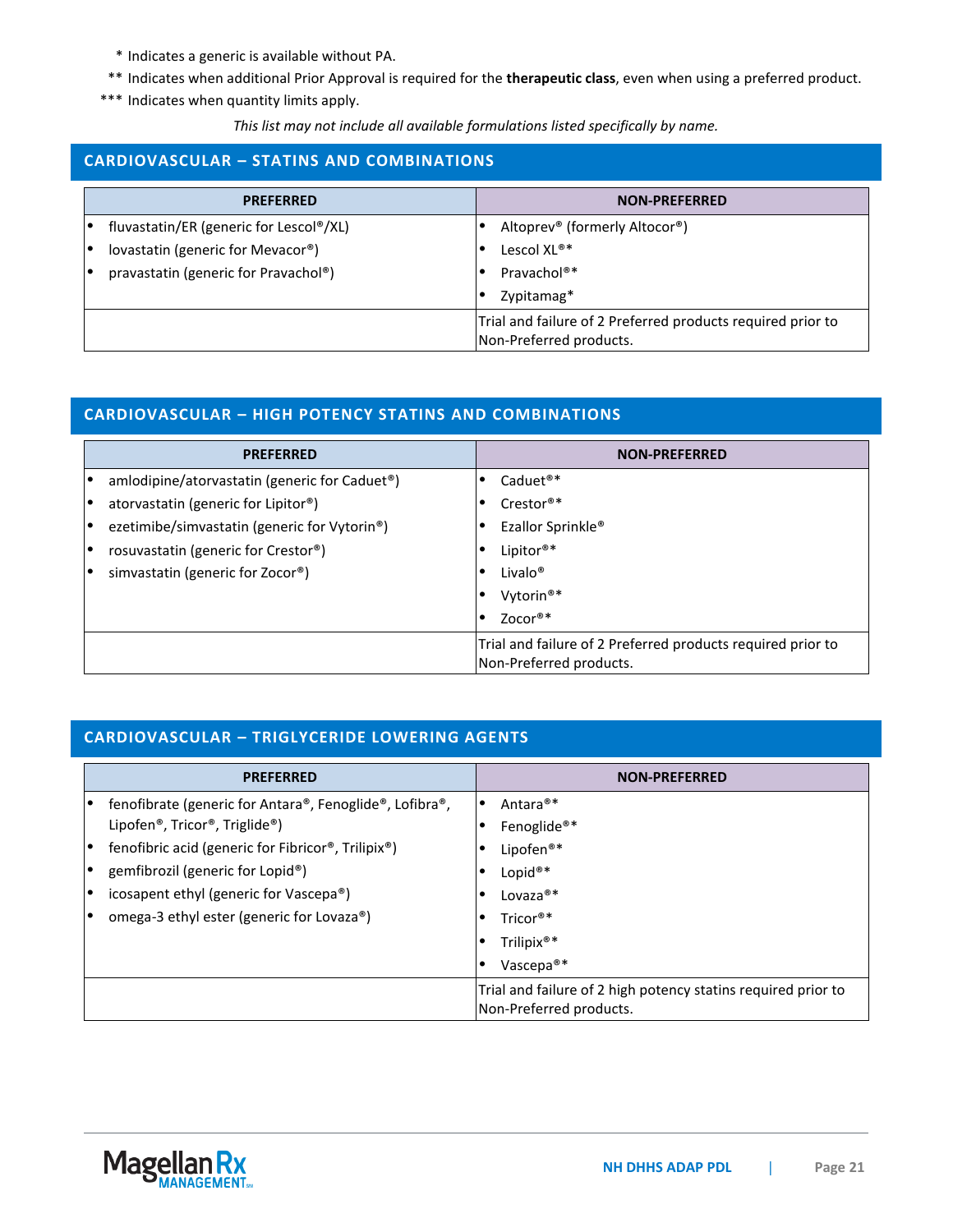- \* Indicates a generic is available without PA.
- \*\* Indicates when additional Prior Approval is required for the **therapeutic class**, even when using a preferred product.
- \*\*\* Indicates when quantity limits apply.

## <span id="page-21-0"></span>**CARDIOVASCULAR – PLATELET INHIBITORS**

|     | <b>PREFERRED</b>                                          | <b>NON-PREFERRED</b>                                                                   |
|-----|-----------------------------------------------------------|----------------------------------------------------------------------------------------|
|     | Aggrenox <sup>®</sup>                                     | Effient <sup>®*</sup>                                                                  |
| I C | aspirin/dipyridamole (generic for Aggrenox <sup>®</sup> ) | Plavix <sup>®*</sup>                                                                   |
| ۰   | Brilinta <sup>®</sup>                                     | Zontivity <sup>®</sup>                                                                 |
| ∣ ● | clopidogrel (generic for Plavix®)                         |                                                                                        |
| ∣ ● | dipyridamole (generic for Persantine®)                    |                                                                                        |
| I C | prasugrel (generic for Effient <sup>®</sup> )             |                                                                                        |
|     |                                                           | Trial and failure of 2 Preferred products required prior to<br>Non-Preferred products. |

<span id="page-21-1"></span>

| <b>CARDIOVASCULAR - NIACIN DERIVATIVES</b> |                      |                      |  |
|--------------------------------------------|----------------------|----------------------|--|
|                                            | <b>PREFERRED</b>     | <b>NON-PREFERRED</b> |  |
|                                            | niacin ER            |                      |  |
|                                            | Niaspan <sup>®</sup> |                      |  |

## <span id="page-21-2"></span>**CARDIOVASCULAR – ORAL PULMONARY HYPERTENSION AGENTS**

|           | <b>PREFERRED</b>                              | <b>NON-PREFERRED</b>                                       |
|-----------|-----------------------------------------------|------------------------------------------------------------|
| ٠         | ambrisentan (generic for Letairis®)           | Adcirca®**                                                 |
| $\bullet$ | bosentan (generic for Tracleer <sup>®</sup> ) | Adempas <sup>®</sup>                                       |
| $\bullet$ | sildenafil (generic for Revatio®)**           | Letairis <sup>®</sup>                                      |
| $\bullet$ | tadalafil (generic for Adcirca®)**            | Opsumit <sup>®</sup>                                       |
|           |                                               | Orenitram <sup>®</sup> ER                                  |
|           |                                               | Revatio <sup>®**</sup>                                     |
|           |                                               | Tracleer <sup>®*</sup>                                     |
|           |                                               | Uptravi <sup>®</sup>                                       |
|           |                                               | Trial and failure of 1 Preferred product required prior to |
|           |                                               | Non-Preferred products.                                    |

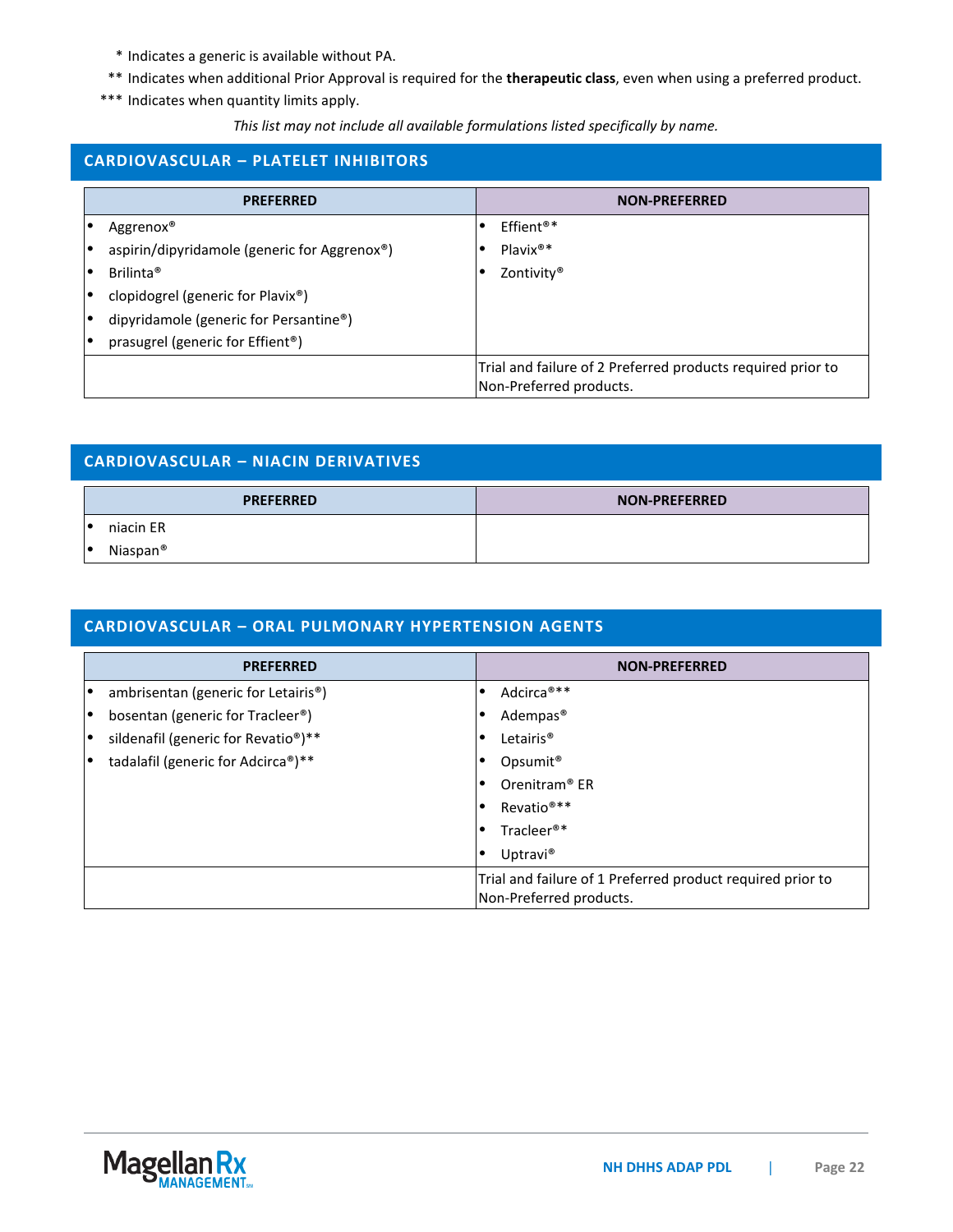- \* Indicates a generic is available without PA.
- \*\* Indicates when additional Prior Approval is required for the **therapeutic class**, even when using a preferred product.
- \*\*\* Indicates when quantity limits apply.

### <span id="page-22-0"></span>**CENTRAL NERVOUS SYSTEM – TRIPTANS**

|     | PREFERRED***                                              | NON-PREFERRED***                                                                      |
|-----|-----------------------------------------------------------|---------------------------------------------------------------------------------------|
| ∣ ● | almotriptan (generic for Axert <sup>®</sup> )             | Amerge <sup>®*</sup>                                                                  |
| I۰  | eletriptan (generic for Relpax®)                          | $Frova®*$                                                                             |
| lo  | frovatriptan (generic for Frova®)                         | $Imitrex^{\circ\,*}$                                                                  |
| l•  | naratriptan (generic for Amerge®)                         | Maxalt tablet/MLT <sup>®*</sup>                                                       |
| ∣ ● | rizatriptan/ODT (generic for Maxalt <sup>®</sup> /MLT)    | ONZETRA <sup>®</sup> Xsail <sup>®</sup>                                               |
| l•  | sumatriptan (generic for Imitrex <sup>®</sup> )           | $Relpax^{\circ\ast}$                                                                  |
| I۰  | sumatriptan/naproxen (generic for Treximet <sup>®</sup> ) | Reyvow <sup>®</sup>                                                                   |
| lo  | zolmitriptan (generic for Zomig <sup>®</sup> )            | Tosymra <sup>®</sup>                                                                  |
|     |                                                           | Treximet <sup>®*</sup>                                                                |
|     |                                                           | Zembrace SymTouch <sup>®</sup>                                                        |
|     |                                                           | Zomig <sup>®*</sup>                                                                   |
|     | <b>Qty limits apply</b>                                   | Trial and failure of 2 Preferred products required prior to<br>Non-Preferred products |

## <span id="page-22-1"></span>**CENTRAL NERVOUS SYSTEM – CALCITONIN GENE-RELATED PEPTIDE INHIBITORS – MIGRAINE AND CLUSTER HEADACHE PREVENTION**

| PREFERRED**/***                    | NON-PREFERRED**/***                                        |
|------------------------------------|------------------------------------------------------------|
| Ajovy <sup>®</sup>                 | Aimovig <sup>®</sup>                                       |
| Emgality <sup>®</sup> 120mg<br>∣ ● | Emgality <sup>®</sup> 100mg                                |
|                                    | Vyepti <sup>®</sup>                                        |
| <b>Qty limits apply</b>            | Trial and failure of 1 Preferred product required prior to |
|                                    | Non-Preferred products                                     |

## <span id="page-22-2"></span>**CENTRAL NERVOUS SYSTEM – CALCITONIN GENE-RELATED PEPTIDE INHIBITORS – MIGRAINE AND CLUSTER HEADACHE TREATMENT**

| PREFERRED**/***         | NON-PREFERRED**/***                                        |
|-------------------------|------------------------------------------------------------|
| Ubrelv $v^*$            | Nurtec™ ODT                                                |
| <b>Qty limits apply</b> | Trial and failure of 1 Preferred product required prior to |
|                         | Non-Preferred products                                     |

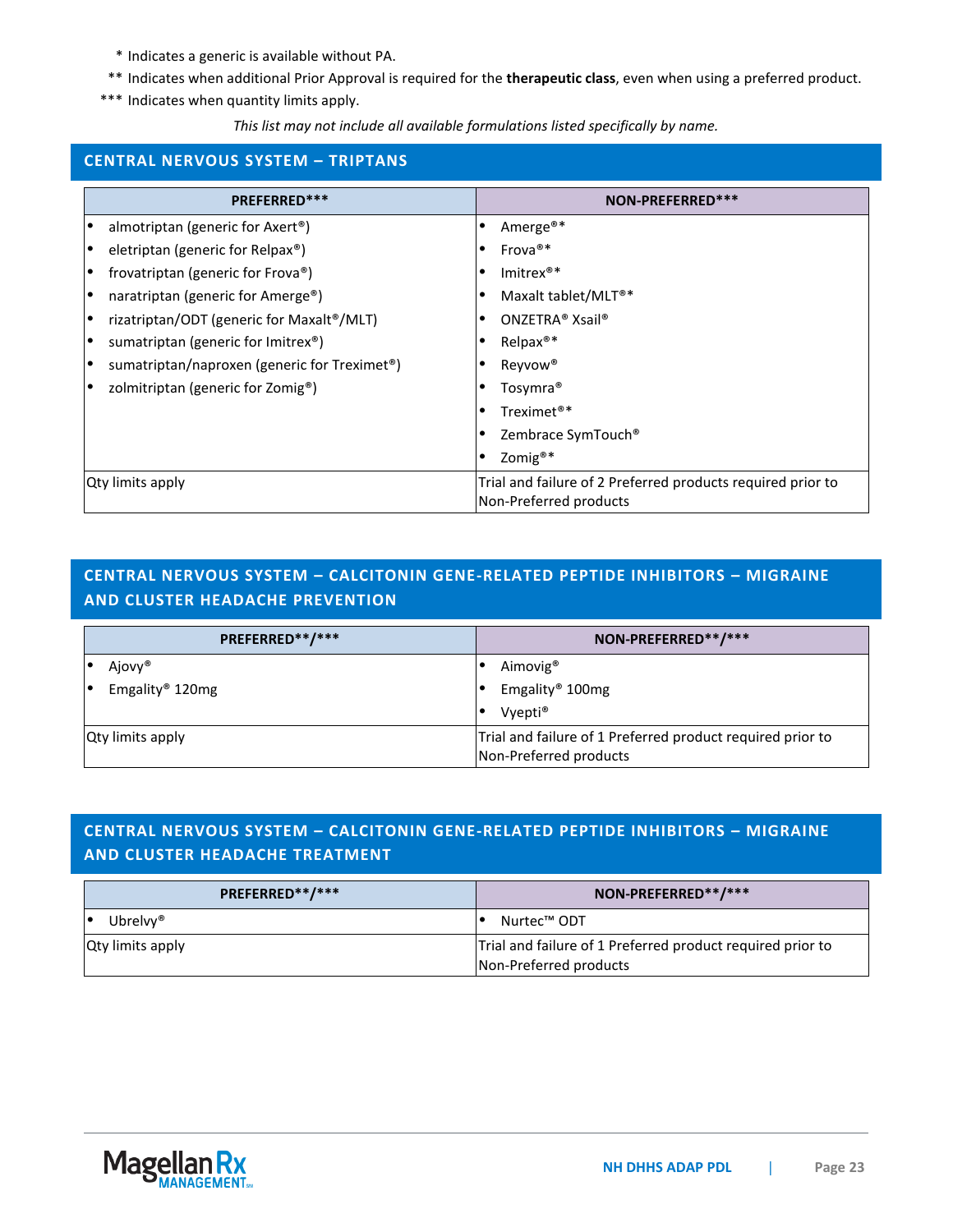- \* Indicates a generic is available without PA.
- \*\* Indicates when additional Prior Approval is required for the **therapeutic class**, even when using a preferred product.
- \*\*\* Indicates when quantity limits apply.

## <span id="page-23-0"></span>**CENTRAL NERVOUS SYSTEM – MULTIPLE SCLEROSIS**

#### DISEASE MODIFYING THERAPY

|           | <b>PREFERRED</b>                                 |           | <b>NON-PREFERRED</b>                                                                  |
|-----------|--------------------------------------------------|-----------|---------------------------------------------------------------------------------------|
| ٠         | Avonex®***                                       | $\bullet$ | Aubagio <sup>®***</sup>                                                               |
| ٠         | Betaseron <sup>®***</sup>                        | ٠         | Bafiertam™***                                                                         |
| ٠         | Copaxone <sup>®***</sup>                         | ٠         | Extavia <sup>®***</sup>                                                               |
| ٠         | dimethyl fumarate DR (generic for Tecfidera®)*** | ٠         | Gilenya <sup>®***</sup>                                                               |
| $\bullet$ | Glatopa®***                                      | ٠         | Lemtrada <sup>®</sup>                                                                 |
| $\bullet$ | glatiramer (generic for Copaxone®)***            |           | Mavenclad <sup>®</sup>                                                                |
| $\bullet$ | Kesimpta <sup>®</sup>                            |           | Mayzent <sup>®***</sup>                                                               |
| $\bullet$ | Tecfidera <sup>®***</sup>                        | ٠         | Ocrevus <sup>®</sup>                                                                  |
|           |                                                  |           | Plegridy/IM®***                                                                       |
|           |                                                  | ٠         | Rebif <sup>®***</sup>                                                                 |
|           |                                                  |           | Tysabri <sup>®</sup>                                                                  |
|           |                                                  |           | Vumerity®***                                                                          |
|           |                                                  |           | Zeposia <sup>®***</sup>                                                               |
|           |                                                  |           | Trial and failure of 3 Preferred products required prior to<br>Non-Preferred products |

#### **OTHER**

| <b>PREFERRED***</b>                           | NON-PREFERRED***                                                                     |
|-----------------------------------------------|--------------------------------------------------------------------------------------|
| dalfampridine ER (generic for Ampyra®)<br>∣ ● | Ampyra <sup>®*</sup>                                                                 |
|                                               | Trial and failure of 1 Preferred product required prior to<br>Non-Preferred products |

## <span id="page-23-1"></span>**CENTRAL NERVOUS SYSTEM – MOVEMENT DISORDERS**

|     | PREFERRED**                           | NON-PREFERRED**                                                                      |
|-----|---------------------------------------|--------------------------------------------------------------------------------------|
|     | Austedo <sup>®</sup>                  | Ingrezza <sup>®</sup>                                                                |
| ه ا | tetrabenazine (generic for Xenazine®) | Xenazine <sup>®</sup>                                                                |
|     |                                       | Trial and failure of 1 Preferred product required prior to<br>Non-Preferred products |

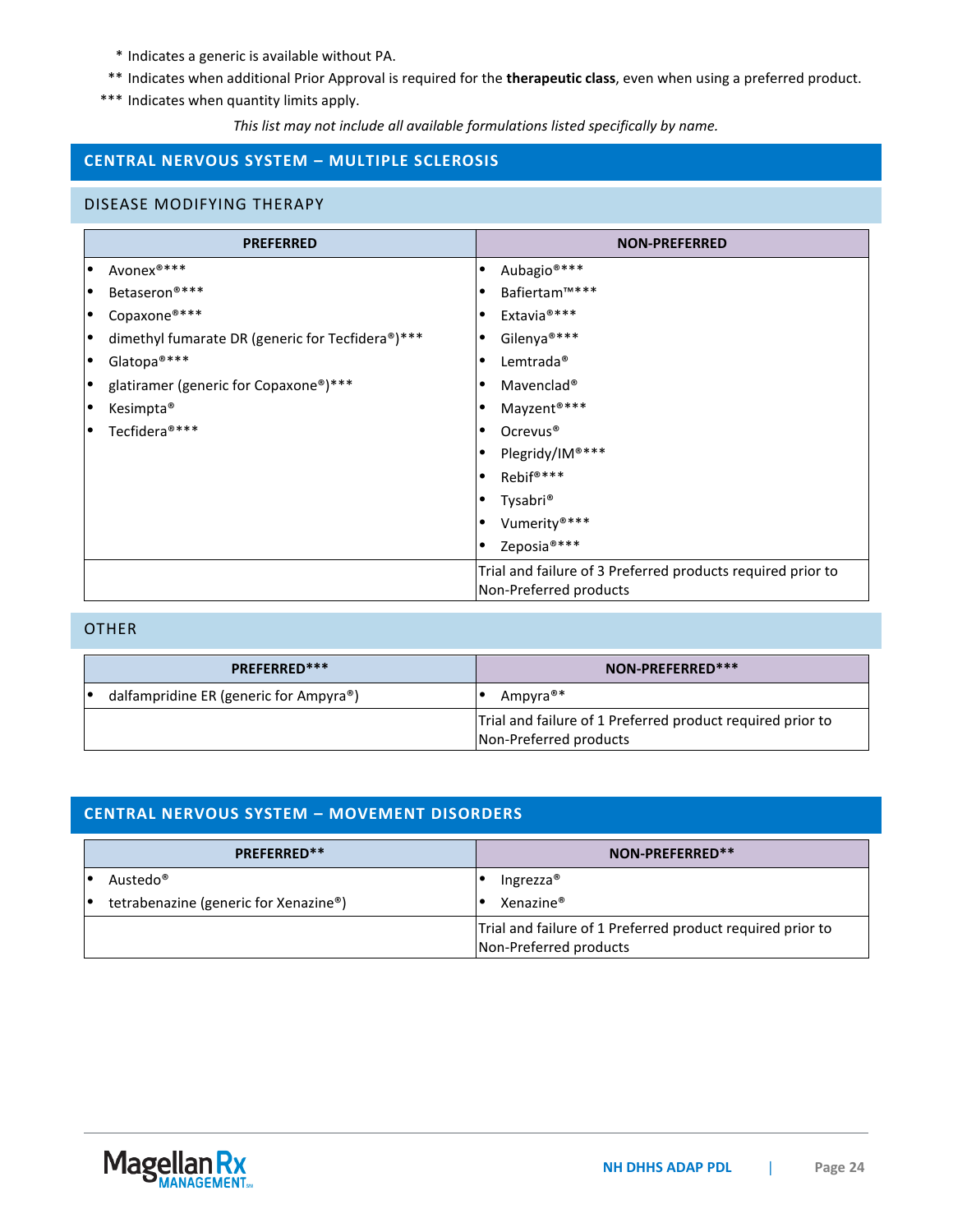- \* Indicates a generic is available without PA.
- \*\* Indicates when additional Prior Approval is required for the **therapeutic class**, even when using a preferred product.
- \*\*\* Indicates when quantity limits apply.

<span id="page-24-0"></span>

| <b>ENDOCRINOLOGY - ALPHA-GLUCOSIDASE INHIBITORS</b> |                                                                                        |  |
|-----------------------------------------------------|----------------------------------------------------------------------------------------|--|
| <b>PREFERRED</b>                                    | <b>NON-PREFERRED</b>                                                                   |  |
| acarbose (generic for Precose®)                     | Glyset <sup>®*</sup>                                                                   |  |
| miglitol (generic for Glyset <sup>®</sup> )         | Precose <sup>®*</sup>                                                                  |  |
|                                                     | Trial and failure of 2 Preferred products required prior to<br>Non-Preferred products. |  |

## <span id="page-24-1"></span>**ENDOCRINOLOGY – BIGUANIDES AND COMBOS**

|           | <b>PREFERRED</b>                                                | <b>NON-PREFERRED</b>                                       |
|-----------|-----------------------------------------------------------------|------------------------------------------------------------|
| $\bullet$ | alogliptin/metformin (generic for Kazano <sup>®</sup> )         | ACTOplusmet <sup>®*</sup>                                  |
| $\bullet$ | Invokamet <sup>®</sup>                                          | Fortamet <sup>®*</sup>                                     |
| ٠         | Janumet <sup>®</sup>                                            | Glumetza <sup>®*</sup>                                     |
| $\bullet$ | Janumet XR®                                                     | Invokamet XR®                                              |
| $\bullet$ | Kazano <sup>®*</sup>                                            | Riomet <sup>®*</sup> /ER Susp                              |
| $\bullet$ | metformin (generic for Riomet <sup>®</sup> )                    | Segluromet <sup>®</sup>                                    |
| $\bullet$ | metformin (generic for Glucophage®)                             | Synjardy XR®                                               |
| $\bullet$ | metformin ER (generic for Glumetza®)                            | Trijardy XR®                                               |
| ٠         | metformin ER (generic for Fortamet <sup>®</sup> )               |                                                            |
| ٠         | metformin/glipizide (generic for Metaglip <sup>®</sup> )        |                                                            |
| ٠         | metformin/glyburide (generic for Glucovance <sup>®</sup> )      |                                                            |
| ٠         | metformin XL (generic for Glucophage XR®)                       |                                                            |
| $\bullet$ | pioglitazone/metformin (generic for Actoplus Met <sup>®</sup> ) |                                                            |
| $\bullet$ | repaglinide/metformin (generic for PrandiMet <sup>®</sup> )     |                                                            |
| ٠         | Synjardy <sup>®</sup>                                           |                                                            |
| ٠         | Xigduo XR <sup>®</sup>                                          |                                                            |
|           |                                                                 | Trial and failure of 1 Preferred product required prior to |
|           |                                                                 | Non-Preferred products.                                    |

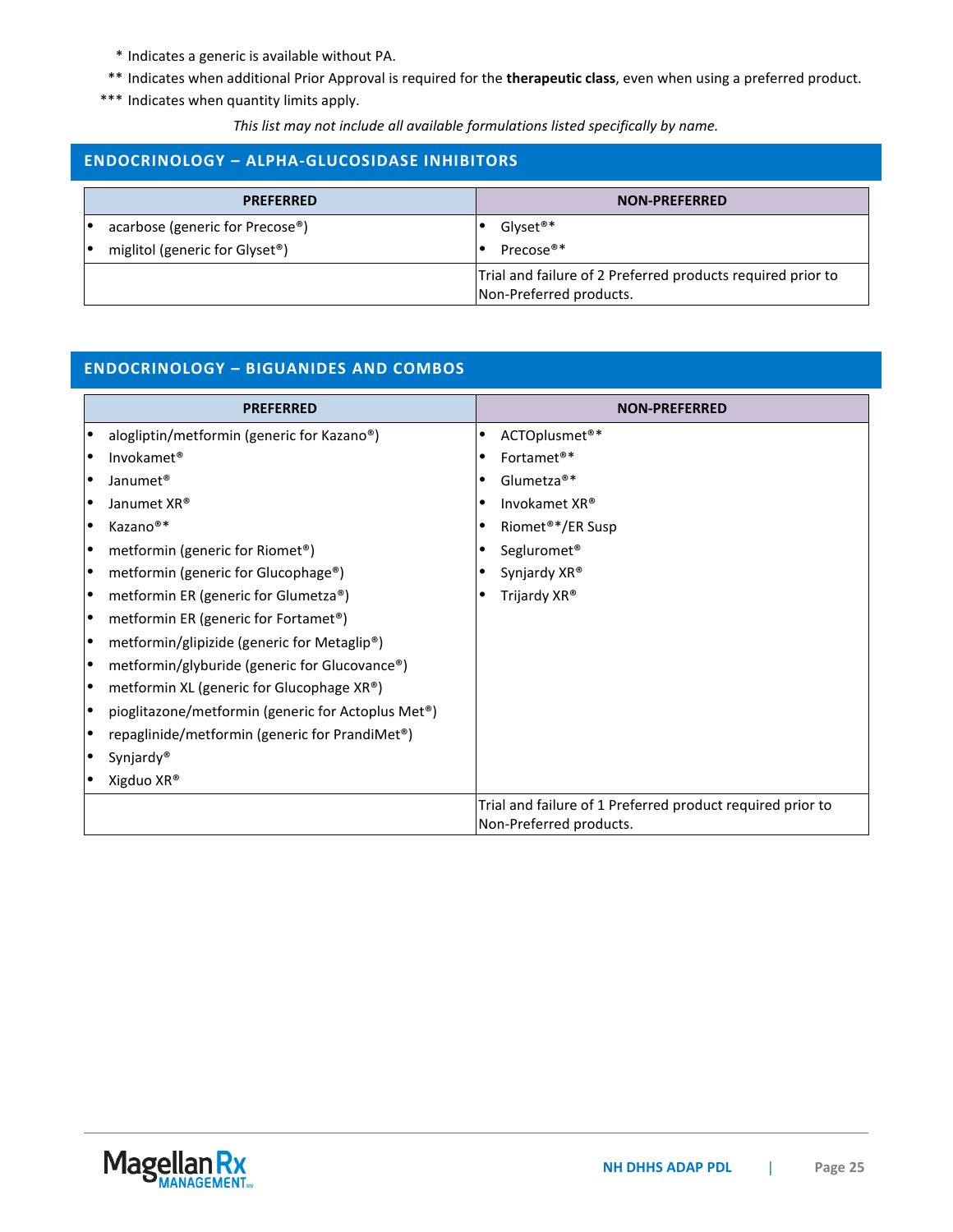- \* Indicates a generic is available without PA.
- \*\* Indicates when additional Prior Approval is required for the **therapeutic class**, even when using a preferred product.
- \*\*\* Indicates when quantity limits apply.

### <span id="page-25-0"></span>**ENDOCRINOLOGY – DIPEPTIDYL PEPTIDASE-4 (DPP4) INHIBITORS AND COMBINATIONS**

|           | <b>PREFERRED</b>                             | <b>NON-PREFERRED</b>                                                                  |
|-----------|----------------------------------------------|---------------------------------------------------------------------------------------|
| $\bullet$ | alogliptin (generic for Nesina®)             | Jentadueto XR®<br>٠                                                                   |
| $\bullet$ | alogliptin/pioglitazone (generic for Oseni®) | Qtern <sup>®</sup><br>٠                                                               |
| $\bullet$ | alogliptin/metformin (generic for Kazano®)   | Steglujan <sup>®</sup>                                                                |
| ٠         | Glyxambi <sup>®</sup>                        | Trijardy XR®<br>$\bullet$                                                             |
| ٠         | Janumet <sup>®</sup>                         |                                                                                       |
| ٠         | Janumet XR <sup>®</sup>                      |                                                                                       |
| ٠         | Januvia <sup>®</sup>                         |                                                                                       |
| ٠         | Jentadueto <sup>®</sup>                      |                                                                                       |
| $\bullet$ | Kazano <sup>®*</sup>                         |                                                                                       |
| $\bullet$ | Kombiglyze XR®                               |                                                                                       |
| ٠         | Nesina <sup>®</sup>                          |                                                                                       |
| ٠         | Onglyza <sup>®</sup>                         |                                                                                       |
| $\bullet$ | Oseni <sup>®</sup>                           |                                                                                       |
| $\bullet$ | Tradjenta <sup>®</sup>                       |                                                                                       |
|           |                                              | Trial and failure of 1 Preferred product required prior to<br>Non-Preferred products. |

## <span id="page-25-1"></span>**ENDOCRINOLOGY – GLUCAGON AGENTS**

|     | <b>PREFERRED</b>                                                   | <b>NON-PREFERRED</b>                                       |
|-----|--------------------------------------------------------------------|------------------------------------------------------------|
|     | Baqsimi <sup>®</sup> Nasal Powder                                  | Glucagon Emergency Kit (Fresenius Kabi)                    |
| і с | diazoxide suspension                                               | Gvoke ® HypoPen, PFS                                       |
| ∣ ● | Glucagon emergency kit (human recombinant injection,<br>Eli Lilly) |                                                            |
| I e | glucagon injection                                                 |                                                            |
| і е | Proglycem <sup>®</sup> suspension (oral)                           |                                                            |
|     |                                                                    | Trial and failure of 1 Preferred product required prior to |
|     |                                                                    | Non-Preferred products                                     |

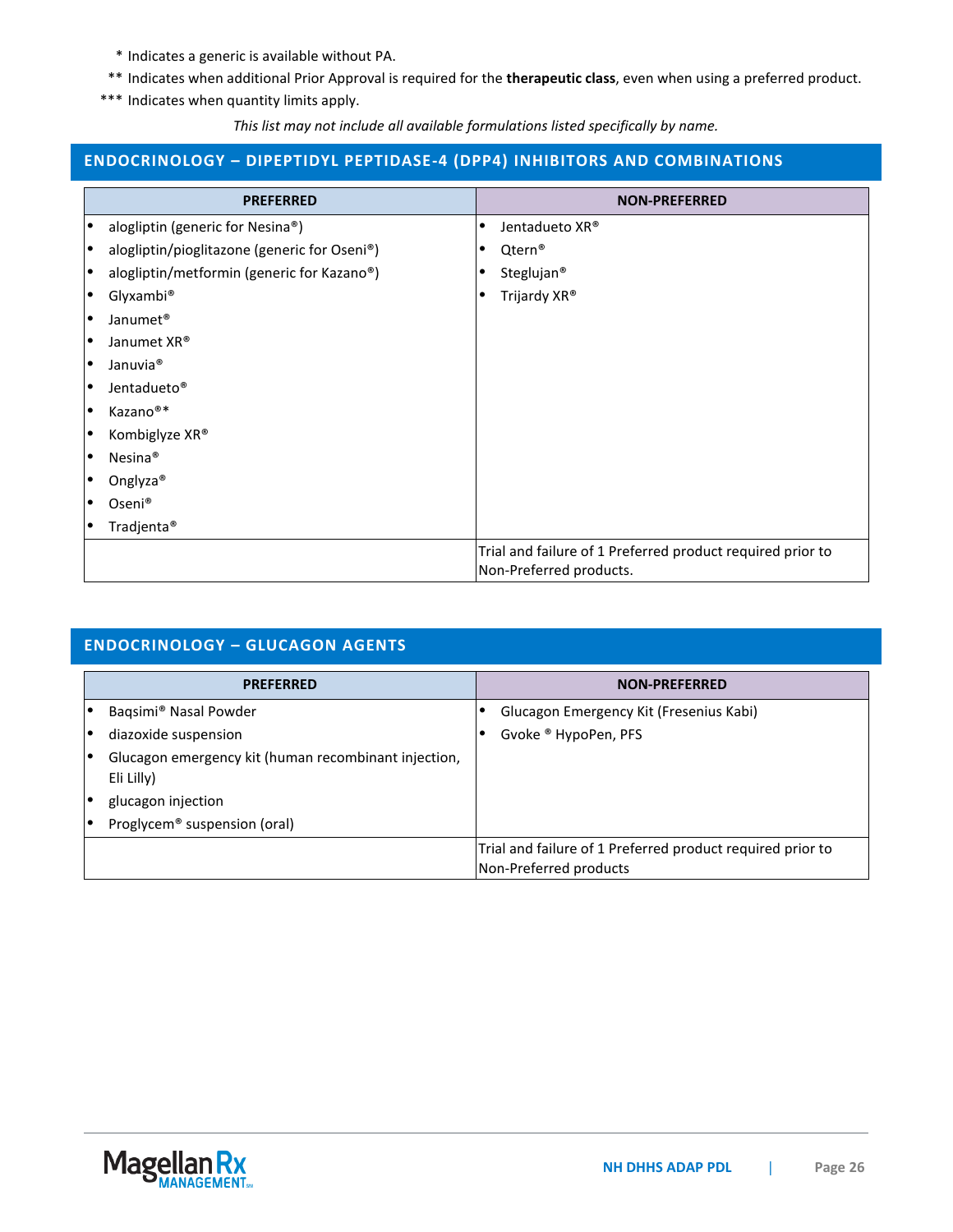- \* Indicates a generic is available without PA.
- \*\* Indicates when additional Prior Approval is required for the **therapeutic class**, even when using a preferred product.
- \*\*\* Indicates when quantity limits apply.

## <span id="page-26-0"></span>**ENDOCRINOLOGY – GLUCAGON-LIKE PEPTIDE-1 (GLP-1) AGONISTS AND COMBINATIONS**

| <b>PREFERRED</b>            | <b>NON-PREFERRED</b>                                       |
|-----------------------------|------------------------------------------------------------|
| Bydureon <sup>®</sup><br>∣● | Adlyxin <sup>®</sup>                                       |
| Byetta <sup>®</sup><br>∣•   | Bydureon BCise®                                            |
| Trulicity®<br>∣•            | Ozempic <sup>®</sup>                                       |
| Victoza <sup>®</sup><br>і е | Rybelsus <sup>®</sup>                                      |
|                             | Soliqua <sup>®</sup><br>l C                                |
|                             | Symlin <sup>®</sup> Pens**                                 |
|                             | Xultophy®<br>l C                                           |
|                             | Trial and failure of 1 Preferred product required prior to |
|                             | Non-Preferred products.                                    |

## <span id="page-26-1"></span>**ENDOCRINOLOGY – PITUITARY SUPPRESSIVE AGENTS - LHRH**

|           | <b>PREFERRED</b>          | <b>NON-PREFERRED</b>                                                                   |
|-----------|---------------------------|----------------------------------------------------------------------------------------|
| $\bullet$ | Eligard <sup>®</sup>      | Lupaneta Pack™                                                                         |
| l•        | Fensolvi <sup>®</sup>     | Supprelin <sup>®</sup> LA Kit                                                          |
| l•        | leuprolide acetate        | Trelstar <sup>®</sup>                                                                  |
| l•        | Lupron Depot <sup>®</sup> | Trelstar LA®                                                                           |
| l•        | Synarel <sup>®</sup>      | Triptodur <sup>™</sup>                                                                 |
| I۰        | Vantas <sup>®</sup>       |                                                                                        |
| ∣ ●       | Zoladex <sup>®</sup>      |                                                                                        |
|           |                           | Trial and failure of 2 Preferred products required prior to<br>Non-Preferred products. |

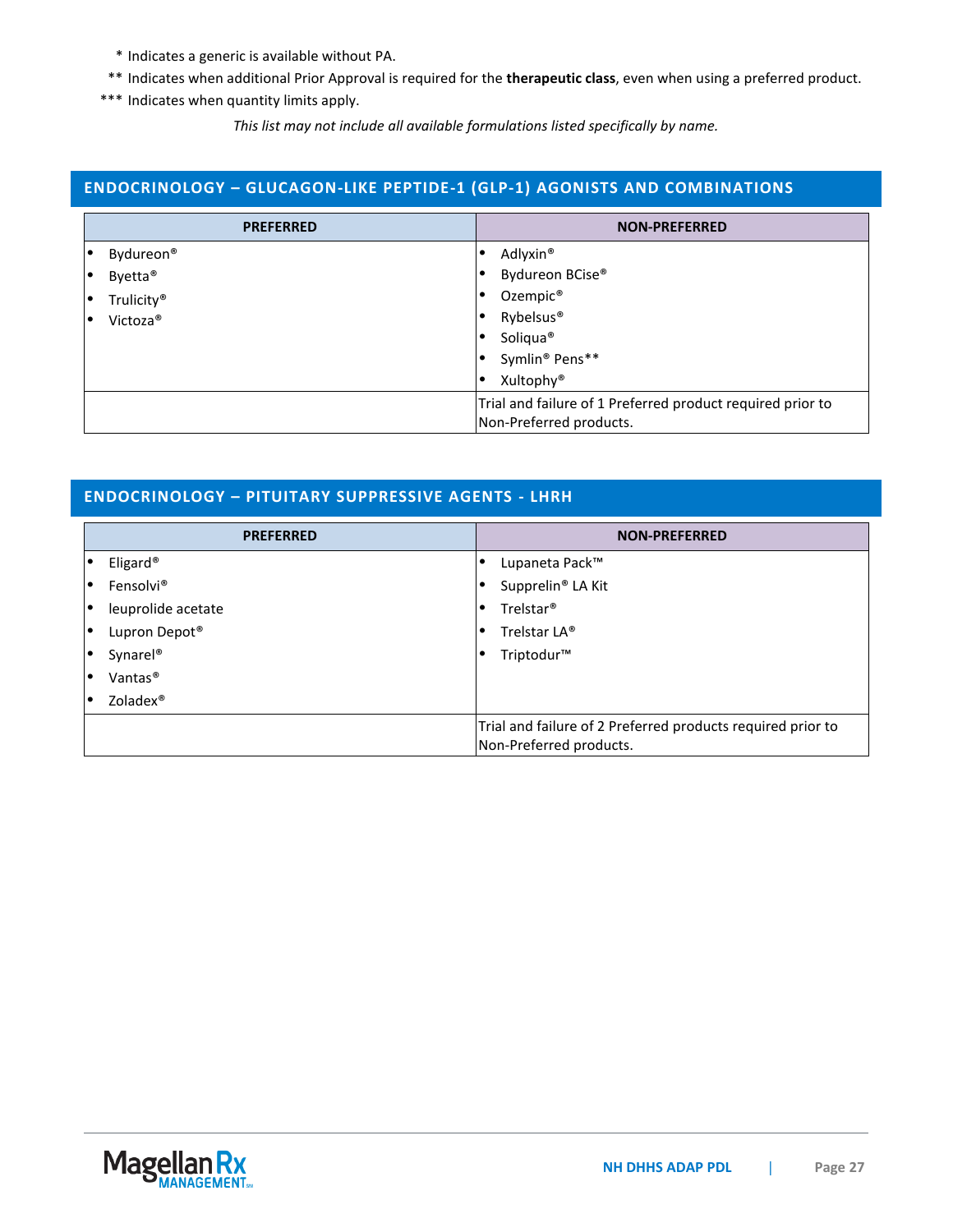- \* Indicates a generic is available without PA.
- \*\* Indicates when additional Prior Approval is required for the **therapeutic class**, even when using a preferred product.
- \*\*\* Indicates when quantity limits apply.

### <span id="page-27-0"></span>**ENDOCRINOLOGY – INSULINS**

#### RAPID ACTING

|           | <b>PREFERRED</b>                                                                                                                     | <b>NON-PREFERRED</b>                                                                  |
|-----------|--------------------------------------------------------------------------------------------------------------------------------------|---------------------------------------------------------------------------------------|
|           | Humalog <sup>®</sup> vial                                                                                                            | Admelog <sup>®</sup>                                                                  |
|           | Humalog cartridge/pen <sup>®</sup>                                                                                                   | Afrezza <sup>**</sup>                                                                 |
| $\bullet$ | Humalog Junior Kwikpen®                                                                                                              | Apidra vial/SoloSTAR®                                                                 |
| $\bullet$ | insulin aspart vial/cartridge/pen (generic for Novolog <sup>®</sup> )                                                                | Fiasp® Flextouch/vial/Penfill                                                         |
| $\bullet$ | insulin lispro vial/kwikpen (generic for Humalog<br>vial/cartridge/pen <sup>®</sup> )<br>Novolog vial/cartridge/FlexPen <sup>®</sup> | Humalog Kwikpen®<br>Lyumjev™                                                          |
|           |                                                                                                                                      | Trial and failure of 1 Preferred product required prior to<br>Non-Preferred products. |

### SHORT ACTING

|     | <b>PREFERRED</b>                             | <b>NON-PREFERRED</b>                                                                  |
|-----|----------------------------------------------|---------------------------------------------------------------------------------------|
| ∣ ● | Humulin $R^{\circledast}$                    | Novolin $R^{\circledast}$                                                             |
| 10  | Humulin R 500 Kwikpen <sup>®</sup> /pen/vial |                                                                                       |
|     |                                              | Trial and failure of 1 Preferred product required prior to<br>Non-Preferred products. |

## INTERMEDIATE ACTING

| <b>PREFERRED</b>          | <b>NON-PREFERRED</b>                                                                  |
|---------------------------|---------------------------------------------------------------------------------------|
| Humulin $N^{\circ}$<br>10 | Humulin N Kwikpen®<br>Novolin N®                                                      |
|                           | Trial and failure of 1 Preferred product required prior to<br>Non-Preferred products. |

## LONG ACTING

|     | <b>PREFERRED</b>               | <b>NON-PREFERRED</b>                                       |
|-----|--------------------------------|------------------------------------------------------------|
| ١c  | Lantus SoloSTAR <sup>®</sup>   | Basaglar Kwikpen <sup>®</sup>                              |
| ه ا | Lantus <sup>®</sup> vial       | Semglee™                                                   |
| ı e | Levemir FlexTouch <sup>®</sup> | Toujeo Solostar/Max Solostar <sup>®</sup>                  |
| ، ا | Levemir vial <sup>®</sup>      | Tresiba Flextouch <sup>®</sup> pen                         |
|     |                                | Tresiba vial <sup>®</sup>                                  |
|     |                                | Trial and failure of 1 Preferred product required prior to |
|     |                                | Non-Preferred products.                                    |

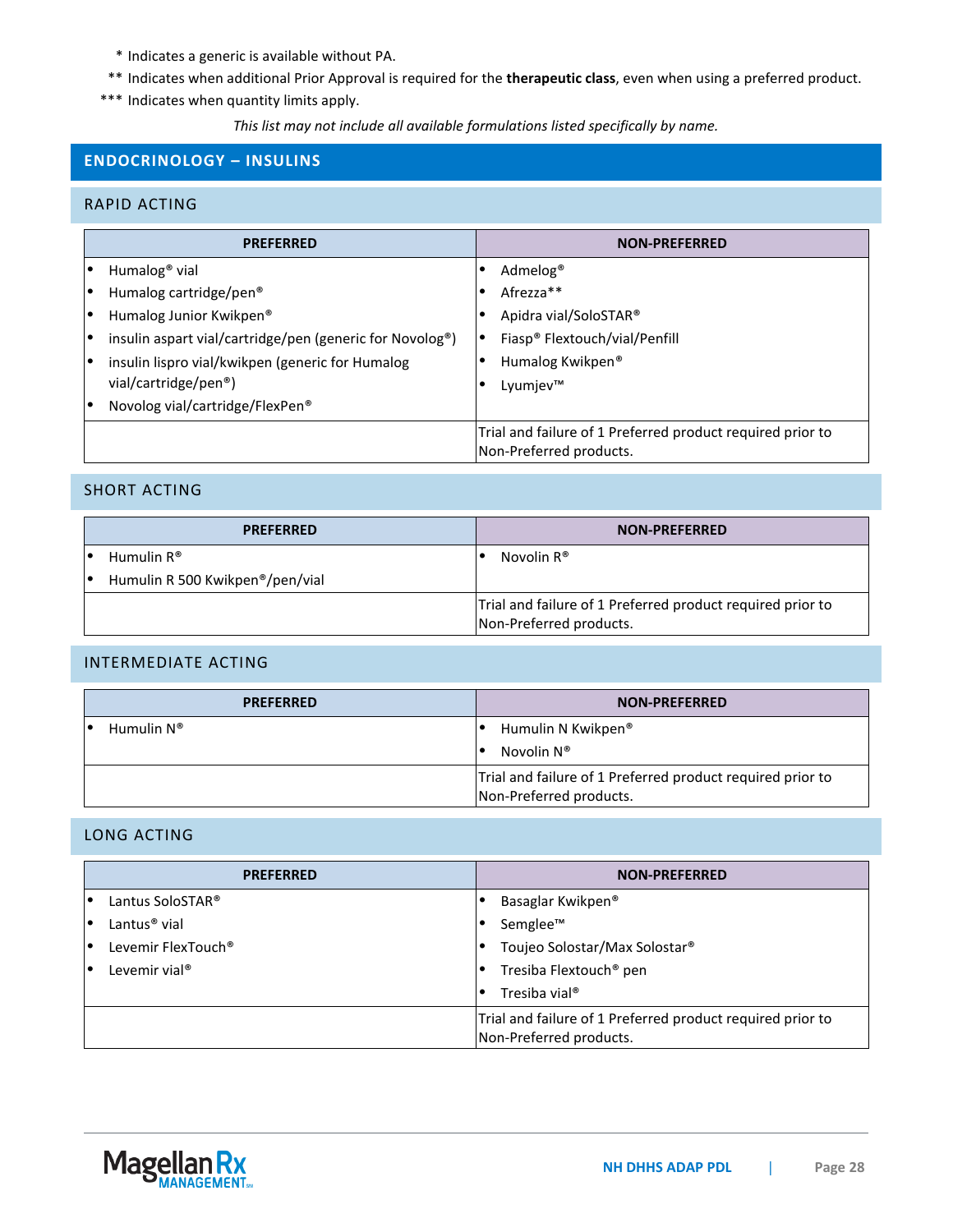- \* Indicates a generic is available without PA.
- \*\* Indicates when additional Prior Approval is required for the **therapeutic class**, even when using a preferred product.
- \*\*\* Indicates when quantity limits apply.

### <span id="page-28-0"></span>**ENDOCRINOLOGY – INSULINS** *(CONTINUED)*

#### PREMIXED COMBINATIONS

|           | <b>PREFERRED</b>                                                                  | <b>NON-PREFERRED</b>                                                                  |
|-----------|-----------------------------------------------------------------------------------|---------------------------------------------------------------------------------------|
|           | Humalog Mix 75/25 vial and Kwikpen®                                               | Novolin 70/30 <sup>®</sup>                                                            |
| і е       | Humalog Mix 50/50 vial and Kwikpen®                                               |                                                                                       |
| ∙         | Humulin 70/30 Kwikpen®                                                            |                                                                                       |
| $\bullet$ | Humulin 70/30 vial <sup>®</sup>                                                   |                                                                                       |
| і е       | insulin aspart protamine vial/pen (generic for Novolog <sup>®</sup><br>Mix 70/30) |                                                                                       |
| <b>10</b> | insulin lispro protamine vial/pen (generic for Humalog<br>Mix <sup>®</sup> 75/25) |                                                                                       |
| ∣•        | Novolog Mix 70/30 <sup>®</sup>                                                    |                                                                                       |
|           | Novolog Mix 70/30 FlexPen <sup>®</sup>                                            |                                                                                       |
|           |                                                                                   | Trial and failure of 1 Preferred product required prior to<br>Non-Preferred products. |

## <span id="page-28-1"></span>**ENDOCRINOLOGY – MEGLITINIDES**

|     | <b>PREFERRED</b>                                            | <b>NON-PREFERRED</b>                                       |
|-----|-------------------------------------------------------------|------------------------------------------------------------|
| ١c  | nateglinide (generic for Starlix®)                          | Prandin <sup>®*</sup>                                      |
| ı c | repaglinide (generic for Prandin®)                          | Starlix <sup>®*</sup>                                      |
| ı c | repaglinide/metformin (generic for PrandiMet <sup>®</sup> ) |                                                            |
|     |                                                             | Trial and failure of 1 Preferred product required prior to |
|     |                                                             | Non-Preferred products.                                    |

## <span id="page-28-2"></span>**ENDOCRINOLOGY – POTASSIUM BINDERS**

| <b>PREFERRED</b>                                                  | <b>NON-PREFERRED</b>                                                                   |
|-------------------------------------------------------------------|----------------------------------------------------------------------------------------|
| Lokelma <sup>®</sup><br>١c<br>sodium polystyrene sulfonate<br>∣ € | Veltassa <sup>®</sup>                                                                  |
|                                                                   | Trial and failure of 2 Preferred products required prior to<br>Non-Preferred products. |

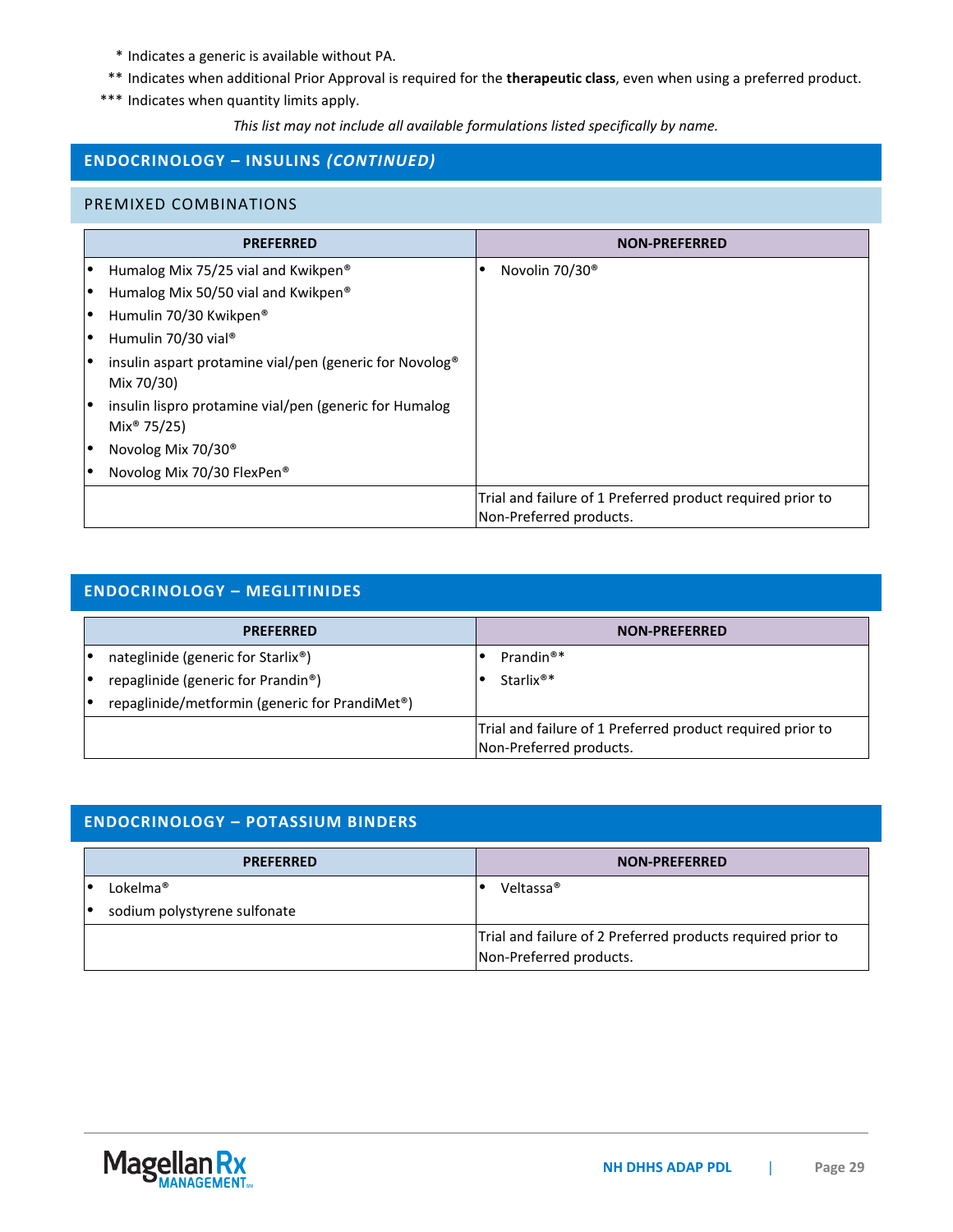- \* Indicates a generic is available without PA.
- \*\* Indicates when additional Prior Approval is required for the **therapeutic class**, even when using a preferred product.
- \*\*\* Indicates when quantity limits apply.

## <span id="page-29-0"></span>**ENDOCRINOLOGY – SODIUM GLUCOSE CO-TRANSPORTER 2 INHIBITOR AND COMBINATIONS**

| <b>PREFERRED</b>                    | <b>NON-PREFERRED</b>                                                                  |
|-------------------------------------|---------------------------------------------------------------------------------------|
| Farxiga <sup>®</sup><br>٠           | Invokamet XR®                                                                         |
| Glyxambi <sup>®</sup><br>$\bullet$  | $Q$ tern <sup>®</sup>                                                                 |
| Invokamet <sup>®</sup><br>$\bullet$ | Segluromet <sup>®</sup>                                                               |
| Invokana <sup>®</sup><br>∙          | Steglatro <sup>®</sup>                                                                |
| Jardiance <sup>®</sup><br>$\bullet$ | Steglujan <sup>®</sup>                                                                |
| Synjardy®<br>$\bullet$              | Synjardy XR®                                                                          |
| Xigduo XR®<br>$\bullet$             | Trijardy XR®                                                                          |
|                                     | Trial and failure of 1 Preferred product required prior to<br>Non-Preferred products. |

## <span id="page-29-1"></span>**ENDOCRINOLOGY – THIAZOLIDINEDIONES AND COMBINATIONS**

|     | <b>PREFERRED</b>                                                | <b>NON-PREFERRED</b>                                                                  |
|-----|-----------------------------------------------------------------|---------------------------------------------------------------------------------------|
|     | alogliptin/pioglitazone (generic for Oseni®)                    | $Actos^{\circ*}$                                                                      |
| I C | pioglitazone (generic for Actos®)                               | Actoplus Met/XR®*                                                                     |
| I C | pioglitazone/glimepiride (generic for Duetact®)                 | Avandia <sup>®</sup>                                                                  |
| I C | pioglitazone/metformin (generic for Actoplus Met <sup>®</sup> ) | Duetact <sup>®*</sup>                                                                 |
|     |                                                                 | Oseni <sup>®</sup>                                                                    |
|     |                                                                 | Trial and failure of 1 Preferred product required prior to<br>Non-Preferred products. |

#### <span id="page-29-2"></span>**ENDOCRINOLOGY – 2ND GENERATION SULFONYLUREAS AND COMBINATIONS**

|           | <b>PREFERRED</b>                                          | <b>NON-PREFERRED</b>                                        |
|-----------|-----------------------------------------------------------|-------------------------------------------------------------|
| ٠         | glimepiride (generic for Amaryl®)                         | Amaryl <sup>®*</sup>                                        |
| ٠         | glipizide/ metformin (generic for Metaglip <sup>®</sup> ) | Duetact <sup>®*</sup>                                       |
| $\bullet$ | glipizide (generic for Glucotrol <sup>®</sup> )           | Glucotrol <sup>®</sup> /XL <sup>*</sup>                     |
| $\bullet$ | glipizide ER (generic for Glucotrol XL®)                  | Glynase <sup>®*</sup>                                       |
| ٠         | glyburide (generic for Micronase®, DiaBeta®)              |                                                             |
| $\bullet$ | glyburide/metformin (generic for Glucovance®)             |                                                             |
| $\bullet$ | glyburide micronized (generic for Glynase®)               |                                                             |
| $\bullet$ | pioglitazone/glimepiride (generic for Duetact®)           |                                                             |
|           |                                                           | Trial and failure of 2 Preferred products required prior to |
|           |                                                           | Non-Preferred products.                                     |

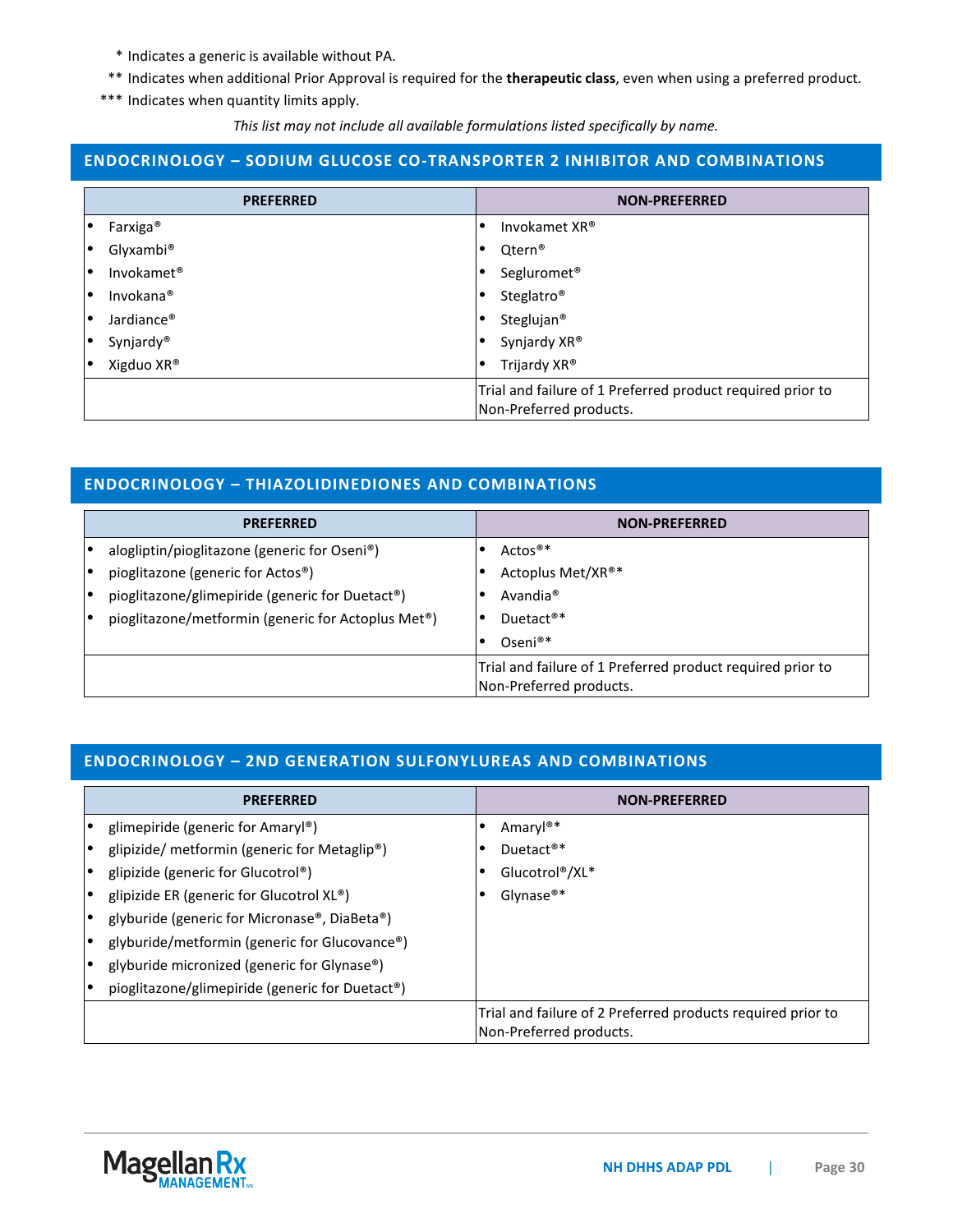- \* Indicates a generic is available without PA.
- \*\* Indicates when additional Prior Approval is required for the **therapeutic class**, even when using a preferred product.
- \*\*\* Indicates when quantity limits apply.

## <span id="page-30-0"></span>**GASTROINTESTINAL – ANTIEMETICS\*\*\***

|                         | <b>PREFERRED</b>                                       |           | <b>NON-PREFERRED</b>                                                                   |
|-------------------------|--------------------------------------------------------|-----------|----------------------------------------------------------------------------------------|
| $\bullet$               | aprepitant/ pack (generic for Emend®/pack)             |           | Akynzeo®                                                                               |
| ∙                       | doxylamine succ/pyridoxine HCL (generic for Diclegis®) | $\bullet$ | Cinvanti <sup>®</sup>                                                                  |
| lo                      | granisetron tab (generic for Kytril®)                  |           | Diclegis <sup>®*</sup>                                                                 |
| ∣ ●                     | ondansetron (generic for Zofran <sup>®</sup> )         |           | Emend <sup>®*</sup> /pack                                                              |
|                         |                                                        |           | Sancuso <sup>®</sup>                                                                   |
|                         |                                                        |           | Sustol <sup>®</sup>                                                                    |
|                         |                                                        |           | Varubi <sup>®</sup>                                                                    |
|                         |                                                        |           | Zofran <sup>®*</sup>                                                                   |
|                         |                                                        |           | Zuplenz®                                                                               |
| <b>Qty limits apply</b> |                                                        |           | Trial and failure of 2 Preferred products required prior to<br>Non-Preferred products. |

### <span id="page-30-1"></span>**GASTROINTESTINAL – BOWEL DISORDERS/GI MOTILITY, CHRONIC**

|     | PREFERRED**                         | NON-PREFERRED**                                             |
|-----|-------------------------------------|-------------------------------------------------------------|
|     | alosetron                           | Motegrity <sup>®</sup>                                      |
| ∣•  | Amitiza <sup>®</sup>                | Relistor®                                                   |
| ∣ ● | Linzess <sup>®</sup>                | Symproic <sup>®</sup>                                       |
| ∣•  | Lotronex®                           | Trulance <sup>®</sup>                                       |
| ∣•  | lubiprostone (generic for Amitiza®) | Viberzi <sup>®</sup>                                        |
| ∣●  | Movantik <sup>®</sup>               | Zelnorm™                                                    |
|     |                                     | Trial and failure of 2 Preferred products required prior to |
|     |                                     | Non-Preferred products.                                     |

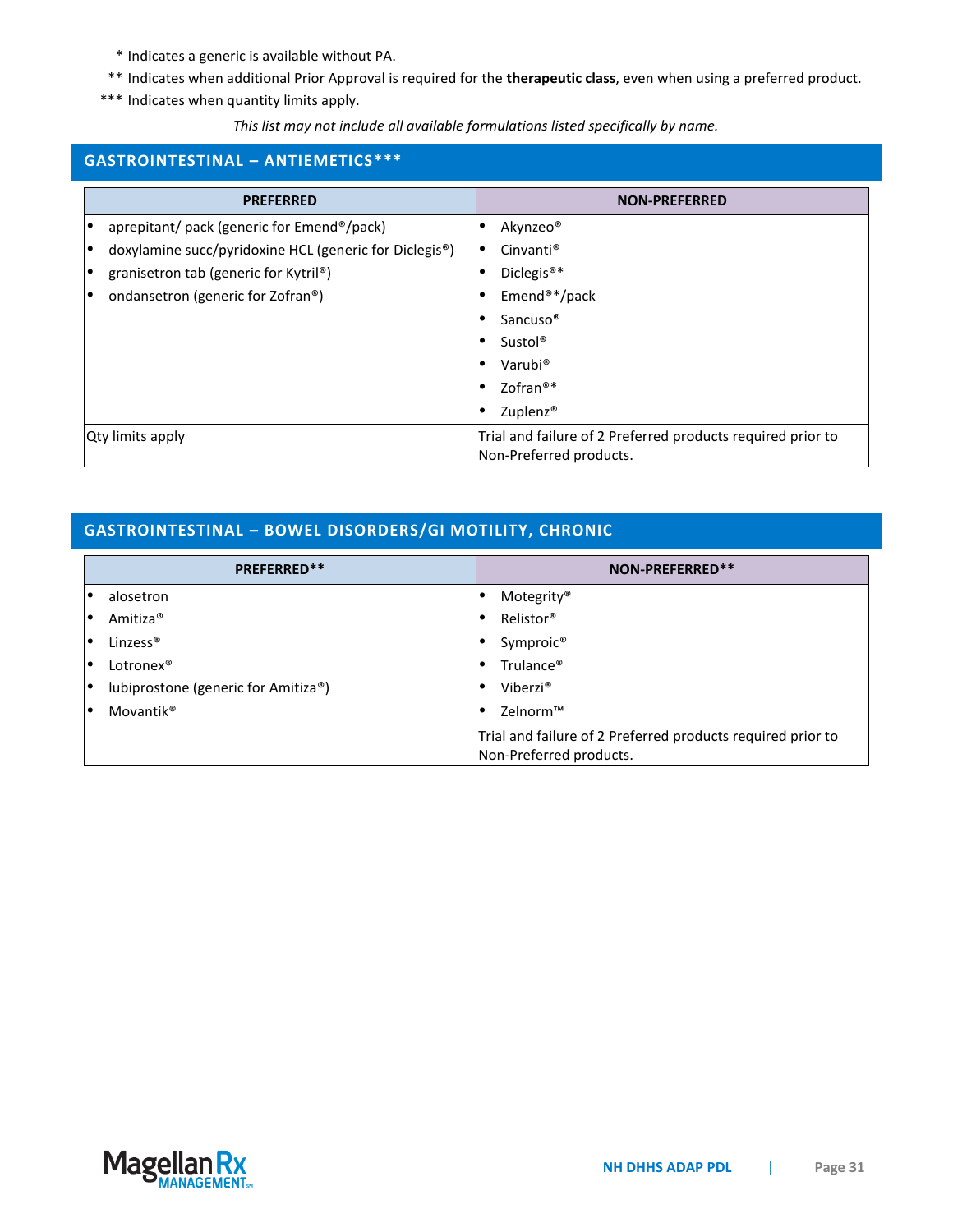- \* Indicates a generic is available without PA.
- \*\* Indicates when additional Prior Approval is required for the **therapeutic class**, even when using a preferred product.
- \*\*\* Indicates when quantity limits apply.

## <span id="page-31-0"></span>**GASTROINTESTINAL – HEPATITIS C AGENTS**

#### PEGYLATED INTERFERON ALPHA PRODUCTS

| PREFERRED**                              | NON-PREFERRED**                                                                       |
|------------------------------------------|---------------------------------------------------------------------------------------|
| Pegasys <sup>®</sup> syringe/vial<br>∣ ● | PEG-Intron®                                                                           |
|                                          | Trial and failure of 1 Preferred product required prior to<br>Non-Preferred products. |

#### RIBAVIRIN PRODUCTS

| <b>PREFERRED**</b> | NON-PREFERRED** |
|--------------------|-----------------|
| Ribavirin          |                 |

#### DIRECT ACTING ANTIVIRAL PRODUCTS

|           | PREFERRED**                                   | NON-PREFERRED**                                            |
|-----------|-----------------------------------------------|------------------------------------------------------------|
| і е       | ledipasvir-sofosbuvir (generic for Harvoni®)  | Epclusa <sup>®</sup>                                       |
| ∣ ●       | Mavyret™                                      | Harvoni <sup>®</sup>                                       |
| ∙         | sofosbuvir/velpatasvir (generic for Epclusa®) | Harvoni <sup>®</sup> Pellet Pack                           |
| $\bullet$ | Vosevi <sup>®</sup>                           | Sovaldi <sup>®</sup>                                       |
|           |                                               | Sovaldi <sup>®</sup> Pellet Pack                           |
|           |                                               | Viekira Pak <sup>®</sup>                                   |
|           |                                               | Zepatier <sup>®</sup>                                      |
|           |                                               | Trial and failure of 1 Preferred product required prior to |
|           |                                               | Non-Preferred products.                                    |

### <span id="page-31-1"></span>**GASTROINTESTINAL – PROTON PUMP INHIBITORS AND COMBINATIONS\*\*\***

|           | <b>PREFERRED</b>                                               | <b>NON-PREFERRED</b>                                            |
|-----------|----------------------------------------------------------------|-----------------------------------------------------------------|
|           | esomeprazole (generic for Nexium®) (RX)                        | AcipHex/sprinkles <sup>®</sup>                                  |
| I C       | lansoprazole/ solutab (generic for Prevacid/ solutab) (RX)   • | Dexilant <sup>®</sup> (formerly known as Kapidex <sup>®</sup> ) |
| і е       | Nexium suspension                                              | Nexium <sup>®</sup> (RX)                                        |
| l C       | omeprazole (generic for Prilosec <sup>®</sup> ) (RX)           | Prevacid® capsules (RX)/Solutab                                 |
| ∣●        | omeprazole/sodium bicarbonate (generic for Zegerid®)           | Prilosec <sup>®</sup> (RX)                                      |
| ∣ ●       | pantoprazole tab/susp (generic for Protonix <sup>®</sup> )     | Protonix <sup>®</sup>                                           |
| <b>10</b> | Protonix <sup>®</sup> suspension                               | Zegerid <sup>®</sup>                                            |
| l C       | rabeprazole (generic for AcipHex®)                             |                                                                 |
|           |                                                                | Trial and failure of 2 Preferred products required prior to     |
|           |                                                                | Non-Preferred products.                                         |

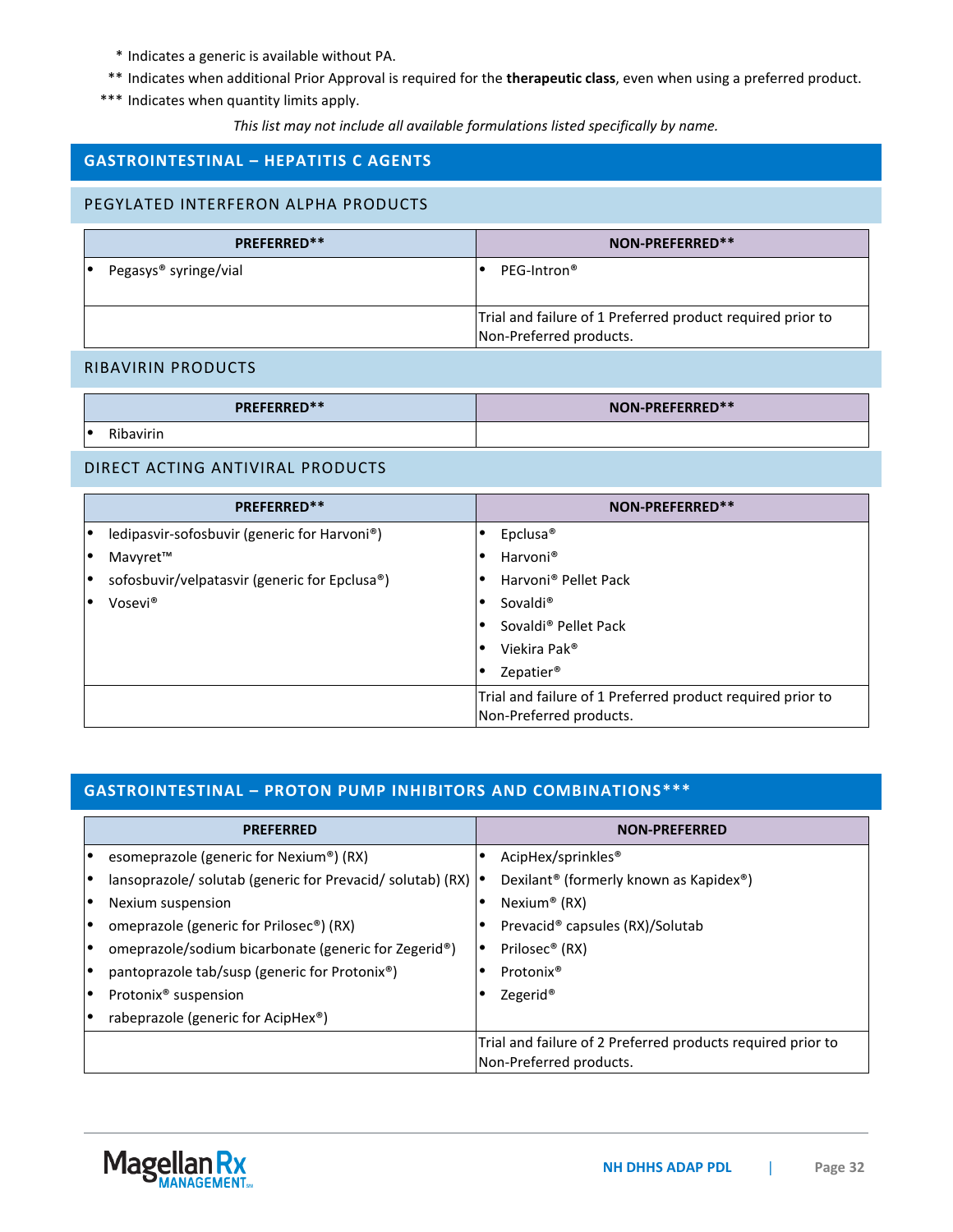- \* Indicates a generic is available without PA.
- \*\* Indicates when additional Prior Approval is required for the **therapeutic class**, even when using a preferred product.
- \*\*\* Indicates when quantity limits apply.

## <span id="page-32-0"></span>**GASTROINTESTINAL – ULCERATIVE COLITIS**

#### ORAL

|           | <b>PREFERRED</b>                                 | <b>NON-PREFERRED</b>                                        |
|-----------|--------------------------------------------------|-------------------------------------------------------------|
| ٠         | Apriso <sup>®</sup>                              | Asacol HD®                                                  |
| ٠         | balsalazide (generic for Colazol®)               | Azulfidine®/ENTAB*                                          |
| ٠         | budesonide ER (generic for Uceris <sup>®</sup> ) | Colazal <sup>®*</sup>                                       |
| $\bullet$ | Lialda <sup>®</sup>                              | Delzicol®*                                                  |
| $\bullet$ | mesalamine (generic for Asacol HD®, Lialda®)     | Dipentum <sup>®</sup>                                       |
| $\bullet$ | mesalamine DR (generic for Delzicol®)            | Uceris <sup>®*</sup>                                        |
| $\bullet$ | mesalamine ER (generic for Apriso <sup>®</sup> ) |                                                             |
| $\bullet$ | Pentasa <sup>®</sup>                             |                                                             |
| ٠         | sulfasalazine (generic for Azulfidine®)          |                                                             |
|           |                                                  | Trial and failure of 2 Preferred products required prior to |
|           |                                                  | Non-Preferred products.                                     |

## RECTAL

| <b>PREFERRED</b>                                          | <b>NON-PREFERRED</b>                                                                   |
|-----------------------------------------------------------|----------------------------------------------------------------------------------------|
| Canasa supp. <sup>®</sup>                                 | Rowasa <sup>®*</sup>                                                                   |
| mesalamine enema (generic for Rowasa®)                    | SFRowasa <sup>®</sup>                                                                  |
| mesalamine kit (generic for Rowasa® kit)                  | Uceris <sup>®</sup> Rectal Foam                                                        |
| mesalamine supp. (generic for Canasa supp. <sup>®</sup> ) |                                                                                        |
|                                                           | Trial and failure of 2 Preferred products required prior to<br>Non-Preferred products. |

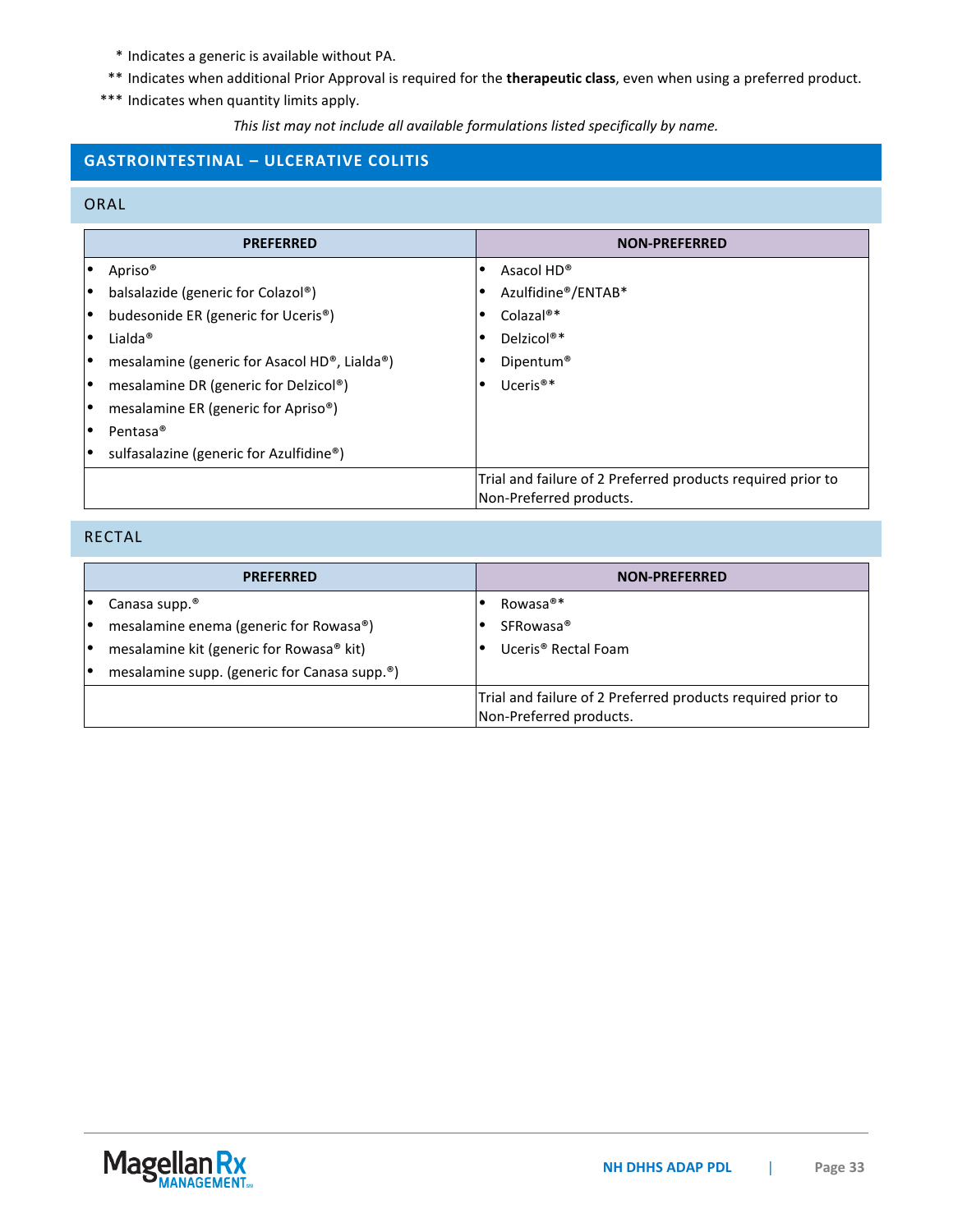- \* Indicates a generic is available without PA.
- \*\* Indicates when additional Prior Approval is required for the **therapeutic class**, even when using a preferred product.
- \*\*\* Indicates when quantity limits apply.

### <span id="page-33-0"></span>**GENITOURINARY/RENAL – ALPHA BLOCKERS FOR BENIGN PROSTATIC HYPERPLASIA**

| <b>PREFERRED</b>                              | <b>NON-PREFERRED</b>                                        |
|-----------------------------------------------|-------------------------------------------------------------|
| alfuzosin (generic for Uroxatral®)            | $Flomax^{\circ\ast}$                                        |
| dutasteride/tamsulosin (generic for Jalyn®)   | Jalyn <sup>®*</sup>                                         |
| silodosin (generic for Rapaflo <sup>®</sup> ) | Rapaflo <sup>®*</sup>                                       |
| tamsulosin (generic for Flomax®)              |                                                             |
|                                               | Trial and failure of 2 Preferred products required prior to |
|                                               | Non-Preferred products                                      |

## <span id="page-33-1"></span>**GENITOURINARY/RENAL – ANDROGEN HORMONE INHIBITORS**

| <b>PREFERRED</b>                          | <b>NON-PREFERRED</b>                                                                 |
|-------------------------------------------|--------------------------------------------------------------------------------------|
| dutasteride (generic for Avodart®)<br>∣ ● | Avodart <sup>®*</sup>                                                                |
| finasteride (generic for Proscar®)<br>∣ ● | Proscar <sup>®*</sup>                                                                |
|                                           | Trial and failure of 1 Preferred product required prior to<br>Non-Preferred products |

## <span id="page-33-2"></span>**GENITOURINARY/RENAL – ELECTROLYTE DEPLETERS**

|           | <b>PREFERRED</b>                                   | <b>NON-PREFERRED</b>                                       |
|-----------|----------------------------------------------------|------------------------------------------------------------|
| $\bullet$ | calcium acetate (generic for PhosLo <sup>®</sup> ) | Auryxia <sup>®</sup>                                       |
| ه ا       | lanthanum (generic for Fosrenol®)                  | Fosrenol <sup>®*</sup>                                     |
| ∣ ●       | Renagel <sup>®</sup>                               | Magnebind 400 <sup>®</sup>                                 |
| ∣ ●       | Renvela <sup>®</sup>                               | Phoslyra <sup>®</sup>                                      |
| ∣ ●       | sevelamer (generic for Renvela®)                   | Velphoro <sup>®</sup>                                      |
| і е       | sevelamer HCL (generic for Renagel®)               |                                                            |
|           |                                                    | Trial and failure of 1 Preferred product required prior to |
|           |                                                    | Non-Preferred products                                     |

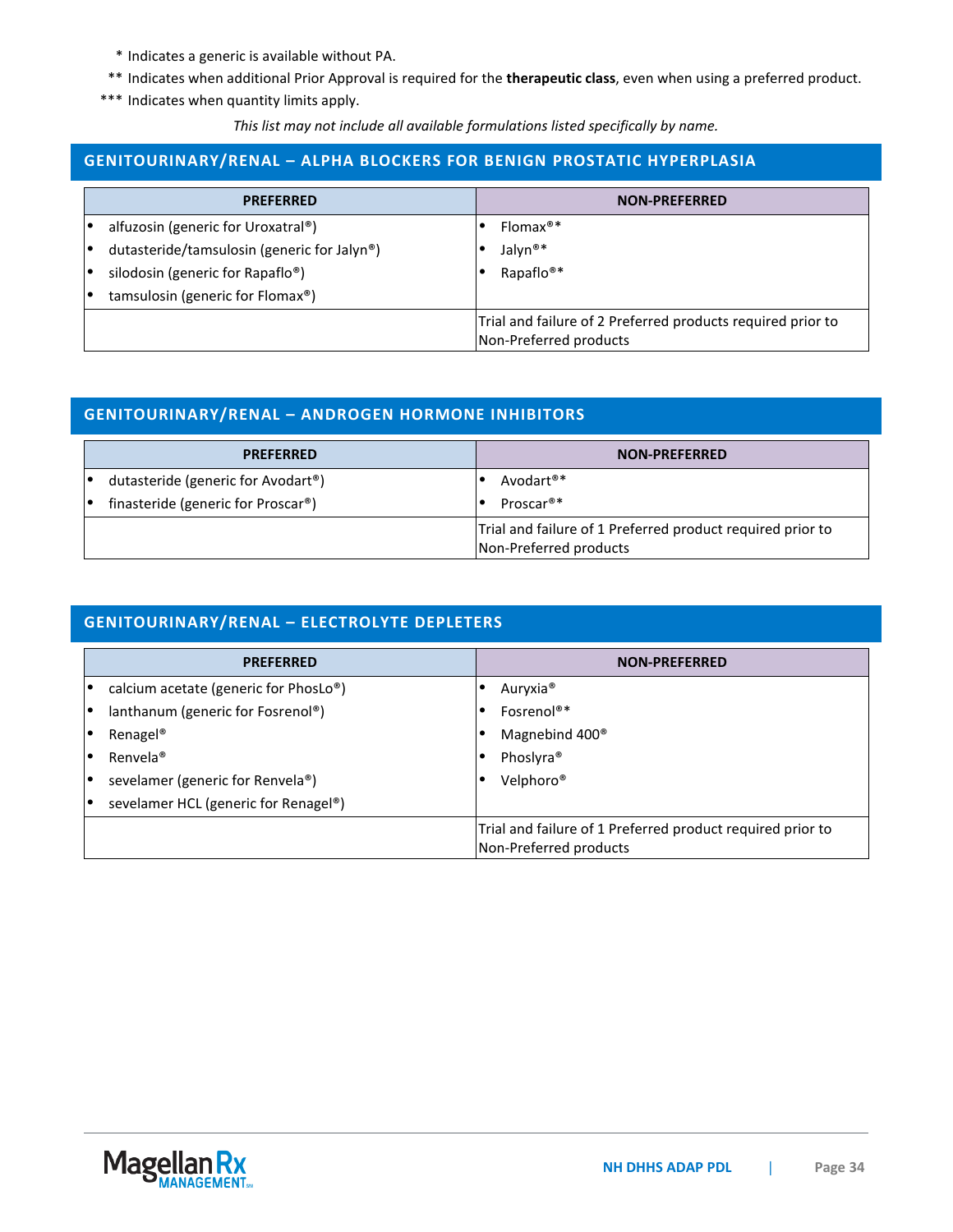- \* Indicates a generic is available without PA.
- \*\* Indicates when additional Prior Approval is required for the **therapeutic class**, even when using a preferred product.
- \*\*\* Indicates when quantity limits apply.

### <span id="page-34-0"></span>**GENITOURINARY/RENAL – URINARY ANTISPASMODICS**

|           | <b>PREFERRED</b>                                           | <b>NON-PREFERRED</b>                                                                  |
|-----------|------------------------------------------------------------|---------------------------------------------------------------------------------------|
|           | darifenacin ER (generic for Enablex <sup>®</sup> )         | Detrol/LA <sup>®*</sup>                                                               |
| O         | flavoxate                                                  | Ditropan XL®*                                                                         |
| l         | oxybutynin /ER (generic for Ditropan®/XL)                  | Enablex <sup>®*</sup>                                                                 |
| ∙         | solifenacin succinate (generic for Vesicare <sup>®</sup> ) | Gelnique <sup>®</sup>                                                                 |
| $\bullet$ | tolterodine/ER (generic for Detrol®/LA)                    | Gemtesa <sup>®</sup>                                                                  |
| $\bullet$ | Toviaz <sup>®</sup>                                        | Myrbetrig <sup>®</sup><br>٠                                                           |
|           | trospium /ER (generic for Sanctura /XR <sup>®</sup> )      | Oxytrol <sup>®</sup>                                                                  |
|           |                                                            | Vesicare <sup>®*</sup>                                                                |
|           |                                                            | Trial and failure of 3 Preferred products required prior to<br>Non-Preferred products |

## <span id="page-34-1"></span>**HEMATOLOGIC – ANTICOAGULANTS**

| <b>PREFERRED</b>                              | <b>NON-PREFERRED</b>                                                                  |
|-----------------------------------------------|---------------------------------------------------------------------------------------|
| Eliquis <sup>®</sup>                          | Arixtra <sup>®*</sup>                                                                 |
| enoxaparin (generic for Lovenox®)             | Bevyxxa <sup>®</sup>                                                                  |
| fondaparinux (generic for Arixtra®)           | Fragmin <sup>®</sup>                                                                  |
| Pradaxa <sup>®</sup>                          | Lovenox®*                                                                             |
| warfarin (generic for Coumadin <sup>®</sup> ) | Savaysa <sup>®</sup>                                                                  |
| Xarelto <sup>®</sup>                          |                                                                                       |
| Xarelto dose pack <sup>®</sup>                |                                                                                       |
|                                               | Trial and failure of 2 Preferred products required prior to<br>Non-Preferred products |
|                                               |                                                                                       |

### <span id="page-34-2"></span>**HEMATOLOGIC – HEMATOPOIETIC AGENTS**

| PREFERRED**             | NON-PREFERRED**                                                                      |
|-------------------------|--------------------------------------------------------------------------------------|
| Epogen®***<br>∣ ●       | Aranesp <sup>®***</sup>                                                              |
| Retacrit®***<br>∣ ●     | Mircera <sup>®***</sup>                                                              |
|                         | Procrit®***                                                                          |
|                         | Reblozyl®                                                                            |
| <b>Qty limits apply</b> | Trial and failure of 1 Preferred product required prior to<br>Non-Preferred products |

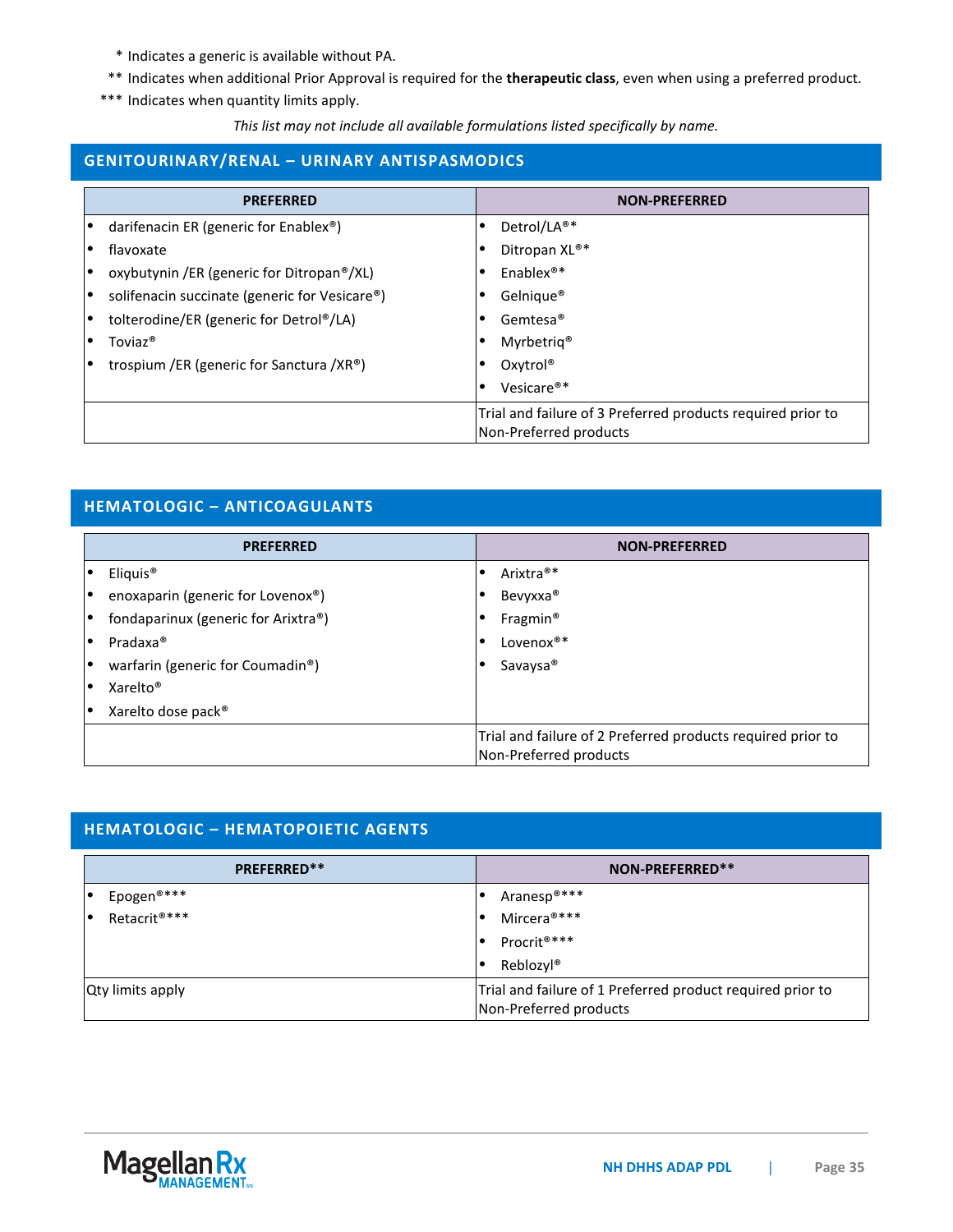- \* Indicates a generic is available without PA.
- \*\* Indicates when additional Prior Approval is required for the **therapeutic class**, even when using a preferred product.
- \*\*\* Indicates when quantity limits apply.

### <span id="page-35-0"></span>**HIV/AIDS – ORAL PRODUCTS**

|           | <b>PREFERRED</b>                            |                                            | <b>NON-PREFERRED</b> |
|-----------|---------------------------------------------|--------------------------------------------|----------------------|
| $\bullet$ | abacavir                                    | $\bullet$<br>lopinavir/ritonavir           |                      |
| $\bullet$ | abacavir/lamivudine                         | $\bullet$<br>nevirapine ER                 |                      |
| $\bullet$ | abacavir/lamivudine/zidovudine              | $\bullet$<br>nevirapine                    |                      |
| l•        | Aptivus <sup>®</sup>                        | Norvir <sup>®</sup><br>$\bullet$           |                      |
| lo        | atazanavir                                  | Odefsey <sup>®</sup><br>$\bullet$          |                      |
| $\bullet$ | Atripla <sup>®</sup>                        | Pifeltro™<br>$\bullet$                     |                      |
| $\bullet$ | <b>Biktarvy®</b>                            | Prezcobix <sup>®</sup><br>$\bullet$        |                      |
| lo        | Cimduo <sup>®</sup>                         | Prezista <sup>®</sup><br>$\bullet$         |                      |
| $\bullet$ | Combivir <sup>®</sup>                       | Retrovir <sup>®</sup><br>$\bullet$         |                      |
| $\bullet$ | Complera <sup>®</sup>                       | Reyataz <sup>®</sup><br>$\bullet$          |                      |
| $\bullet$ | Crixivan <sup>®</sup>                       | ritonavir<br>$\bullet$                     |                      |
| l•        | Delstrigo™                                  | Rukobia <sup>®</sup><br>$\bullet$          |                      |
| lo        | Descovy®                                    | Selzentry®<br>$\bullet$                    |                      |
| lo        | didanosine                                  | stavudine<br>$\bullet$                     |                      |
| $\bullet$ | Dovato <sup>®</sup>                         | Stribild®<br>$\bullet$                     |                      |
| lo        | Edurant <sup>®</sup>                        | Sustiva <sup>®</sup><br>$\bullet$          |                      |
| $\bullet$ | efavirenz                                   | Symfi <sup>®</sup><br>$\bullet$            |                      |
| $\bullet$ | efavirenz-emtricitabine-tenofovir           | Symfi lo®<br>$\bullet$                     |                      |
|           | disoproxil fumarate (generic for Atripla®)  | Symtuza <sup>®</sup><br>$\bullet$          |                      |
| $\bullet$ | efavirenz-lamivudine-tenofovir disoproxil   | ١۰<br>Temixys™                             |                      |
|           | fumarate (generic for Symfi®)               | $\bullet$<br>tenofovir disoproxil fumarate |                      |
| l•        | efavirenz-lamivudine-tenofovir disoproxil   | I۰<br>Tivicay®/PD Susp                     |                      |
|           | fumarate (generic for Symfi® lo)            | $\bullet$<br>Triumeq <sup>®</sup>          |                      |
| l•        | emtricitabine (generic for Emtriva®)        | Trizivir <sup>®</sup><br>$\bullet$         |                      |
| l•        | emtricitabine-tenofovir disoproxil          | $\bullet$<br>Truvada®                      |                      |
| $\bullet$ | fumarate (generic for Truvada®)             | $\bullet$<br>Tybost <sup>®</sup>           |                      |
| lo        | Emtriva <sup>®</sup>                        | Videx®<br>$\bullet$                        |                      |
| $\bullet$ | Epivir <sup>®</sup>                         | $\bullet$<br>Viracept <sup>®</sup>         |                      |
| $\bullet$ | Epzicom <sup>®</sup><br>Evotaz <sup>®</sup> | Viramune <sup>®</sup><br>$\bullet$         |                      |
| l•        | fosamprenavir                               | Viramune <sup>®</sup> XR<br>$\bullet$      |                      |
| $\bullet$ | Fuzeon®                                     | Viread <sup>®</sup><br>$\bullet$           |                      |
| $\bullet$ | Genvoya®                                    | Ziagen <sup>®</sup><br>$\bullet$           |                      |
| l•        | Intelence®                                  | zidovudine<br>$\bullet$                    |                      |
| $\bullet$ | Invirase®                                   |                                            |                      |
| $\bullet$ | <b>Isentress®</b>                           |                                            |                      |
| lo        | Isentress <sup>®</sup> hd                   |                                            |                      |
| $\bullet$ | Juluca <sup>®</sup>                         |                                            |                      |
| lo        | Kaletra <sup>®</sup>                        |                                            |                      |
| $\bullet$ | lamivudine                                  |                                            |                      |
|           | lamivudine-zidovudine                       |                                            |                      |
|           | Lexiva <sup>®</sup>                         |                                            |                      |

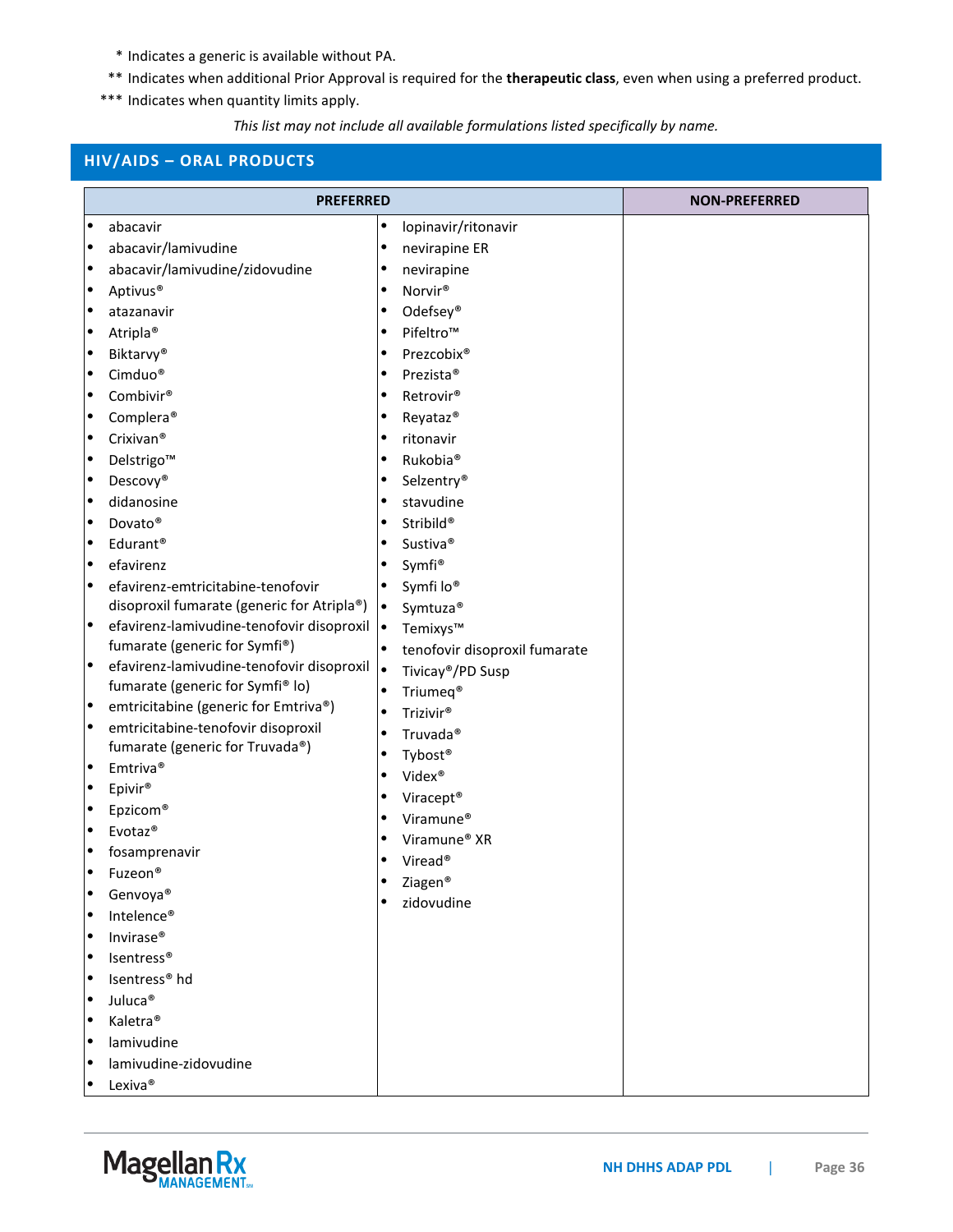- \* Indicates a generic is available without PA.
- \*\* Indicates when additional Prior Approval is required for the **therapeutic class**, even when using a preferred product.
- \*\*\* Indicates when quantity limits apply.

<span id="page-36-0"></span>

| <b>IMMUNOLOGIC - SYSTEMIC IMMUNOMODULATORS</b> |                                                            |  |
|------------------------------------------------|------------------------------------------------------------|--|
| PREFERRED**                                    | NON-PREFERRED**                                            |  |
| Cosentyx®<br>$\bullet$                         | Actemra®/Actpen<br>$\bullet$                               |  |
| Enbrel <sup>®</sup><br>٠                       | Arcalyst <sup>®</sup><br>$\bullet$                         |  |
| Humira <sup>®</sup><br>$\bullet$               | Avsola®<br>٠                                               |  |
|                                                | Cimzia <sup>®</sup>                                        |  |
|                                                | Entyvio <sup>®</sup><br>$\bullet$                          |  |
|                                                | Ilaris <sup>®</sup><br>٠                                   |  |
|                                                | Ilumya™<br>$\bullet$                                       |  |
|                                                | Inflectra <sup>®</sup><br>$\bullet$                        |  |
|                                                | Kevzara®<br>$\bullet$                                      |  |
|                                                | Kineret <sup>®</sup><br>٠                                  |  |
|                                                | Olumiant <sup>®</sup><br>$\bullet$                         |  |
|                                                | Orencia <sup>®</sup><br>٠                                  |  |
|                                                | Otezla <sup>®</sup><br>٠                                   |  |
|                                                | Remicade <sup>®</sup><br>٠                                 |  |
|                                                | Renflexis <sup>®</sup><br>$\bullet$                        |  |
|                                                | Rinvoq <sup>®</sup><br>$\bullet$                           |  |
|                                                | Siliq <sup>®</sup><br>$\bullet$                            |  |
|                                                | Simponi/Aria <sup>®</sup><br>$\bullet$                     |  |
|                                                | Skyrizi™<br>$\bullet$                                      |  |
|                                                | Stelara <sup>®</sup><br>$\bullet$                          |  |
|                                                | Taltz <sup>®</sup><br>$\bullet$                            |  |
|                                                | Tremfya <sup>®</sup><br>$\bullet$                          |  |
|                                                | Xeljanz®/XR<br>٠                                           |  |
|                                                | Trial and failure of 1 or more Preferred products based on |  |
|                                                | diagnosis required prior to Non-Preferred products         |  |

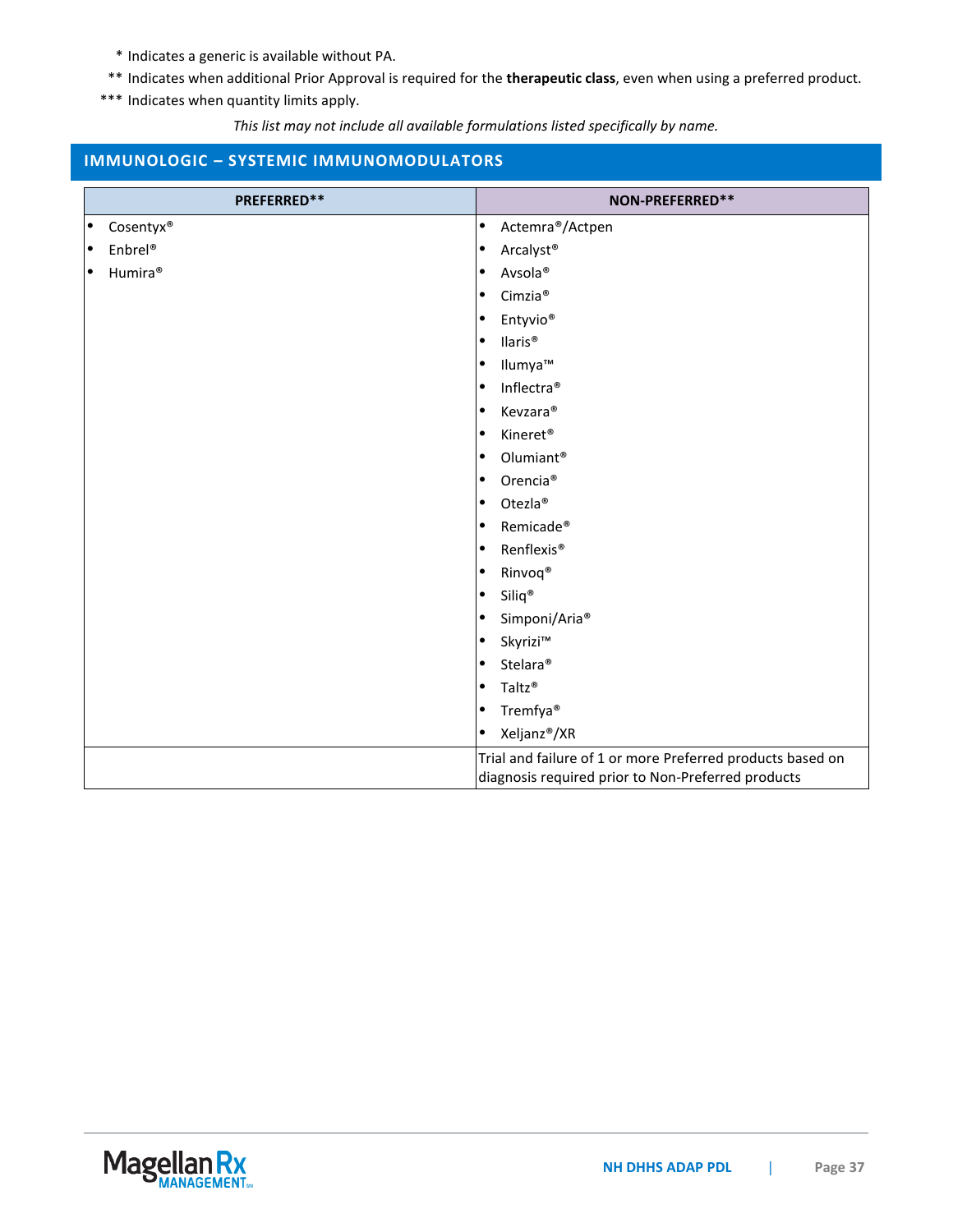- \* Indicates a generic is available without PA.
- \*\* Indicates when additional Prior Approval is required for the **therapeutic class**, even when using a preferred product.
- \*\*\* Indicates when quantity limits apply.

<span id="page-37-0"></span>

| <b>MISCELLANEOUS - PANCREATIC ENZYMES</b> |                    |                                                                                       |
|-------------------------------------------|--------------------|---------------------------------------------------------------------------------------|
|                                           | <b>PREFERRED</b>   | <b>NON-PREFERRED</b>                                                                  |
|                                           | Creon <sup>®</sup> | Pancreaze <sup>®</sup>                                                                |
|                                           | Zenpep®            | Pertzye <sup>®</sup>                                                                  |
|                                           |                    | Viokace®                                                                              |
|                                           |                    | Trial and failure of 2 Preferred products required prior to<br>Non-Preferred products |

#### <span id="page-37-1"></span>**MISCELLANEOUS – SKELETAL MUSCLE RELAXANTS**

|           | <b>PREFERRED</b>                                         |   | <b>NON-PREFERRED</b>                                        |
|-----------|----------------------------------------------------------|---|-------------------------------------------------------------|
| $\bullet$ | baclofen                                                 | ٠ | Amrix <sup>®*</sup>                                         |
|           | carisoprodol/compound (generic for Soma®/                |   | Dantrium <sup>®*</sup>                                      |
|           | compound)**                                              |   | Fexmid <sup>®</sup>                                         |
| $\bullet$ | chlorzoxazone (generic for Parafon Forte®)               |   | Lorzone <sup>®</sup>                                        |
| $\bullet$ | cyclobenzaprine (generic for Flexeril <sup>®</sup> )     |   | Norgesic Forte <sup>®</sup>                                 |
| $\bullet$ | cyclobenzaprine ER (generic for Amrix®)                  |   | Robaxin <sup>®*</sup>                                       |
| $\bullet$ | dantrolene sodium (generic for Dantrium®)                |   | Skelaxin <sup>®*</sup>                                      |
|           | metaxalone (generic for Skelaxin <sup>®</sup> )          |   | Soma <sup>®**</sup>                                         |
| $\bullet$ | methocarbamol (generic for Robaxin <sup>®</sup> )        |   | Zanaflex <sup>®*</sup>                                      |
|           | orphenadrine citrate (generic for Norflex <sup>®</sup> ) |   |                                                             |
|           | tizanidine (generic for Zanaflex <sup>®</sup> )          |   |                                                             |
|           |                                                          |   |                                                             |
|           |                                                          |   | Trial and failure of 3 Preferred products required prior to |
|           |                                                          |   | Non-Preferred products                                      |

<span id="page-37-2"></span>

| <b>MISCELLANEOUS - SMOKING CESSATION</b> |                                                                           |                                                                                      |
|------------------------------------------|---------------------------------------------------------------------------|--------------------------------------------------------------------------------------|
| <b>PREFERRED</b>                         |                                                                           | <b>NON-PREFERRED</b>                                                                 |
| ∣•                                       | bupropion SR (generic for Zyban <sup>®</sup> )<br>$Chantix^{\circledast}$ | Nicotrol inhalation/NS <sup>®</sup>                                                  |
|                                          | nicotine gum/lozenges/patch                                               |                                                                                      |
|                                          |                                                                           | Trial and failure of 1 Preferred product required prior to<br>Non-Preferred products |

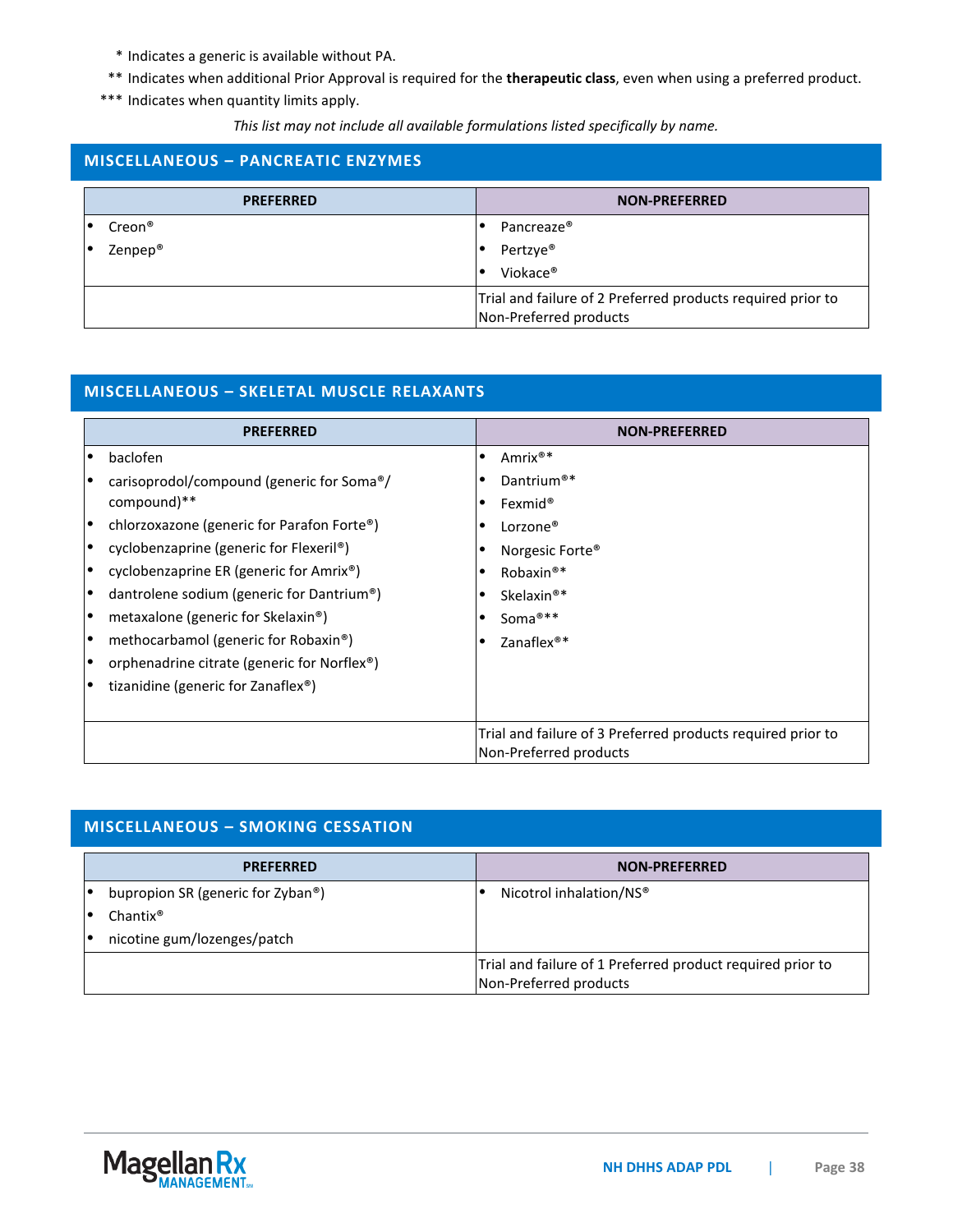- \* Indicates a generic is available without PA.
- \*\* Indicates when additional Prior Approval is required for the **therapeutic class**, even when using a preferred product.
- \*\*\* Indicates when quantity limits apply.

<span id="page-38-0"></span>

| <b>MISCELLANEOUS - TOPICAL ANDROGENIC AGENTS</b>           |                                                                                      |  |
|------------------------------------------------------------|--------------------------------------------------------------------------------------|--|
| <b>PREFERRED</b>                                           | <b>NON-PREFERRED</b>                                                                 |  |
| testosterone (generic for AndroGel®, Fortesta® Testim®,  ● | Androderm <sup>®</sup>                                                               |  |
| $Vogelxo®$ )                                               | AndroGel <sup>®*</sup>                                                               |  |
|                                                            | Fortesta <sup>®*</sup>                                                               |  |
|                                                            | Testim <sup>®*</sup>                                                                 |  |
|                                                            | Vogelxo <sup>®*</sup>                                                                |  |
|                                                            | Trial and failure of 1 Preferred product required prior to<br>Non-Preferred products |  |

## <span id="page-38-1"></span>**OPHTHALMIC/GLAUCOMA – ALPHA 2 ADRENERGIC AGENTS**

|     | <b>PREFERRED</b>                        | <b>NON-PREFERRED</b>                                          |
|-----|-----------------------------------------|---------------------------------------------------------------|
| ı e | Alphagan $P^{\circledast}$              | lopidine <sup>®*</sup>                                        |
| ı c | apraclonidine (generic for lopidine®)   |                                                               |
| ه ا | brimonidine/P (generic for Alphagan®/P) |                                                               |
| ، ا | Simbrinza <sup>®</sup>                  |                                                               |
|     |                                         |                                                               |
|     |                                         | Trial and failure of all Preferred products required prior to |
|     |                                         | Non-Preferred products                                        |

## <span id="page-38-2"></span>**OPHTHALMIC/GLAUCOMA – BETA BLOCKER AGENTS**

|     | <b>PREFERRED</b>                                       | <b>NON-PREFERRED</b>                                                                  |
|-----|--------------------------------------------------------|---------------------------------------------------------------------------------------|
| і е | betaxolol (generic for Betoptic <sup>®</sup> )         | Betoptic S <sup>®</sup>                                                               |
| l C | carteolol (generic for Ocupress <sup>®</sup> )         | Cosopt <sup>®*</sup> /PF®                                                             |
| і е | Combigan <sup>®</sup>                                  | Istalo $\mathbb{R}^*$                                                                 |
| і е | dorzolamide/timolol/PF (generic for Cosopt®*/PF®)      | Timoptic <sup>®</sup> /XE <sup>*</sup>                                                |
| ∣ ● | levobunolol (generic for Betagan <sup>®</sup> )        | Timoptic <sup>®</sup> Ocudose                                                         |
| і е | timolol (generic for Timoptic <sup>®</sup> )           |                                                                                       |
| і е | timolol (generic for Timoptic <sup>®</sup> Ocudose)    |                                                                                       |
|     | timolol XE (generic for Timoptic $XE^{\circledcirc}$ ) |                                                                                       |
|     |                                                        |                                                                                       |
|     |                                                        | Trial and failure of 5 Preferred products required prior to<br>Non-Preferred products |

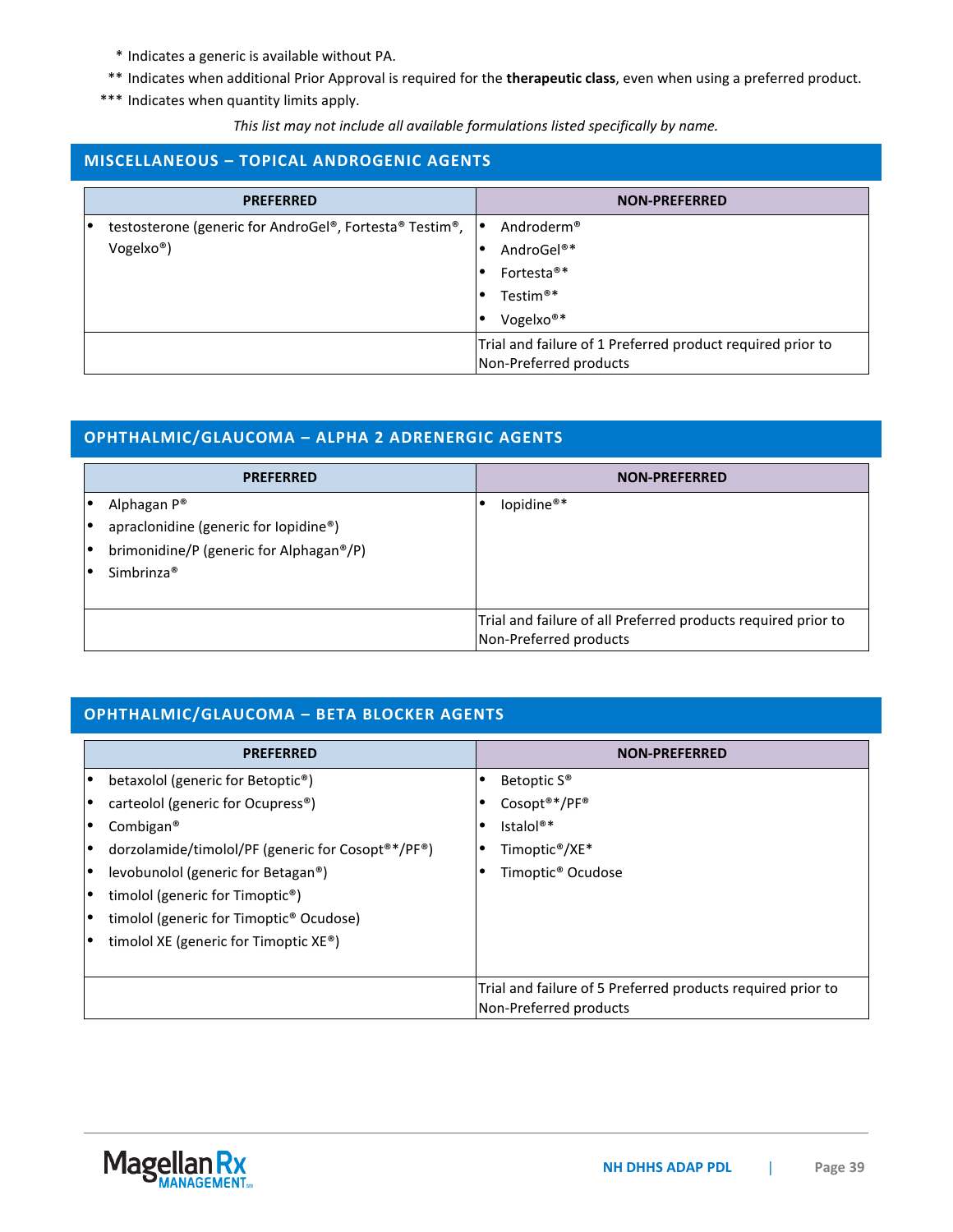- \* Indicates a generic is available without PA.
- \*\* Indicates when additional Prior Approval is required for the **therapeutic class**, even when using a preferred product.
- \*\*\* Indicates when quantity limits apply.

### <span id="page-39-0"></span>**OPHTHALMIC/GLAUCOMA – CARBONIC ANHYDRASE INHIBITORS**

|     | <b>PREFERRED</b>                                                            | <b>NON-PREFERRED</b>                                        |
|-----|-----------------------------------------------------------------------------|-------------------------------------------------------------|
|     | brimonidine/dorzolamide/PF                                                  | Azopt <sup>®</sup>                                          |
| і с | brinzolamide (generic for Azopt®)                                           | Cosopt <sup>®*</sup> /PF®                                   |
| l C | dorzolamide/PF (generic for Trusopt®)                                       | Trusopt®*                                                   |
| ∣ ● | dorzolamide/timolol/PF (generic for Cosopt <sup>®*</sup> /PF <sup>®</sup> ) |                                                             |
|     | Simbrinza <sup>®</sup>                                                      |                                                             |
|     |                                                                             |                                                             |
|     |                                                                             | Trial and failure of 2 Preferred products required prior to |
|     |                                                                             | Non-Preferred products                                      |

## <span id="page-39-1"></span>**OPHTHALMIC/GLAUCOMA – PROSTAGLANDIN AGONISTS**

|     | <b>PREFERRED</b>                      | <b>NON-PREFERRED</b>                                        |
|-----|---------------------------------------|-------------------------------------------------------------|
|     | bimatoprost (generic for Lumigan®)    | Lumigan <sup>®*</sup>                                       |
| I C | latanoprost/PF (generic for Xalatan®) | Vyzulta™                                                    |
| ∣ € | travoprost (generic for Travatan®)    | Xalatan®*/***                                               |
|     | Travatan $Z^{\circledast}$            | Xelpros™                                                    |
|     |                                       | Zioptan <sup>®</sup>                                        |
|     |                                       | Trial and failure of 2 Preferred products required prior to |
|     |                                       | Non-Preferred products                                      |

### <span id="page-39-2"></span>**OPHTHALMIC/GLAUCOMA – RHO KINASE INHIBITOR\*\*\***

|    | PREFERRED** | NON-PREFERRED** |
|----|-------------|-----------------|
| 1● | Rhopressa™  |                 |
| 1● | Rocklatan™  |                 |

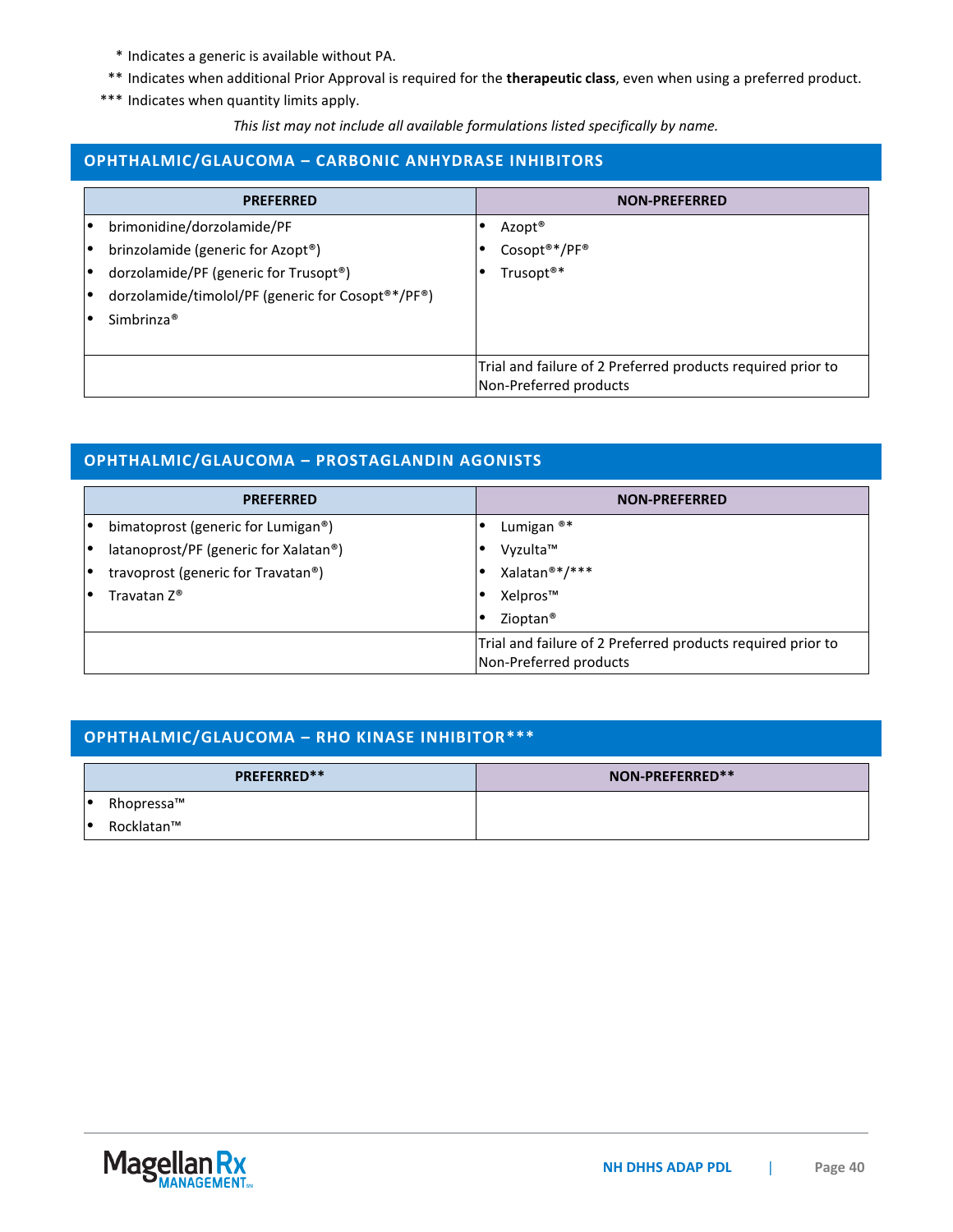- \* Indicates a generic is available without PA.
- \*\* Indicates when additional Prior Approval is required for the **therapeutic class**, even when using a preferred product.
- \*\*\* Indicates when quantity limits apply.

## <span id="page-40-0"></span>**OPHTHALMIC/ANTIHISTAMINES – ANTIHISTAMINES**

|           | <b>PREFERRED</b>                               | <b>NON-PREFERRED</b>                                                                  |  |
|-----------|------------------------------------------------|---------------------------------------------------------------------------------------|--|
|           | azelastine (generic for Optivar <sup>®</sup> ) | Alocril <sup>®</sup>                                                                  |  |
| <b>10</b> | bepotastine (generic for Bepreve®)             | Alomide <sup>®</sup>                                                                  |  |
| ه ا       | cromolyn sodium                                | Alrex <sup>®</sup>                                                                    |  |
| l C       | epinastine (generic for Elestat®)              | Bepreve <sup>®</sup>                                                                  |  |
| і с       | olopatadine (generic for Patanol®/Pataday®)    | Lastacaft <sup>®</sup>                                                                |  |
|           | Pazeo <sup>®</sup>                             | Zerviate <sup>®</sup>                                                                 |  |
|           |                                                | Trial and failure of 2 Preferred products required prior to<br>Non-Preferred products |  |

## <span id="page-40-1"></span>**OPHTHALMIC/ANTIBIOTIC – QUINOLONES**

|     | <b>PREFERRED</b>                                  | <b>NON-PREFERRED</b>                                        |
|-----|---------------------------------------------------|-------------------------------------------------------------|
|     | ciprofloxacin (generic for Ciloxan <sup>®</sup> ) | Besivance <sup>®</sup>                                      |
|     | gatifloxacin (generic for Zymaxid®)               | Ciloxan <sup>®*</sup>                                       |
| O   | levofloxacin (generic for Quixin®)                | Moxeza <sup>®*</sup>                                        |
|     | moxifloxacin (generic for Moxeza®)                | $Ocuflox^{\circledcirc}$                                    |
|     | moxifloxacin (generic for Vigamox®)               | Vigamox <sup>®</sup>                                        |
| l C | ofloxacin                                         | Zymaxid <sup>®*</sup>                                       |
|     |                                                   |                                                             |
|     |                                                   | Trial and failure of 2 Preferred products required prior to |
|     |                                                   | Non-Preferred products                                      |

#### <span id="page-40-2"></span>**OPHTHALMIC – NONSTEROIDAL ANTIINFLAMMATORY**

|     | <b>PREFERRED</b>                                     | <b>NON-PREFERRED</b>                                                                  |
|-----|------------------------------------------------------|---------------------------------------------------------------------------------------|
|     | bromfenac (generic for Xibrom®)                      | Acular <sup>®*</sup>                                                                  |
| l C | diclofenac drops (generic for Voltaren opth drops®)  | Acular LS <sup>®*</sup>                                                               |
|     | flurbiprofen (generic for Ocufen <sup>®</sup> )      | Acuvail <sup>®</sup>                                                                  |
| ∣ ● | ketorolac 0.5% (generic for Acular <sup>®</sup> )    | BromSite®                                                                             |
| і е | ketorolac 0.4% (generic for Acular LS <sup>®</sup> ) | llevro <sup>®</sup>                                                                   |
|     |                                                      | Nevanac <sup>®</sup>                                                                  |
|     |                                                      | Prolensa <sup>®</sup>                                                                 |
|     |                                                      | Trial and failure of 2 Preferred products required prior to<br>Non-Preferred products |

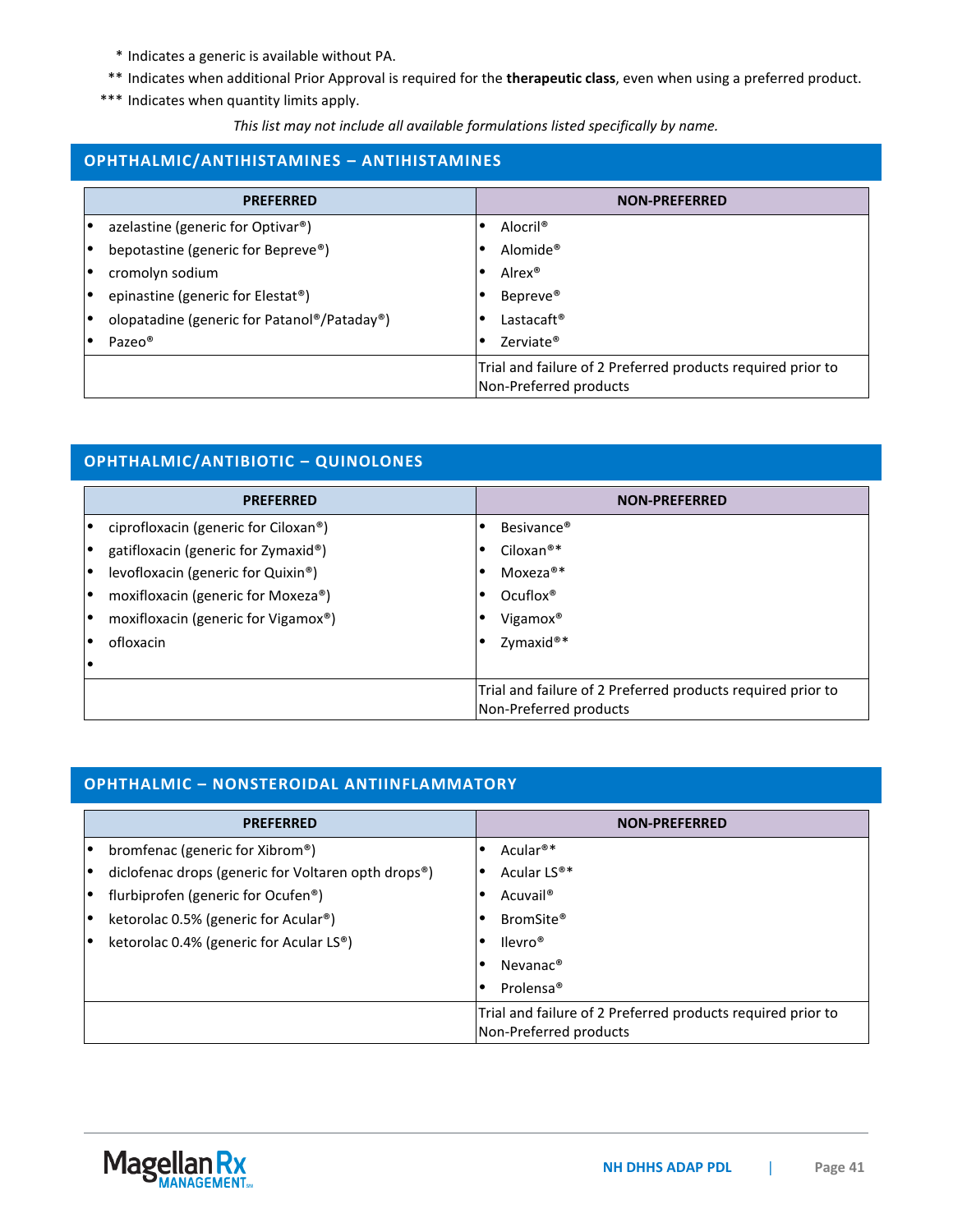- \* Indicates a generic is available without PA.
- \*\* Indicates when additional Prior Approval is required for the **therapeutic class**, even when using a preferred product.
- \*\*\* Indicates when quantity limits apply.

<span id="page-41-0"></span>

| <b>OPHTHALMIC - ANTIINFLAMMATORY/IMMUNOMODULATORS</b> |                                  |                                                                                       |  |
|-------------------------------------------------------|----------------------------------|---------------------------------------------------------------------------------------|--|
| <b>NON-PREFERRED</b><br><b>PREFERRED</b>              |                                  |                                                                                       |  |
|                                                       | Restasis <sup>®</sup>            | Cequa™                                                                                |  |
|                                                       | Restasis Multi-dose <sup>®</sup> | Eysuvis™                                                                              |  |
|                                                       | Xiidra <sup>®</sup>              |                                                                                       |  |
|                                                       |                                  | Trial and failure of 2 Preferred products required prior to<br>Non-Preferred products |  |

### <span id="page-41-1"></span>**OPIATE DEPENDENCE TREATMENT\*\***

#### BUPRENORPHINE – CONTAINING ORAL

| <b>PREFERRED</b>                                            | <b>NON-PREFERRED</b>                                        |
|-------------------------------------------------------------|-------------------------------------------------------------|
| buprenorphine (generic for Subutex®)**                      | <b>Bunavail</b> <sup>®</sup>                                |
| buprenorphine/naloxone (generic for Suboxone <sup>®</sup> ) | Zubsolv <sup>®</sup>                                        |
| Suboxone <sup>®</sup>                                       |                                                             |
|                                                             | Trial and failure of 2 Preferred products required prior to |
|                                                             | Non-Preferred products.                                     |

## BUPRENORPHINE – CONTAINING INJECTABLE

|    | <b>PREFERRED</b> | <b>NON-PREFERRED</b> |
|----|------------------|----------------------|
| ١o | Sublocade™       |                      |

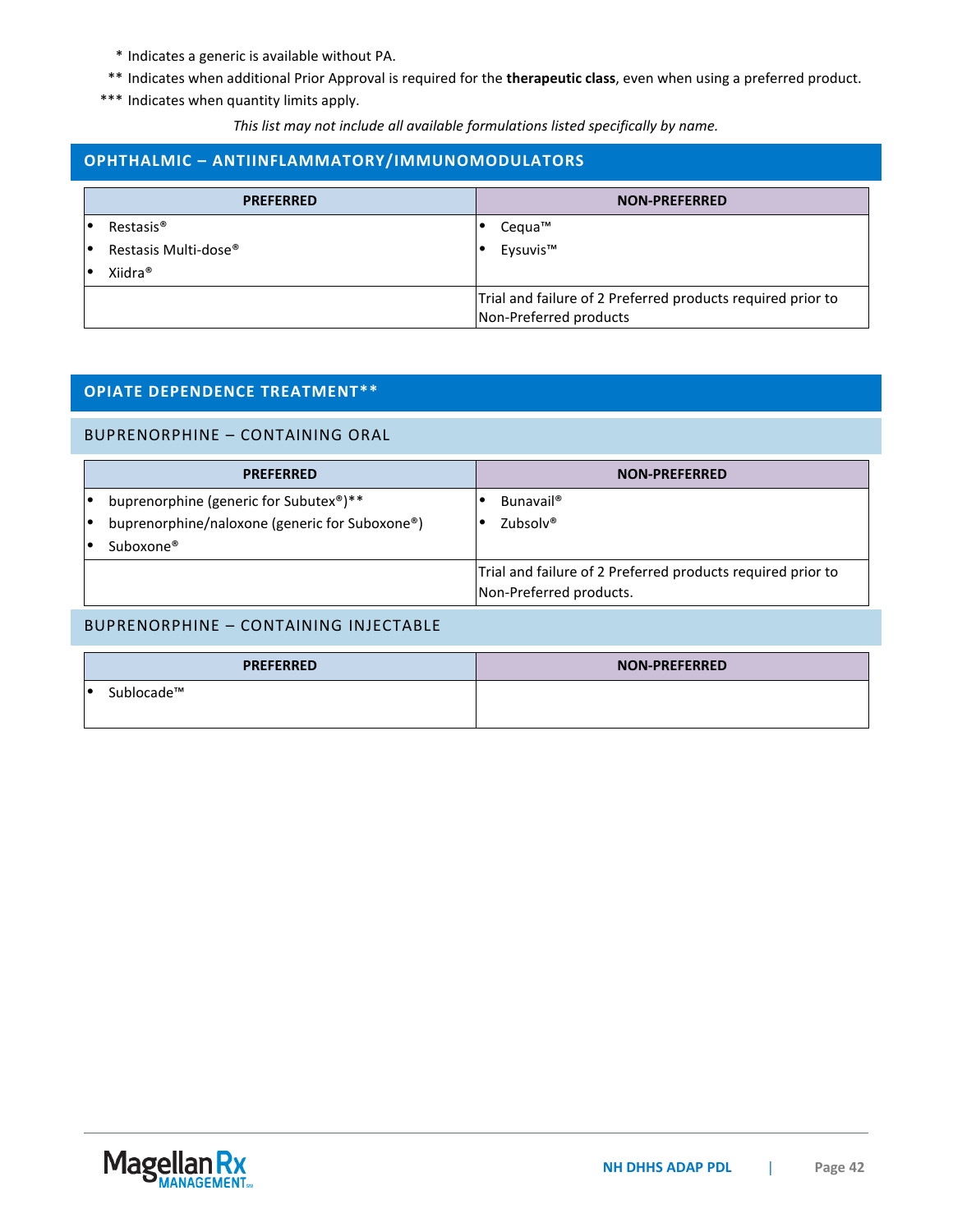- \* Indicates a generic is available without PA.
- \*\* Indicates when additional Prior Approval is required for the **therapeutic class**, even when using a preferred product.
- \*\*\* Indicates when quantity limits apply.

## <span id="page-42-0"></span>**OSTEOPOROSIS – BISPHOSPHONATES**

|   | <b>PREFERRED</b>                      | <b>NON-PREFERRED</b>                                                                   |
|---|---------------------------------------|----------------------------------------------------------------------------------------|
|   | alendronate (generic for Fosamax®)    | Actonel <sup>®*</sup>                                                                  |
|   | ibandronate (generic for Boniva®)     | Atelvia <sup>®</sup>                                                                   |
| O | risedronate (generic for Actonel®)    | Binosto <sup>®</sup>                                                                   |
|   | risedronate DR (generic for Atelvia®) | Boniva <sup>®*</sup>                                                                   |
|   |                                       | Fosamax <sup>®*</sup> /D                                                               |
|   |                                       | Trial and failure of 2 Preferred products required prior to<br>Non-Preferred products. |

## <span id="page-42-1"></span>**OSTEOPOROSIS – NASAL CALCITONINS**

| <b>PREFERRED</b>                                 | <b>NON-PREFERRED</b> |
|--------------------------------------------------|----------------------|
| calcitonin salmon (generic for Miacalcin®)<br>∣• |                      |

### <span id="page-42-2"></span>**OTIC/ANTIBIOTIC – QUINOLONES AND COMBINATIONS**

| <b>PREFERRED</b>                                         | <b>NON-PREFERRED</b>                                        |
|----------------------------------------------------------|-------------------------------------------------------------|
| Ciprodex otic <sup>®</sup>                               | Cipro HC otic <sup>®</sup>                                  |
| ciprofloxacin (generic for Cetraxal)                     | Otovel <sup>®*</sup>                                        |
| ciprofloxacin/dexamethasone (generic for Ciprodex otic®) |                                                             |
| ciprofloxacin/fluocinolone (generic for Otovel®)         |                                                             |
| ofloxacin otic (generic for Floxin otic <sup>®</sup> )   |                                                             |
|                                                          | Trial and failure of 2 Preferred products required prior to |
|                                                          | Non-Preferred products                                      |

## <span id="page-42-3"></span>**PROGESTATIONAL AGENTS TO PREVENT PRETERM BIRTH**

| <b>PREFERRED</b>                             | <b>NON-PREFERRED</b>                                       |
|----------------------------------------------|------------------------------------------------------------|
| hydroxyprogesterone caproate (im/sdv)<br>ه ا | Makena <sup>®</sup> auto injector (sq)                     |
|                                              | Makena® sdv (im)                                           |
|                                              | Trial and failure of 1 Preferred product required prior to |
|                                              | Non-Preferred products                                     |

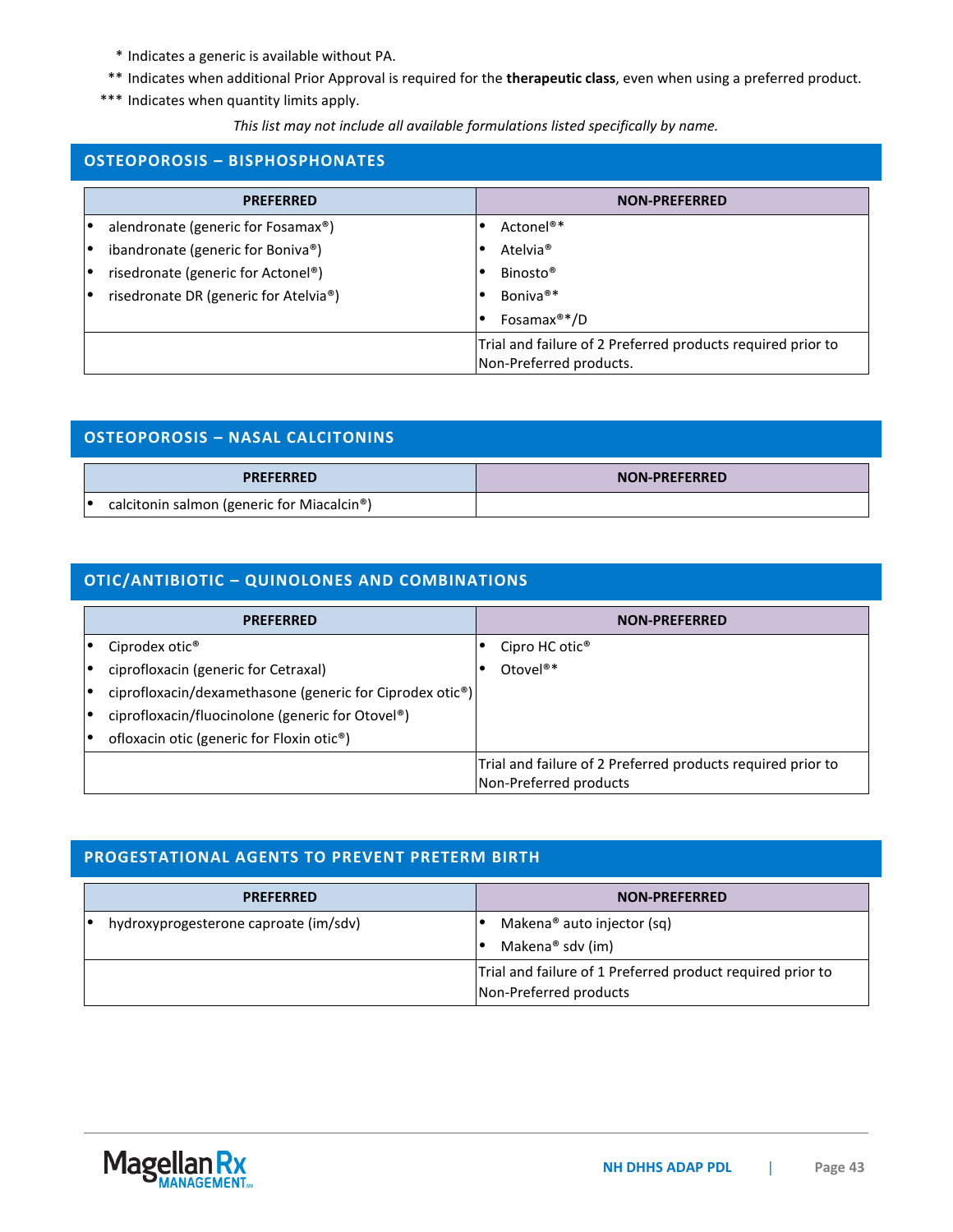- \* Indicates a generic is available without PA.
- \*\* Indicates when additional Prior Approval is required for the **therapeutic class**, even when using a preferred product.
- \*\*\* Indicates when quantity limits apply.

### <span id="page-43-0"></span>**RESPIRATORY – CHRONIC OBSTRUCTIVE PULMONARY DISEASE (COPD)**

| <b>PREFERRED</b>                                 | <b>NON-PREFERRED</b>                                                                   |
|--------------------------------------------------|----------------------------------------------------------------------------------------|
| Anoro Ellipta <sup>®</sup><br>٠                  | Bevespi Aerosphere <sup>®</sup>                                                        |
| Atrovent HFA®<br>∙                               | Daliresp <sup>®</sup>                                                                  |
| Combivent Respimat <sup>®</sup><br>٠             | Duaklir <sup>®</sup> Pressair                                                          |
| ipratropium/albuterol (generic for DuoNeb®)<br>l | Incruse Ellipta <sup>®</sup>                                                           |
| ipratropium nebulizer<br>∙                       | Lonhala Magnair <sup>®</sup>                                                           |
| Spiriva HandiHaler <sup>®</sup><br>$\bullet$     | Seebri Neohaler <sup>®</sup>                                                           |
| Stiolto Respimat <sup>®</sup><br>$\bullet$       | Spiriva Respimat <sup>®</sup>                                                          |
|                                                  | Tudorza Pressair <sup>®</sup>                                                          |
|                                                  | Utibron Neohaler <sup>®</sup>                                                          |
|                                                  | Yupelri™                                                                               |
| <b>Qty limits apply</b>                          | Trial and failure of 2 Preferred products required prior to<br>Non-Preferred products. |

### <span id="page-43-1"></span>**RESPIRATORY – LEUKOTRIENE MODIFIERS**

**Note**: Recipients ≤ 10 years of age will be exempt from the PDL in the LTRA category.

| <b>PREFERRED</b>                     | <b>NON-PREFERRED</b>                                        |
|--------------------------------------|-------------------------------------------------------------|
| montelukast (generic for Singulair®) | Accolate <sup>®*</sup>                                      |
| zafirlukast (generic for Accolate®)  | Singulair <sup>®*</sup>                                     |
| zileuton ER (generic for Zyflo CR®)  | Zvflo <sup>®</sup>                                          |
|                                      | Trial and failure of 2 Preferred products required prior to |
|                                      | Non-Preferred products.                                     |

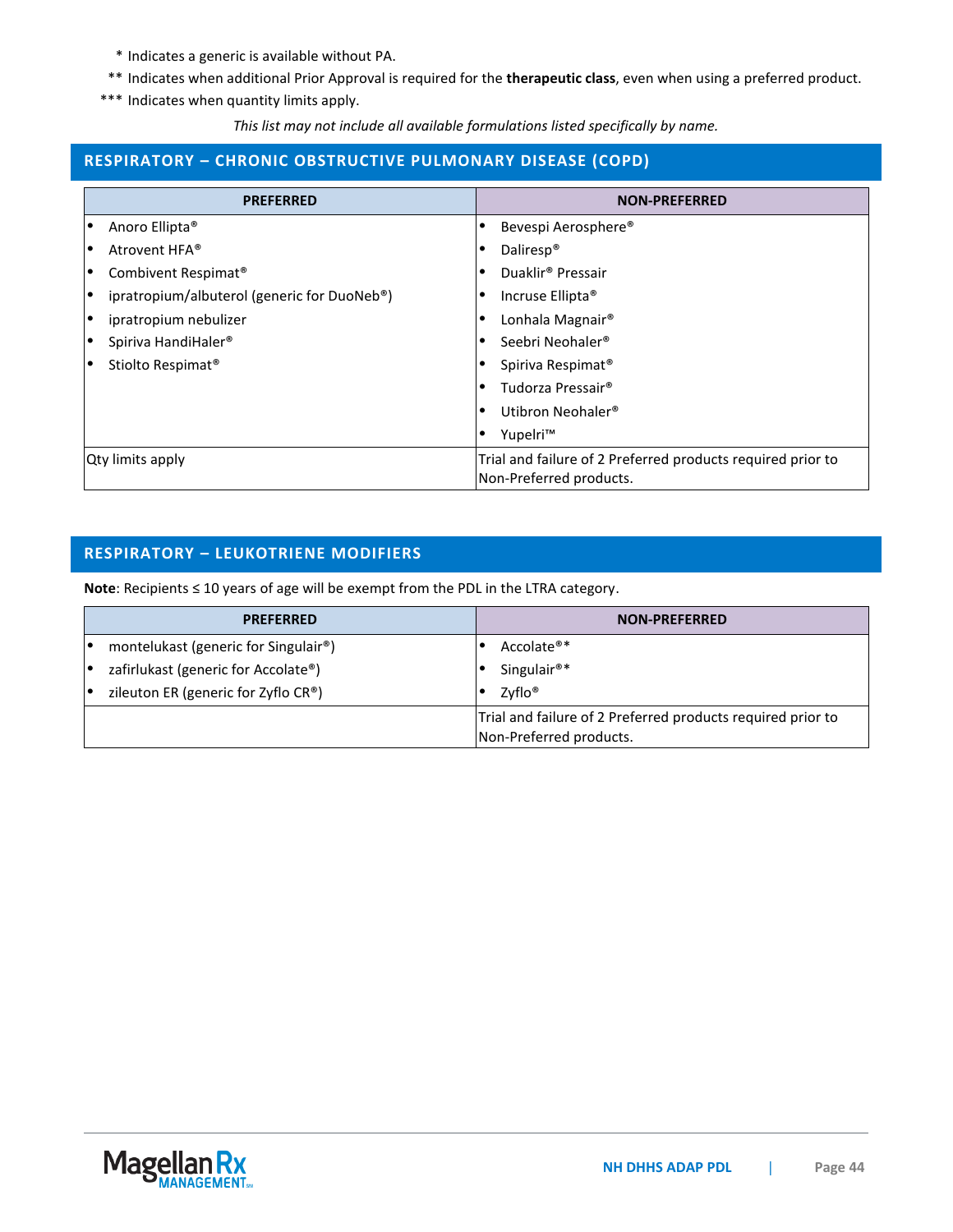- \* Indicates a generic is available without PA.
- \*\* Indicates when additional Prior Approval is required for the **therapeutic class**, even when using a preferred product.
- \*\*\* Indicates when quantity limits apply.

### <span id="page-44-0"></span>**RESPIRATORY – SHORT ACTING BETA ADRENERGICS AND COMBINATIONS – INHALERS/NEBS**

| <b>PREFERRED</b>                                            | <b>NON-PREFERRED</b>                                       |
|-------------------------------------------------------------|------------------------------------------------------------|
| albuterol sulfate HFA (generic for ProAir HFA®, Proventil   | ProAir Digihaler <sup>®</sup>                              |
| HFA®, Ventolin HFA®)                                        | ProAir Respiclick <sup>®</sup>                             |
| albuterol neb (generic for Proventil®/Ventolin® neb)<br>l C | Proventil HFA <sup>®</sup>                                 |
| albuterol/ipratropium (generic for DuoNeb®)                 | Ventolin HFA <sup>®*</sup>                                 |
| levalbuterol (generic for Xopenex <sup>®</sup> )<br>і с     | Xopenex <sup>®</sup>                                       |
| ProAir HFA®<br>і е                                          | Xopenex HFA <sup>®*</sup>                                  |
|                                                             |                                                            |
| <b>Qty limits apply</b>                                     | Trial and failure of 1 Preferred product required prior to |
|                                                             | Non-Preferred products.                                    |

## <span id="page-44-1"></span>**RESPIRATORY – LONG ACTING BETA ADRENERGICS AND COMBINATIONS – INHALERS/NEBS**

| <b>PREFERRED</b>                                                | <b>NON-PREFERRED</b>                                                                  |
|-----------------------------------------------------------------|---------------------------------------------------------------------------------------|
| arformoterol (generic for Brovana®)                             | Anoro Ellipta <sup>®</sup>                                                            |
| Bevespi Aerosphere <sup>®</sup><br>$\bullet$                    | Arcapta <sup>®</sup>                                                                  |
| Dulera <sup>®</sup><br>∙                                        | Brovana <sup>®</sup>                                                                  |
| formoterol (generic for Perforomist <sup>®</sup> )<br>$\bullet$ | Perforomist <sup>®</sup>                                                              |
| Serevent Diskus <sup>®</sup><br>$\bullet$                       | Striverdi Respimat <sup>®</sup>                                                       |
|                                                                 | Trelegy Ellipta <sup>®</sup><br>٠                                                     |
| <b>Qty limits apply</b>                                         | Trial and failure of 1 Preferred product required prior to<br>Non-Preferred products. |

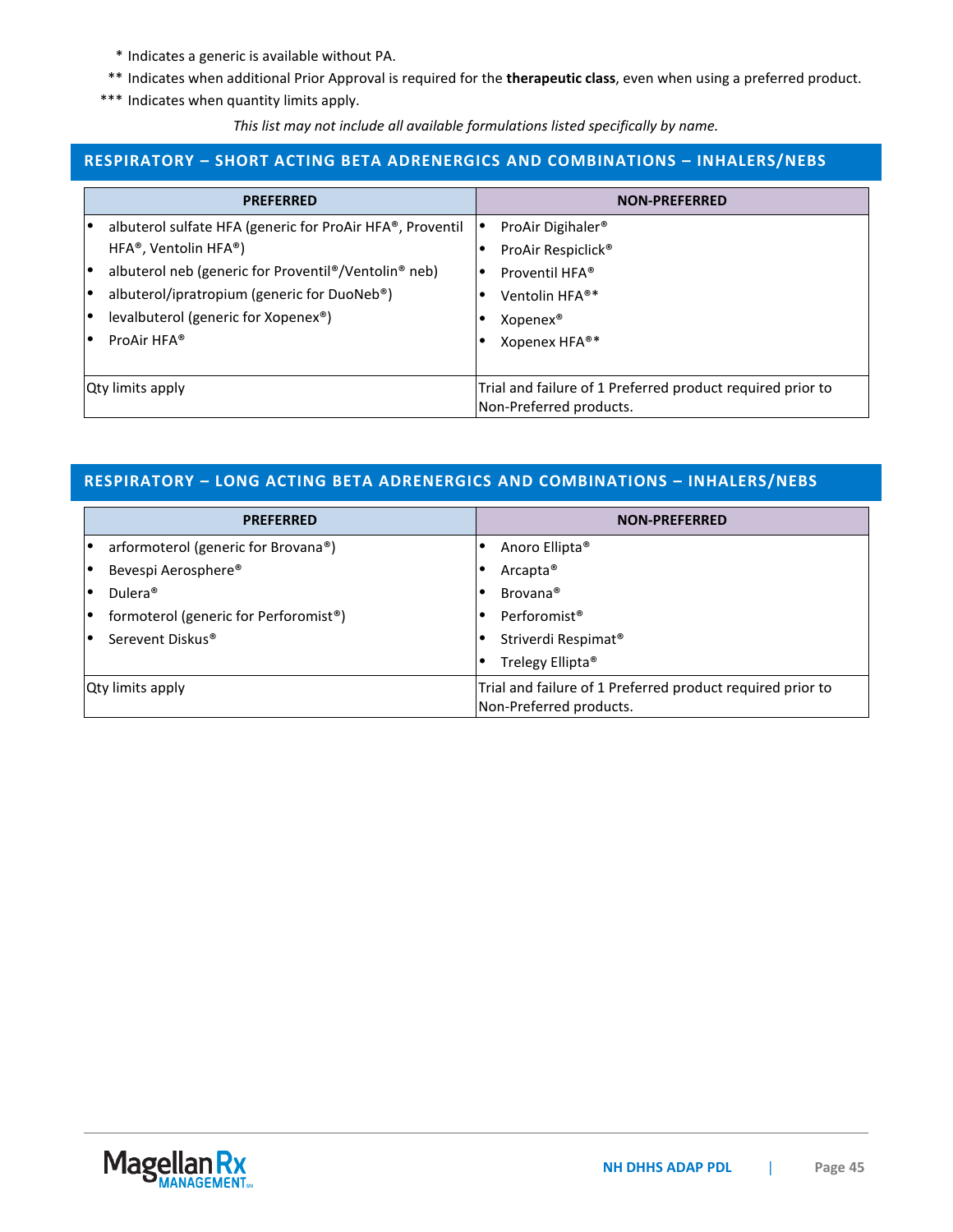- \* Indicates a generic is available without PA.
- \*\* Indicates when additional Prior Approval is required for the **therapeutic class**, even when using a preferred product.
- \*\*\* Indicates when quantity limits apply.

## <span id="page-45-0"></span>**RESPIRATORY – INHALED CORTICOSTEROIDS PREFERRED NON-PREFERRED** Asmanex® budesonide (generic for Pulmicort®) Flovent Diskus® Flovent HFA® Alvesco® Arnuity Ellipta® Asmanex HFA® Pulmicort Flexhaler® Pulmicort® respules QVAR® Redihaler Qty limits apply **Trial and failure of 3 Preferred products required prior to** Trial and failure of 3 Preferred products required prior to Non-Preferred products.

### <span id="page-45-1"></span>**RESPIRATORY – INHALED CORTICOSTEROIDS ADRENERGIC AND COMBINATIONS**

|           | <b>PREFERRED</b>                                                     |                           | <b>NON-PREFERRED</b>                                                                   |
|-----------|----------------------------------------------------------------------|---------------------------|----------------------------------------------------------------------------------------|
|           | Advair Diskus <sup>®</sup>                                           |                           | AirDuo RespiClick <sup>®*</sup>                                                        |
|           | Advair HFA®                                                          |                           | Armonair <sup>®</sup> Digihaler                                                        |
| $\bullet$ | budesonide/formoterol fumarate (generic for                          | Breo Ellipta <sup>®</sup> |                                                                                        |
|           | Symbicort <sup>®</sup> )                                             |                           | Breztri Aerosphere™                                                                    |
| $\bullet$ | Dulera <sup>®</sup>                                                  |                           | Trelegy Elllipta <sup>®</sup>                                                          |
| ٠         | fluticasone/salmeterol (generic for Advair Diskus <sup>®</sup> )     |                           |                                                                                        |
| ٠         | fluticasone/salmeterol (generic for AirDuo RespiClick <sup>®</sup> ) |                           |                                                                                        |
| $\bullet$ | Symbicort <sup>®</sup>                                               |                           |                                                                                        |
|           | Wixela Inhub (generic for Advair Diskus <sup>®</sup> )               |                           |                                                                                        |
|           | <b>Qty limits apply</b>                                              |                           | Trial and failure of 3 Preferred products required prior to<br>Non-Preferred products. |

## <span id="page-45-2"></span>**RESPIRATORY – NASAL ANTIHISTAMINES**

|    | <b>PREFERRED</b>                              | <b>NON-PREFERRED</b>                                        |
|----|-----------------------------------------------|-------------------------------------------------------------|
| ١c | azelastine (generic for Astelin®/Astepro®)    | Dymista <sup>®</sup>                                        |
| ١c | azelastine/fluticasone (generic for Dymista®) | Patanase <sup>®*</sup>                                      |
| ١c | olopatadine (generic for Patanase®)           | Xhance™                                                     |
|    |                                               | Trial and failure of 2 Preferred products required prior to |
|    |                                               | Non-Preferred products                                      |

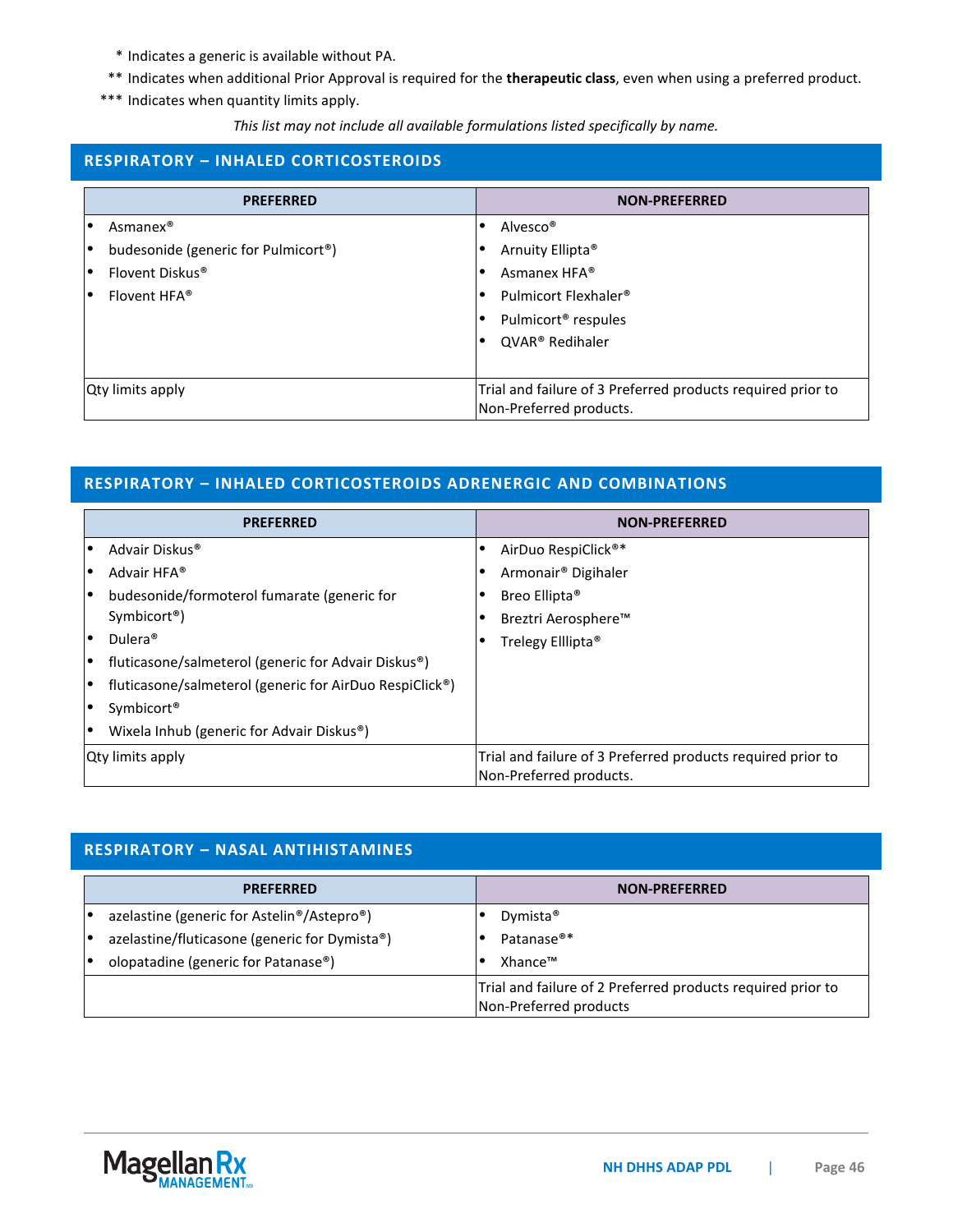- \* Indicates a generic is available without PA.
- \*\* Indicates when additional Prior Approval is required for the **therapeutic class**, even when using a preferred product.
- \*\*\* Indicates when quantity limits apply.

## <span id="page-46-0"></span>**RESPIRATORY – NASAL CORTICOSTEROIDS\*\*\***

|     | <b>PREFERRED</b>                                | <b>NON-PREFERRED</b>                                                                  |
|-----|-------------------------------------------------|---------------------------------------------------------------------------------------|
|     | azelastine/fluticasone (generic for Dymista®)   | Beconase AQ <sup>®</sup>                                                              |
| ı e | budesonide (generic for Rhinocort Aqua®)        | Dymista <sup>®</sup>                                                                  |
| ∣ ● | flunisolide (generic for Nasarel <sup>®</sup> ) | Nasonex <sup>®*</sup>                                                                 |
| ∣ ● | fluticasone (generic for Flonase®)              | Omnaris <sup>®</sup>                                                                  |
| ı c | mometasone (generic for Nasonex <sup>®</sup> )  |                                                                                       |
|     |                                                 |                                                                                       |
|     | <b>Qty limits apply</b>                         | Trial and failure of 2 Preferred products required prior to<br>Non-Preferred products |

## <span id="page-46-1"></span>**RESPIRATORY – LOW SEDATING ANTIHISTAMINES AND COMBINATIONS**

|           | <b>PREFERRED</b>                                                       | <b>NON-PREFERRED</b>                                        |
|-----------|------------------------------------------------------------------------|-------------------------------------------------------------|
| ∙         | cetirizine tabs/syrup/chew (generic for Zyrtec®                        | Clarinex <sup>®*</sup>                                      |
|           | OTC/chew)                                                              | Clarinex- $D^{\circledast *}$                               |
| O         | desloratadine/ODT (generic for Clarinex <sup>®</sup> )                 |                                                             |
| ∣ ●       | fexofenadine (OTC/RX)                                                  |                                                             |
| $\bullet$ | levocetirizine tab/solution (generic for Xyzal® OTC)                   |                                                             |
| $\bullet$ | loratadine (OTC/RX) (generic for Claritin <sup>®</sup> OTC/RX)         |                                                             |
| O         | loratadine syrup (OTC/RX) (generic for Claritin Syrup <sup>®</sup>     |                                                             |
|           | OTC/RX)                                                                |                                                             |
| $\bullet$ | loratadine Dis (OTC/RX) (generic for Claritin Dis <sup>®</sup> OTC/RX) |                                                             |
|           |                                                                        | Trial and failure of 3 Preferred products required prior to |
|           |                                                                        | Non-Preferred products                                      |

### <span id="page-46-2"></span>**RESPIRATORY – IDIOPATHIC PULMONARY FIBROSIS**

| <b>PREFERRED</b> | <b>NON-PREFERRED</b>                                                                |
|------------------|-------------------------------------------------------------------------------------|
| Ofev®            | Esbriet <sup>®</sup>                                                                |
|                  | Trial and failure of 1 Preferred product required prior to<br>Non-Preferred product |

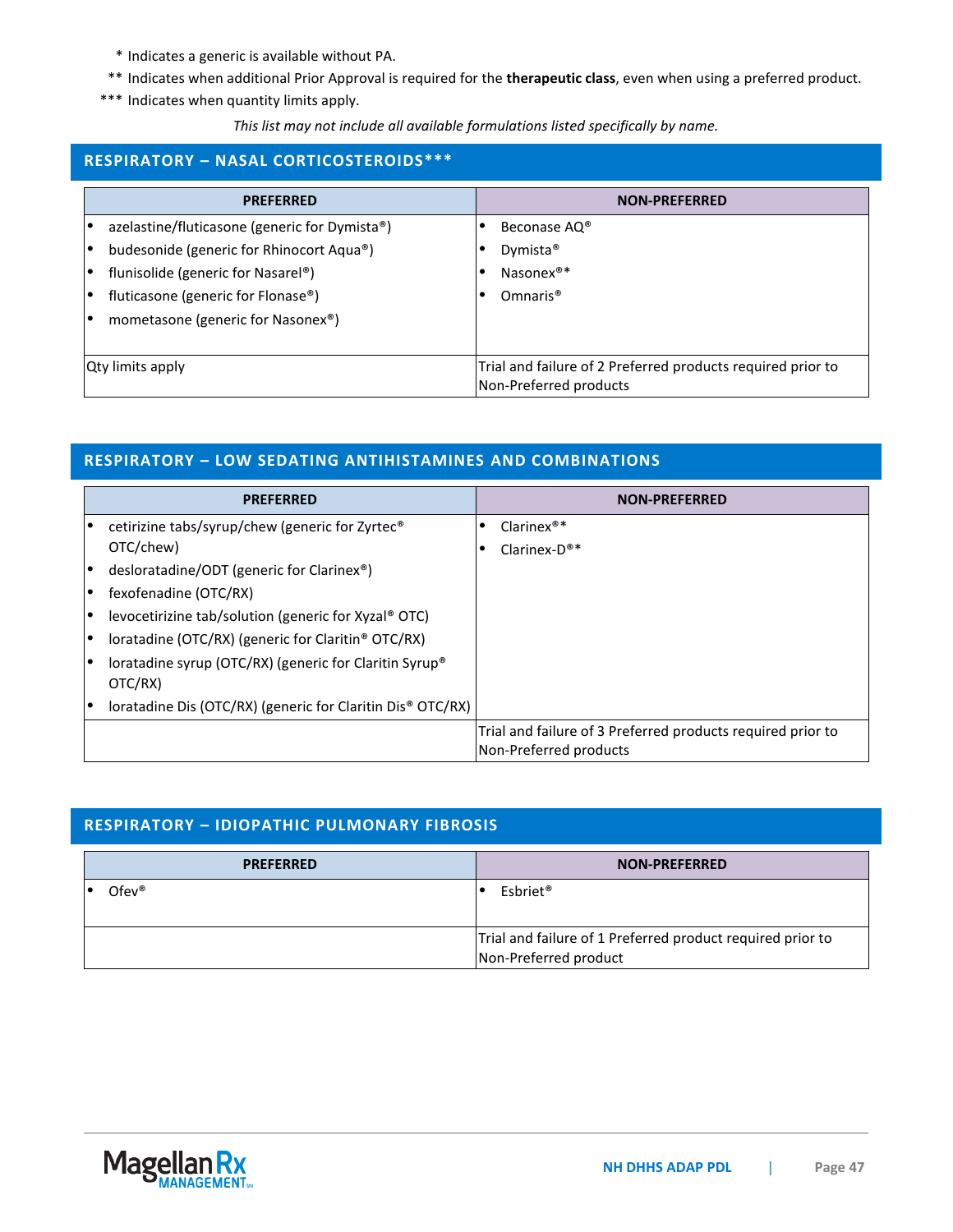- \* Indicates a generic is available without PA.
- \*\* Indicates when additional Prior Approval is required for the **therapeutic class**, even when using a preferred product.
- \*\*\* Indicates when quantity limits apply.

<span id="page-47-0"></span>

| <b>SELF INJECTION EPINEPHRINE***</b>                   |                                                            |  |  |
|--------------------------------------------------------|------------------------------------------------------------|--|--|
| <b>PREFERRED</b>                                       | <b>NON-PREFERRED</b>                                       |  |  |
| Epinephrine (generic for Adrenaclick®, EpiPen®, EpiPen | EpiPen <sup>®</sup>                                        |  |  |
| $Jr.$ <sup>®</sup> )                                   | EpiPen Jr. <sup>®</sup>                                    |  |  |
|                                                        | Symjepi™                                                   |  |  |
| Qty limits apply                                       | Trial and failure of 1 Preferred product required prior to |  |  |
|                                                        | Non-Preferred products                                     |  |  |

### <span id="page-47-1"></span>**TOPICAL – ANTIPARASITICS**

| <b>PREFERRED</b>                 | <b>NON-PREFERRED</b>                                       |
|----------------------------------|------------------------------------------------------------|
| ivermectin (generic for Sklice®) | Crotan <sup>®</sup>                                        |
| lindane                          | $Eurax^*$                                                  |
| malathion                        | Ovide <sup>®</sup>                                         |
| Natroba <sup>®</sup>             | Sklice <sup>®*</sup>                                       |
| permethrin (OTC/RX)              |                                                            |
| spinosad (generic for Natroba®)  |                                                            |
|                                  | Trial and failure of 1 Preferred product required prior to |
|                                  | Non-Preferred products                                     |

## <span id="page-47-2"></span>**TOPICAL – STEROIDS**

#### VERY HIGH POTENCY

|           | <b>PREFERRED</b>                                        | <b>NON-PREFERRED</b>                                                                 |
|-----------|---------------------------------------------------------|--------------------------------------------------------------------------------------|
|           | clobetasol foam (generic for Olux-E <sup>®</sup> foam)  | ApexiCon E <sup>®</sup>                                                              |
| $\bullet$ | clobetasol cream/soln/gel/oint (generic for Temovate®   | <b>Bryhali<sup>®</sup></b><br>$\bullet$                                              |
|           | cream/soln/gel/oint)                                    | $Clobex^{\circ\,*}$                                                                  |
| $\bullet$ | clobetasol ltn./shamp./spr. (generic for Clobex®        | Lexette <sup>®</sup>                                                                 |
|           | ltn./shamp./spr.                                        | Olux/ $E^{\otimes *}$                                                                |
| ∙         | halobetasol propionate (generic for Halac®, Ultravate®, | Temovate®*                                                                           |
|           | Halonate <sup>®</sup> )                                 | Tovet Kit <sup>®</sup>                                                               |
| ٠         | halobetasol propionate foam (generic for Lexette®)      | Ultravate <sup>®*</sup>                                                              |
|           |                                                         | Trial and failure of 1 Preferred product required prior to<br>Non-Preferred products |

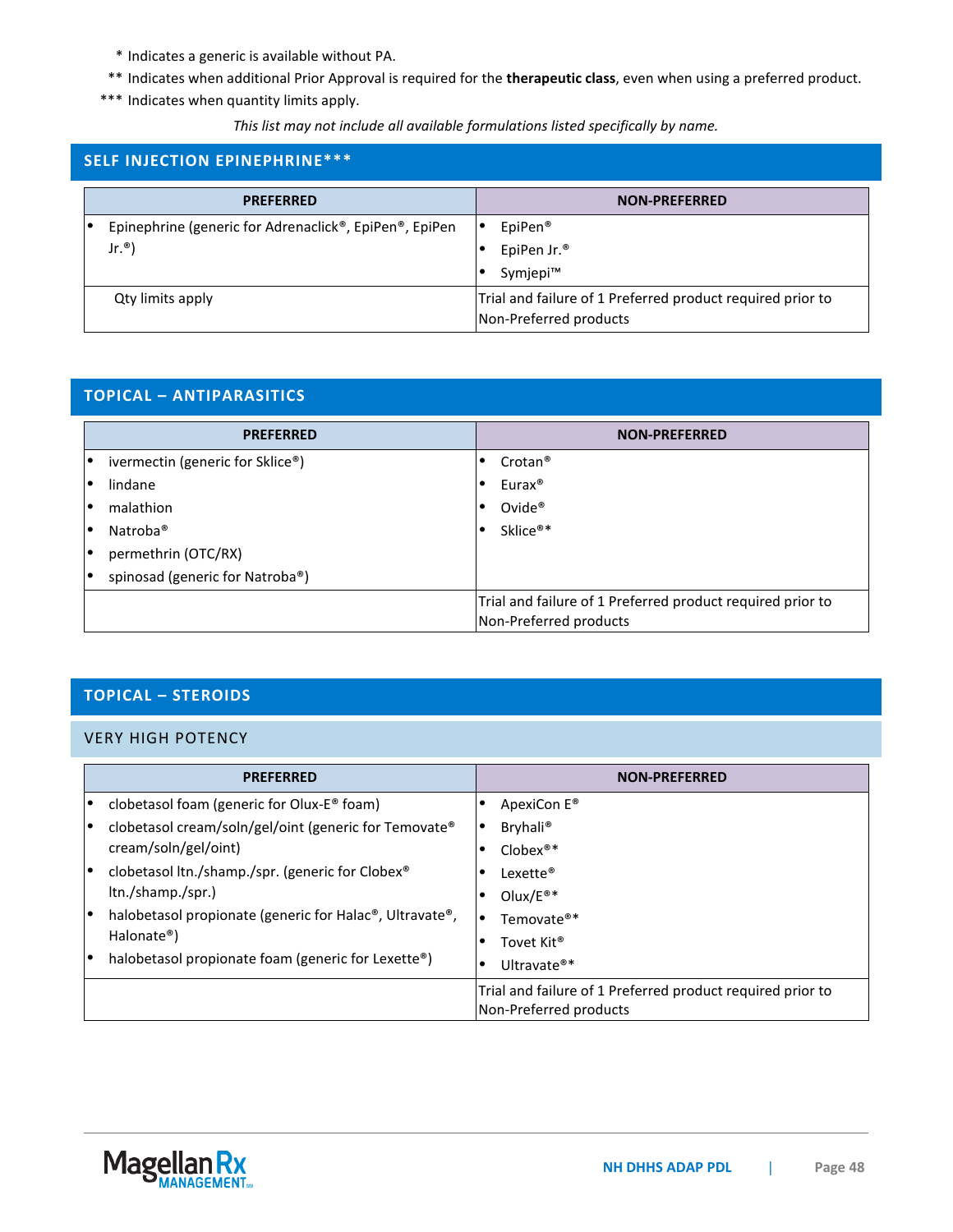- \* Indicates a generic is available without PA.
- \*\* Indicates when additional Prior Approval is required for the **therapeutic class**, even when using a preferred product.
- \*\*\* Indicates when quantity limits apply.

#### HIGH POTENCY

|           | <b>PREFERRED</b>                                    |           | <b>NON-PREFERRED</b>                                        |
|-----------|-----------------------------------------------------|-----------|-------------------------------------------------------------|
|           | amcinonide                                          |           | Diprolene <sup>®</sup>                                      |
| $\bullet$ | betamethasone dipropionate (augmented generic for   | $\bullet$ | $Halog$ <sup>®*</sup>                                       |
|           | Diprolene AF)                                       |           | Kenalog aerosol <sup>®</sup>                                |
| $\bullet$ | betamethasone valerate                              |           | Topicort <sup>®*</sup>                                      |
|           | desoximetasone (generic for Topicort <sup>®</sup> ) |           | Trianex <sup>®</sup>                                        |
| $\bullet$ | diflorasone diacetate                               |           | Vanos®                                                      |
|           | fluocinonide/E                                      |           |                                                             |
| $\bullet$ | halcinonide (generic for Halog®)                    |           |                                                             |
| ٠         | triamcinolone                                       |           |                                                             |
|           |                                                     |           | Trial and failure of 2 Preferred products required prior to |
|           |                                                     |           | Non-Preferred products                                      |

## MEDIUM POTENCY

|           | <b>PREFERRED</b>                                         | <b>NON-PREFERRED</b>                                        |
|-----------|----------------------------------------------------------|-------------------------------------------------------------|
|           | Beser <sup>™</sup>                                       | Beser Kit <sup>™</sup>                                      |
| $\bullet$ | betamethasone valerate foam (generic for Luziq®)         | $C$ loderm <sup>®*</sup>                                    |
| ٠         | clocortolone (generic for Cloderm <sup>®</sup> )         | Cordran tape <sup>®*</sup>                                  |
| ٠         | fluocinolone acetate (generic for Synalar <sup>®</sup> ) | Cutivate <sup>®</sup> Cream/Lotion                          |
|           | flurandrenolide (generic for Cordran <sup>®</sup> )      | Locoid <sup>®*</sup>                                        |
| $\bullet$ | fluticasone propionate                                   | Pandel <sup>®</sup>                                         |
| ٠         | hydrocortisone butyrate/valerate                         | Synalar <sup>®*</sup>                                       |
| $\bullet$ | hydrocortisone butyrate lotion (generic for Locoid®)     |                                                             |
| ٠         | mometasone                                               |                                                             |
|           | prednicarbate                                            |                                                             |
|           |                                                          | Trial and failure of 2 Preferred products required prior to |
|           |                                                          | Non-Preferred products                                      |

## LOW POTENCY

| <b>PREFERRED</b>                          | <b>NON-PREFERRED</b>                                                                  |
|-------------------------------------------|---------------------------------------------------------------------------------------|
| alclometasone dipropionate                | Aqua Glycolic HC®                                                                     |
| desonide                                  | Capex Shampoo <sup>®</sup>                                                            |
| fluocinolone (generic for Derma Smoothe®) | Derma-Smoothe FS®                                                                     |
| hydrocortisone acetate (OTC/RX) cr/oint   | Desonate <sup>®</sup>                                                                 |
|                                           | Texacort <sup>®</sup>                                                                 |
|                                           | Trial and failure of 2 Preferred products required prior to<br>Non-Preferred products |

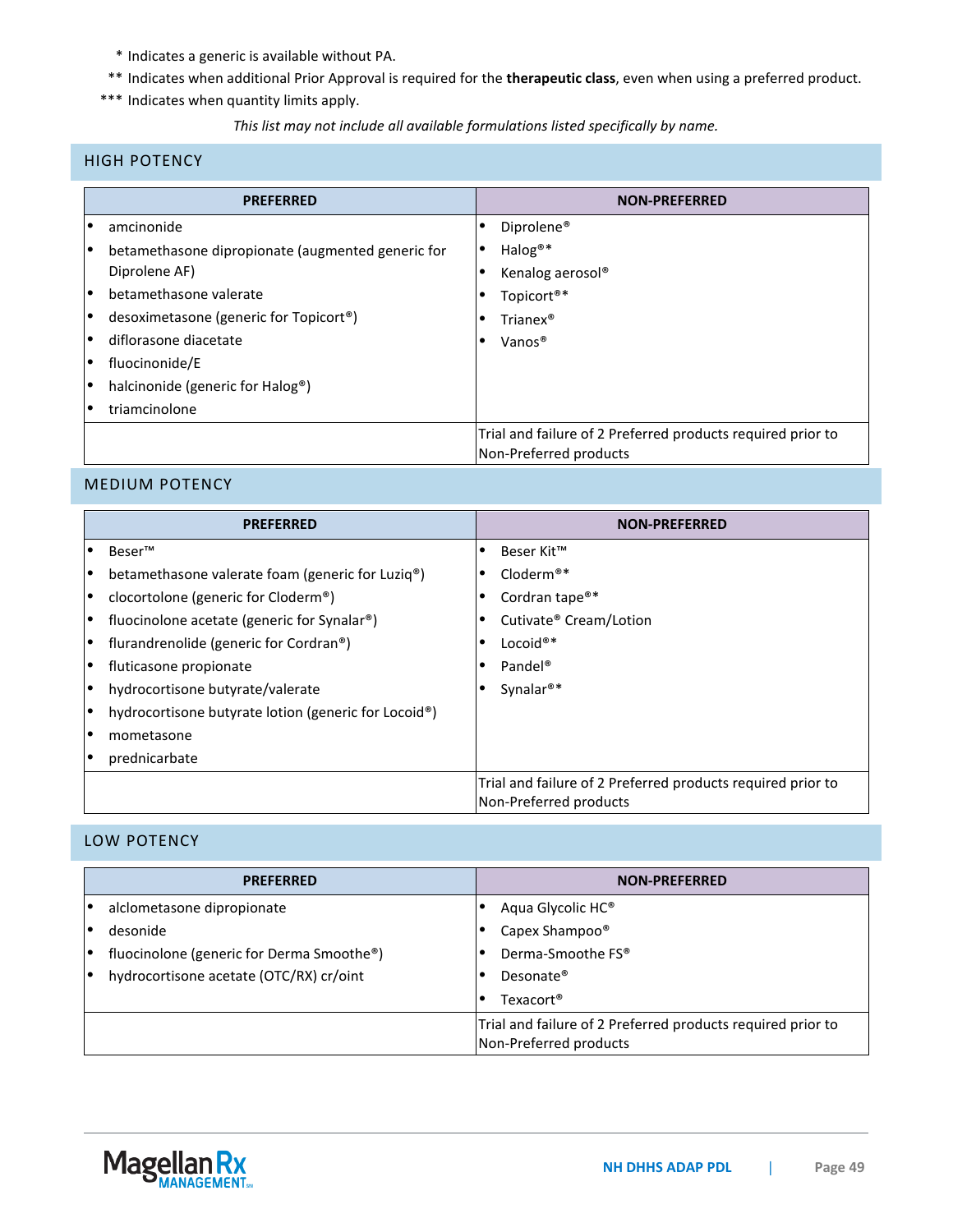- \* Indicates a generic is available without PA.
- \*\* Indicates when additional Prior Approval is required for the **therapeutic class**, even when using a preferred product.
- \*\*\* Indicates when quantity limits apply.

<span id="page-49-0"></span>

| <b>TOPICAL - TOPICAL AGENTS FOR PSORIASIS</b>                    |                                                                                       |  |  |  |
|------------------------------------------------------------------|---------------------------------------------------------------------------------------|--|--|--|
| <b>PREFERRED</b>                                                 | <b>NON-PREFERRED</b>                                                                  |  |  |  |
| betamethasone/calcipotriene (generic for Taclonex <sup>®</sup> ) | Dovonex <sup>®*</sup>                                                                 |  |  |  |
| calcipotriene cream/ solution/oint. (generic for                 | Duobrii <sup>®</sup>                                                                  |  |  |  |
| Dovonex <sup>®</sup> )                                           | Enstilar <sup>®</sup>                                                                 |  |  |  |
| calcitriol (generic for Vectical®)                               | Sorilux <sup>®</sup>                                                                  |  |  |  |
|                                                                  | Taclonex <sup>®*</sup>                                                                |  |  |  |
|                                                                  | Vectical <sup>®*</sup>                                                                |  |  |  |
|                                                                  | Trial and failure of 2 Preferred products required prior to<br>Non-Preferred products |  |  |  |

#### <span id="page-49-1"></span>**TOPICAL – TOPICAL COMBINATION BENZOYL PEROXIDE AND CLINDAMYCIN PRODUCTS**

|    | <b>PREFERRED</b>                                                                                   | <b>NON-PREFERRED</b>                                                                 |
|----|----------------------------------------------------------------------------------------------------|--------------------------------------------------------------------------------------|
|    | BenzaClin <sup>®</sup>                                                                             | Acanya <sup>®*</sup>                                                                 |
| ∣● | clindamycin/benzoyl peroxide (generic for BenzaClin®,<br>Duac <sup>®</sup> , Acanya <sup>®</sup> ) | Onexton <sup>®</sup>                                                                 |
|    |                                                                                                    | Trial and failure of 1 Preferred product required prior to<br>Non-Preferred products |

## <span id="page-49-2"></span>**TOPICAL – ATOPIC DERMATITIS**

|     | PREFERRED**                        | NON-PREFERRED**                                                                       |
|-----|------------------------------------|---------------------------------------------------------------------------------------|
| і с | $E$ lidel <sup>®</sup>             | Dupixent <sup>®</sup>                                                                 |
| ∣ ● | Eucrisa <sup>®</sup>               |                                                                                       |
| ه ا | pimecrolimus (generic for Elidel®) |                                                                                       |
| ه ا | Protopic <sup>®</sup>              |                                                                                       |
| I e | tacrolimus (generic for Protopic®) |                                                                                       |
|     |                                    | Trial and failure of 2 Preferred products required prior to<br>Non-Preferred products |

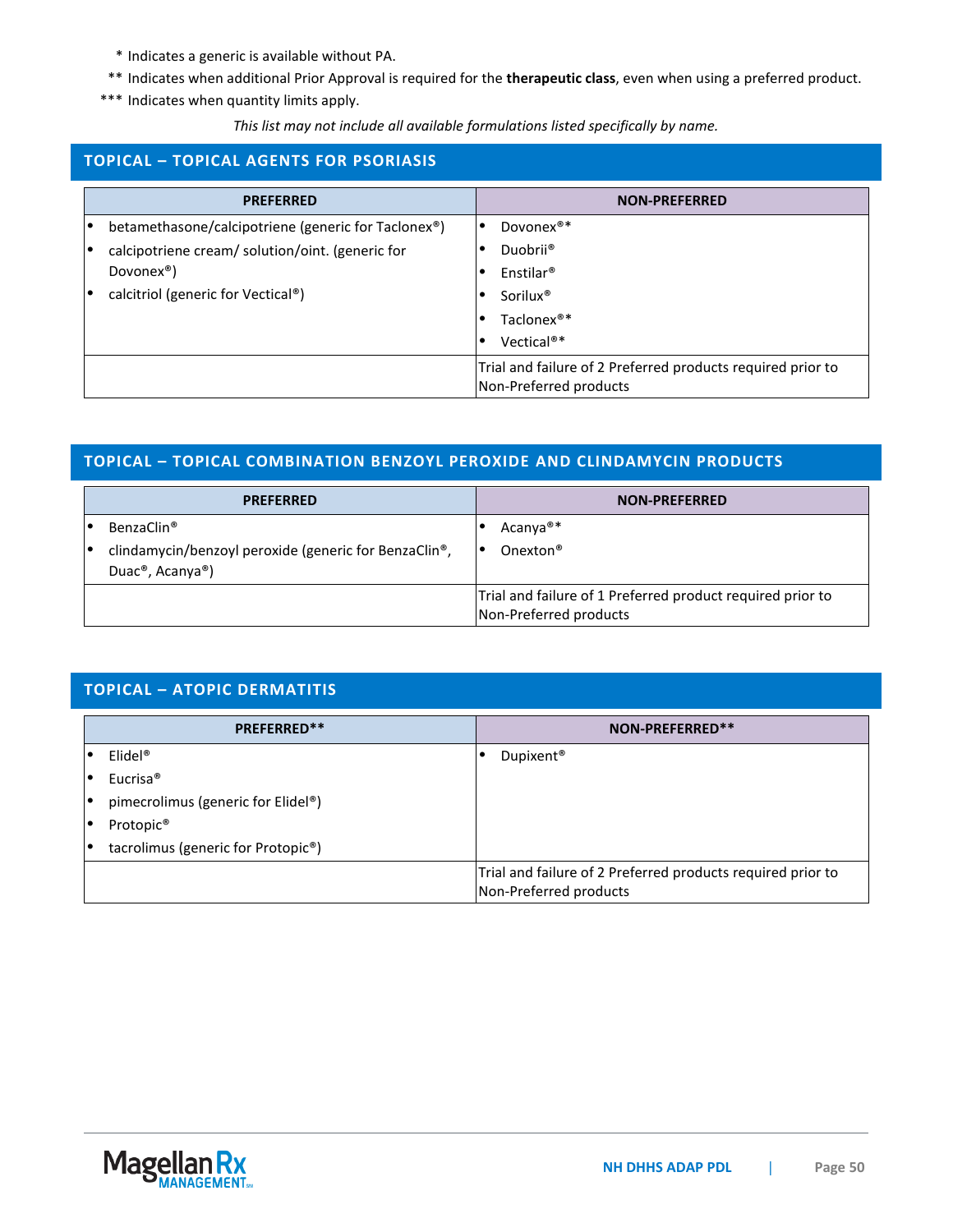- \* Indicates a generic is available without PA.
- \*\* Indicates when additional Prior Approval is required for the **therapeutic class**, even when using a preferred product.
- \*\*\* Indicates when quantity limits apply.

### <span id="page-50-0"></span>**TOPICAL – TOPICAL RETINOIDS**

|           | <b>PREFERRED</b>                                         | <b>NON-PREFERRED</b>                                                                  |
|-----------|----------------------------------------------------------|---------------------------------------------------------------------------------------|
| $\bullet$ | adapalene (generic for Differin®, Plixda®)               | Aklief <sup>®</sup><br>٠                                                              |
| lo        | adapalene/benzoyl peroxide (generic for Epiduo®)         | Altreno <sup>®</sup><br>٠                                                             |
| $\bullet$ | clindamycin/tretinoin (generic for Veltin <sup>®</sup> ) | Arazlo <sup>®</sup>                                                                   |
| $\bullet$ | Differin <sup>®</sup>                                    | Atralin <sup>®*</sup>                                                                 |
| $\bullet$ | Retin-A cream/gel <sup>®</sup>                           | Avita <sup>®*</sup><br>٠                                                              |
| $\bullet$ | tretinoin (generic for Atralin®, Avita®, Retin-A®/Micro) | Epiduo Forte®<br>٠                                                                    |
| lo        | tazarotene cream (generic for Tazorac®)                  | Fabior <sup>®</sup><br>$\bullet$                                                      |
| $\bullet$ | tazarotene foam (generic for Fabior®)                    | Plixda <sup>®*</sup>                                                                  |
|           |                                                          | Retin A Micro <sup>®*</sup>                                                           |
|           |                                                          | Retin A Micro Pump <sup>®</sup>                                                       |
|           |                                                          | Tazorac <sup>®</sup>                                                                  |
|           |                                                          | Tretin-X <sup>®</sup> /Combo Pack                                                     |
|           |                                                          | Ziana <sup>®</sup>                                                                    |
|           |                                                          | Trial and failure of 2 Preferred products required prior to<br>Non-Preferred products |

## <span id="page-50-1"></span>**TOPICAL – TOPICAL ANTIVIRALS**

|           | <b>PREFERRED</b>                            | <b>NON-PREFERRED</b>                                                                  |
|-----------|---------------------------------------------|---------------------------------------------------------------------------------------|
| $\bullet$ | acyclovir (generic for Zovirax oint/cream®) | Xerese <sup>®</sup>                                                                   |
| і е       | Denavir <sup>®</sup>                        |                                                                                       |
|           | Zovirax cream <sup>®</sup>                  |                                                                                       |
|           | Zovirax oint <sup>®</sup>                   |                                                                                       |
|           |                                             | Trial and failure of 2 Preferred products required prior to<br>Non-Preferred products |